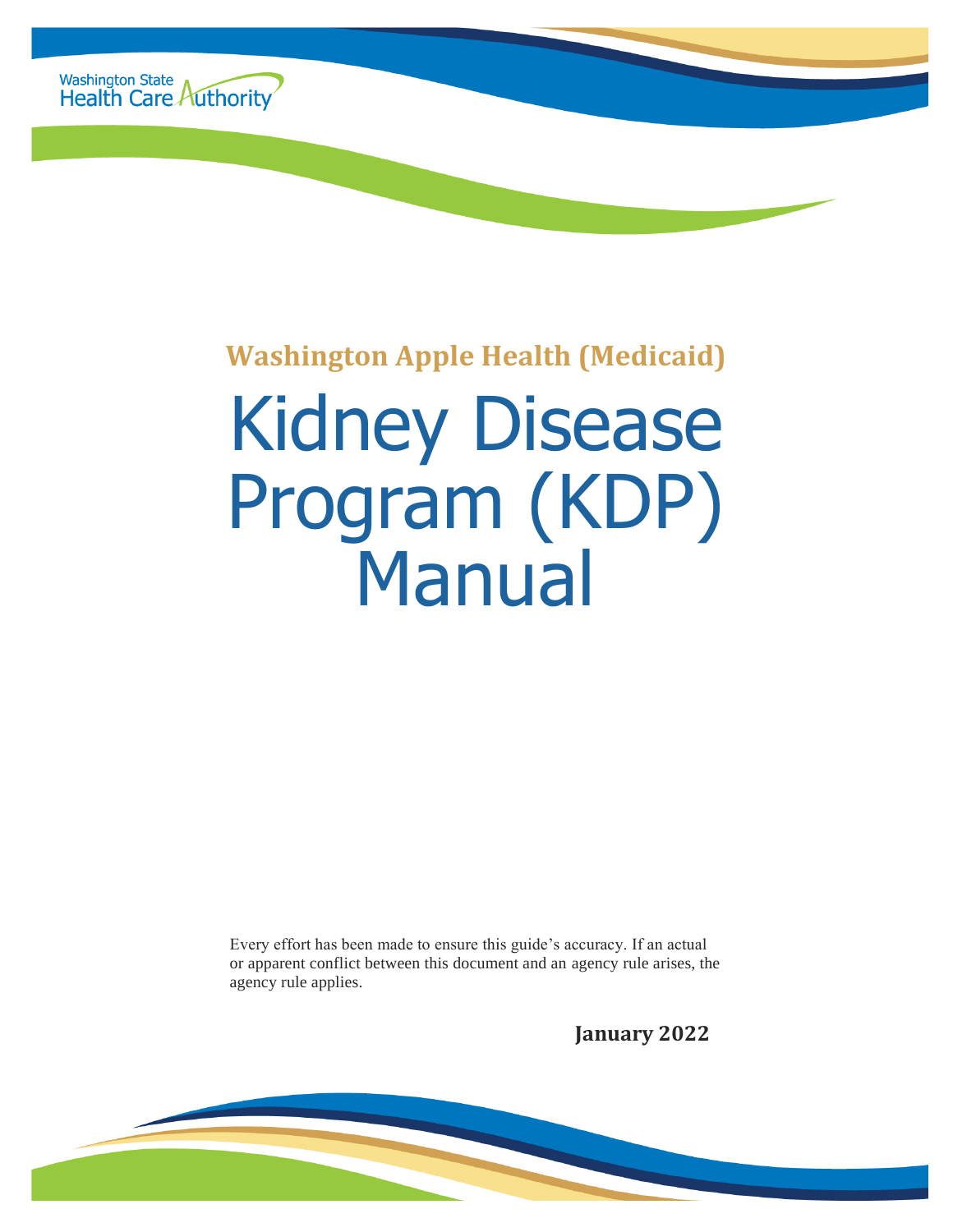## **What has changed?**

| <b>Change</b>                                                                | <b>Reason for Change</b>                                                      |
|------------------------------------------------------------------------------|-------------------------------------------------------------------------------|
| Housekeeping throughout                                                      | Updated hyperlinks, spelling, font, and formatting                            |
| Updated rate for mileage<br>reimbursement and the link to the IRS<br>website | New mileage rates took effect on January 1, 2022                              |
| <b>Updated Medically Needy Income</b><br>Level (MNIL)                        | The medically needed income level has increased<br>effective January 1, 2022. |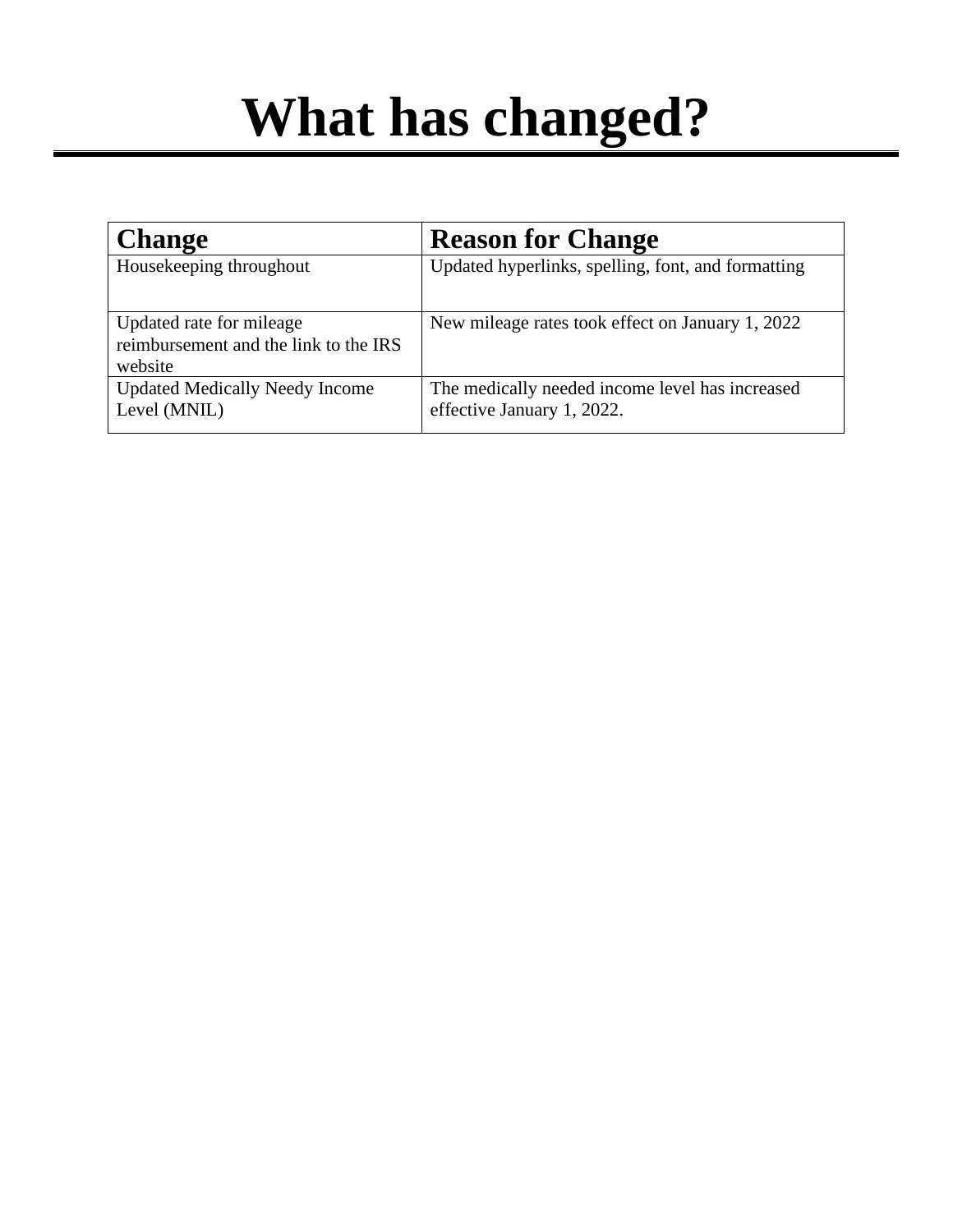### **Table of Contents**

| Nutritional Supplements, Transplant Clients, Insurance Premiums, and Home Helpers 31                                                                                                    |  |
|-----------------------------------------------------------------------------------------------------------------------------------------------------------------------------------------|--|
| Medicare Deductible, Pre/Post-Transplant Dental Services, and                                                                                                                           |  |
|                                                                                                                                                                                         |  |
|                                                                                                                                                                                         |  |
|                                                                                                                                                                                         |  |
|                                                                                                                                                                                         |  |
|                                                                                                                                                                                         |  |
|                                                                                                                                                                                         |  |
|                                                                                                                                                                                         |  |
| Alert! The page numbers in this table of contents are now "clickable"-do a "control + click" on a page                                                                                  |  |
| number to go directly to a spot. As an Adobe (.pdf) document, the guide also is easily navigated by                                                                                     |  |
| using bookmarks on the left side of the document. If you don't immediately see the bookmarks,<br>right click on the gray area next to the document and select Page Display Preferences. |  |

Click on the bookmark icon on the left.)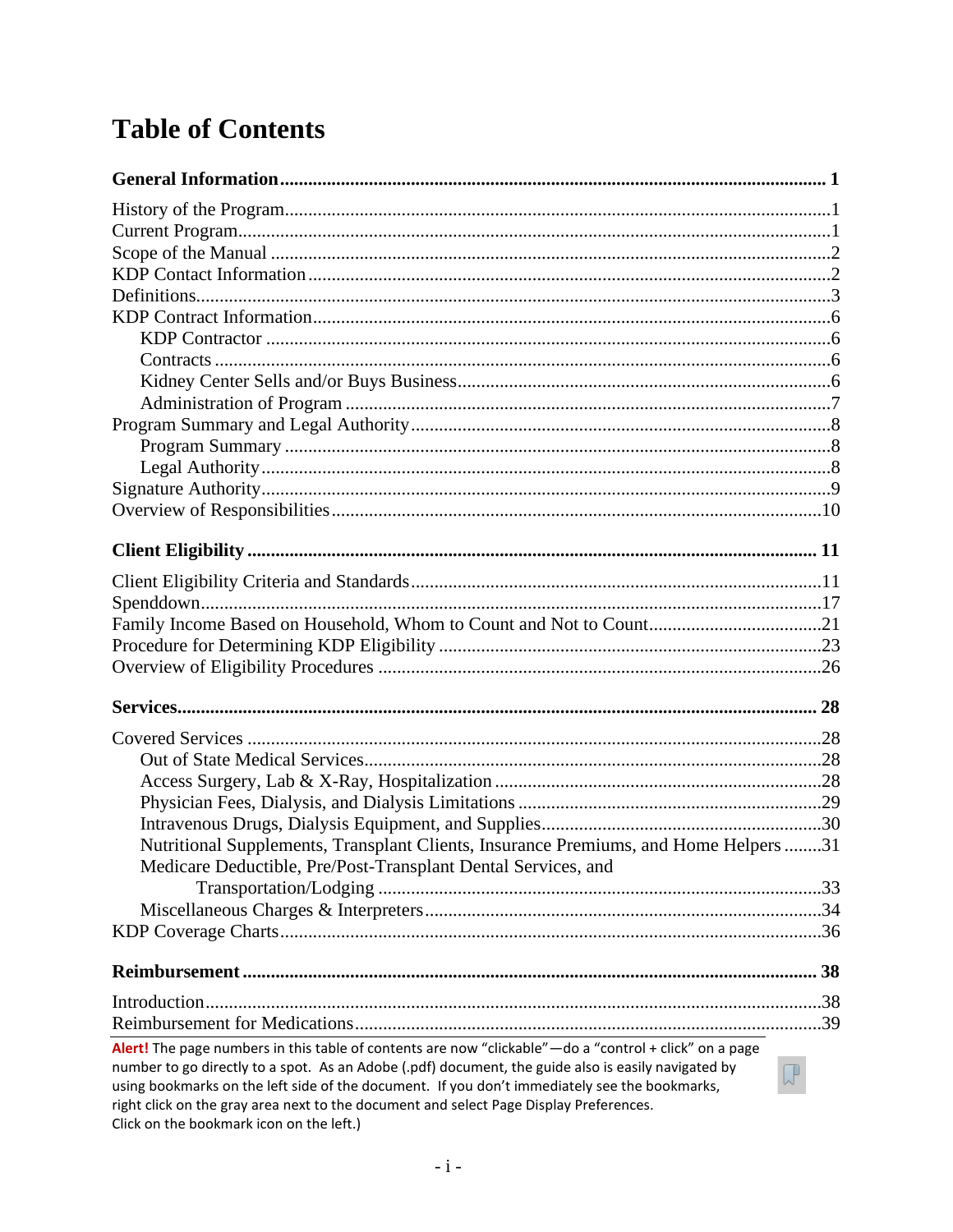Alert! The page numbers in this table of contents are now "clickable"-do a "control + click" on a page number to go directly to a spot. As an Adobe (.pdf) document, the guide also is easily navigated by using bookmarks on the left side of the document. If you don't immediately see the bookmarks, right click on the gray area next to the document and select Page Display Preferences. Click on the bookmark icon on the left.)

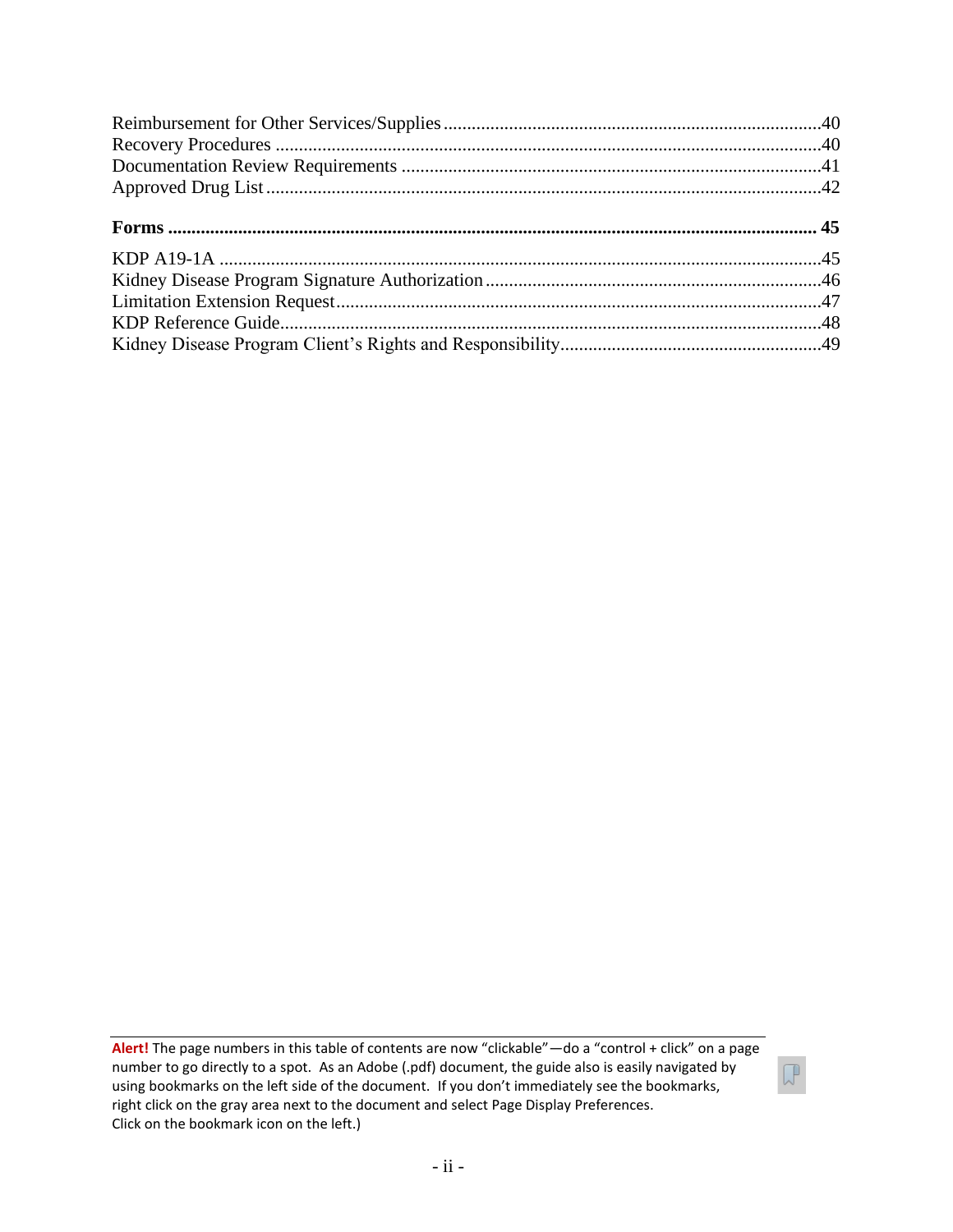# **General Information**

## <span id="page-4-1"></span><span id="page-4-0"></span>**History of the Program**

The Washington State Kidney Disease Program (KDP) was established in 1965 to provide services for clients with end stage renal disease (ESRD). It was originally initiated by the Department of Social and Health Services (DSHS) Division of Health. In 1993, it was moved from the Division of Health to the Medical Assistance Administration (MAA) to help coordinate and provide more routine services to clients in need of kidney dialysis. In 2011, the program moved to the Health Care Authority, as part of the MAA merger.

### <span id="page-4-2"></span>**Current Program**

Currently, the program has contracts with 6 Medicare-approved dialysis providers that work within a \$2.174 million budget. Although it fluctuates per quarter, on average, the KDP is providing funding for about 600 ESRD patients. It is usually authorized per a budgetary note in the biennial budget document.

The Washington Administrative Code (WAC) contains the rules and regulations promulgated by the state program. These rules and regulations provide guidance on services covered, eligibility and reimbursement procedures, and fiscal information.

The goal of the program is to assist Washington State residents with the extraordinary costs of chronic kidney disease. The program covers Medicare-approved ESRD services as well as noncovered services (i.e., many prescription and nonprescription medications, transportation, and salaries of paid home helpers).

To be eligible for state program support, clients with ESRD must be a Washington State resident, and meet both income and asset requirements. These requirements are set through WAC and may be changed through the WAC revision process.

Services are provided by ESRD facilities and other providers; the bills are compiled by the contractor and submitted to the state program for payment.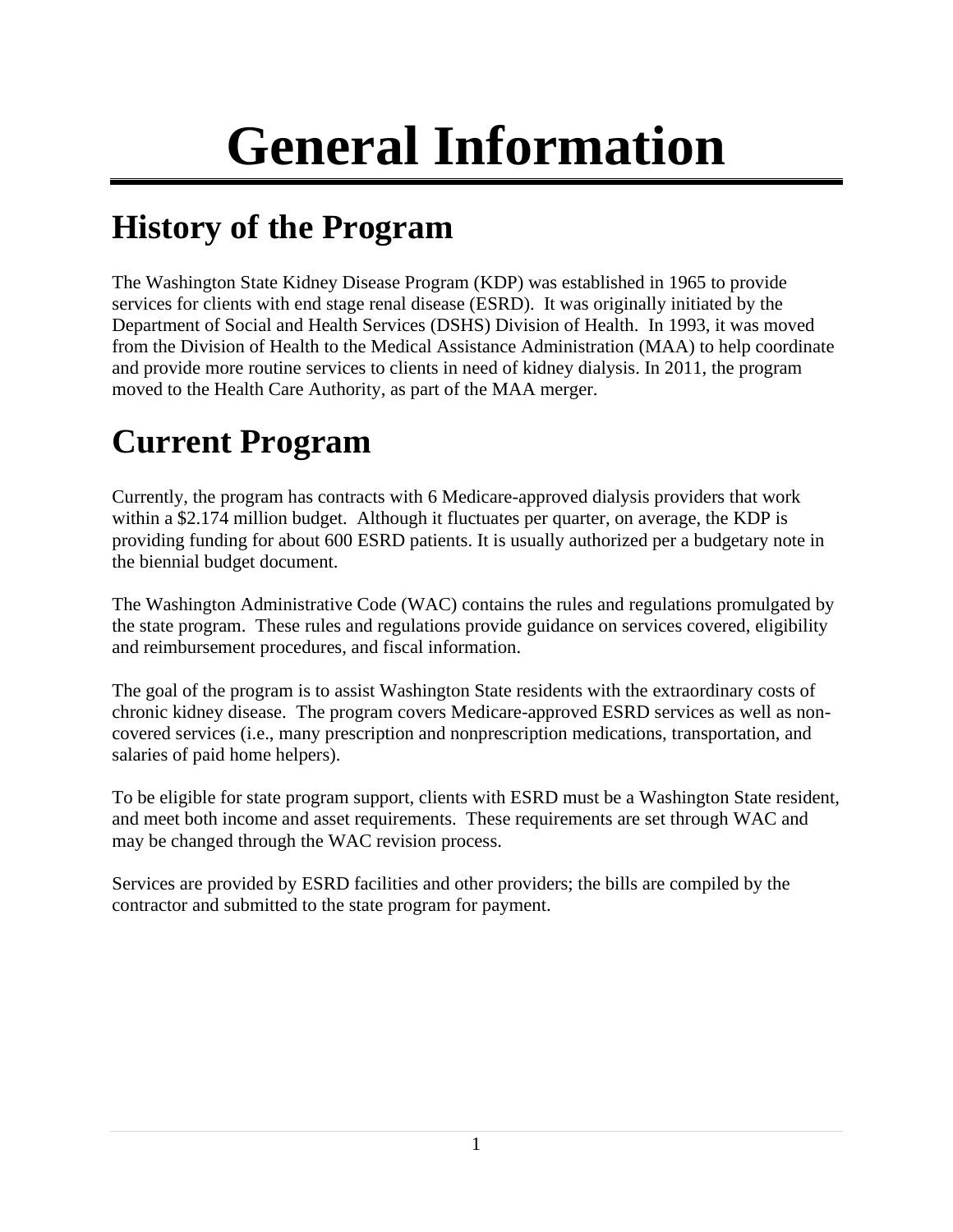### <span id="page-5-0"></span>**Scope of the Manual**

The Kidney Disease Program (KDP) Manual contains policies and procedures for contractor and client eligibility, approved services, and reimbursement of services. In addition, this manual contains forms needed for the program and links to additional information.

The purpose of this manual is to provide written instructions and to set guidelines for staff and contractors for those kidney centers contracted to provide KDP services. This manual is not to be interpreted by providers or clients; contact the program manager for additional clarifications and other issues not addressed in this manual.

The KDP web site is located at: <http://hca.wa.gov/billers-providers/programs-and-services/kidney-disease-program-kdp>

### <span id="page-5-1"></span>**KDP Contact Information:**

Program Email: [kidneydiseaseprg@hca.wa.gov](mailto:kidneydiseaseprg@hca.wa.gov)

**Stefanie Slakey Program Manager** Phone: (360) 725-1243 Fax: (360) 586-7498 Email: [Stefanie.Slakey@hca.wa.gov](mailto:Stefanie.Slakey@hca.wa.gov) Health Care Authority Office of Professional Rates PO Box 45500 Olympia, Washington 98504-5510

#### **Krista McClellan, BSN, RN KDP Clinical Consultant** Phone: (360) 725-1611 Email: [krista.mcclellan@hca.wa.gov](mailto:krista.mcclellan@hca.wa.gov) Health Care Authority Division of Health Care Services PO Box 45506 Olympia, Washington 98504-5506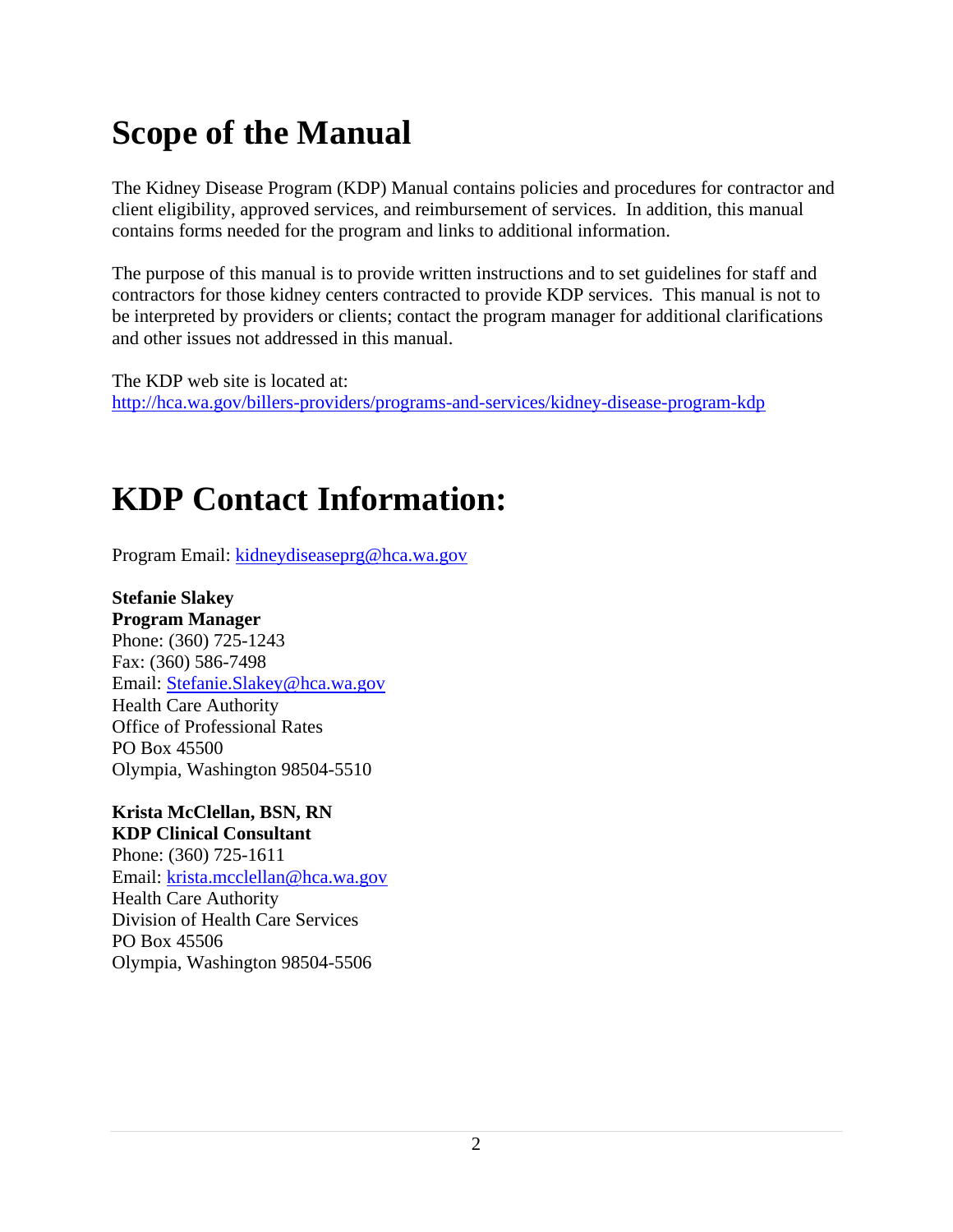### <span id="page-6-0"></span>**Definitions**

This list defines terms and abbreviations, including acronyms, used in this manual.

**A19-1A Invoice Voucher –** The form that Kidney Disease Program (KDP) contractors are to submit to the Health Care Authority (HCA) for reimbursement of services rendered.

**Application for Eligibility (HCA 13-566) –** KDP Application used to apply for help with end stage renal disease (ESRD) medical treatment for the client.

**Client** – An applicant for, or recipient of, the HCA Kidney Disease Program services.

#### **Client and Billing Summary –** The

documentation that contains the reimbursable expenditures for each quarter, which is submitted to the KDP Program Manager by the contractor.

**Client Service Contract** – Legally bound written agreement between HCA and a medical provider declaring the criteria for delivery of services and reimbursement.

**Community Service Office (CSO) –** DSHS field office located in communities throughout the State which administer various services of the department at the community level.

**Contract Monitoring** – Planned, ongoing, and periodic activity to determine contractor's compliance with the terms, conditions and requirements of the contractor's contract.

**Contractor Intake Form –** A form that must be filled out by a provider interested in becoming a contractor. This form is to be filled out and submitted after the initial Letter of Interest. This form is provided to the facility by the KDP manager, and is to be returned to the KDP manager in order for the provider's information to be entered into the HCA contracts system.

**Costs –** The total of the following: HCA fee schedule maximum allowable or the contractor's usual and customary charges, whichever is less, for approved and documented services provided to KDP clients, plus monies spent for approved transportation, minus any monies received from other payers for those services.

**Current Base Period** – The current period of time that a client can use medical bills in order to meet their Medicaid spenddown. This base period starts on the first day of the month that the client applied for Medicaid.

**Health Care Authority –**A state governmental agency created pursuant to chapter 41.05 RCW.

**End Stage Renal Disease (ESRD) –** The stage of renal impairment that is virtually irreversible and permanent and requires dialysis or kidney transplantation to ameliorate uremia symptoms and maintain life as defined in WAC 182-540-005.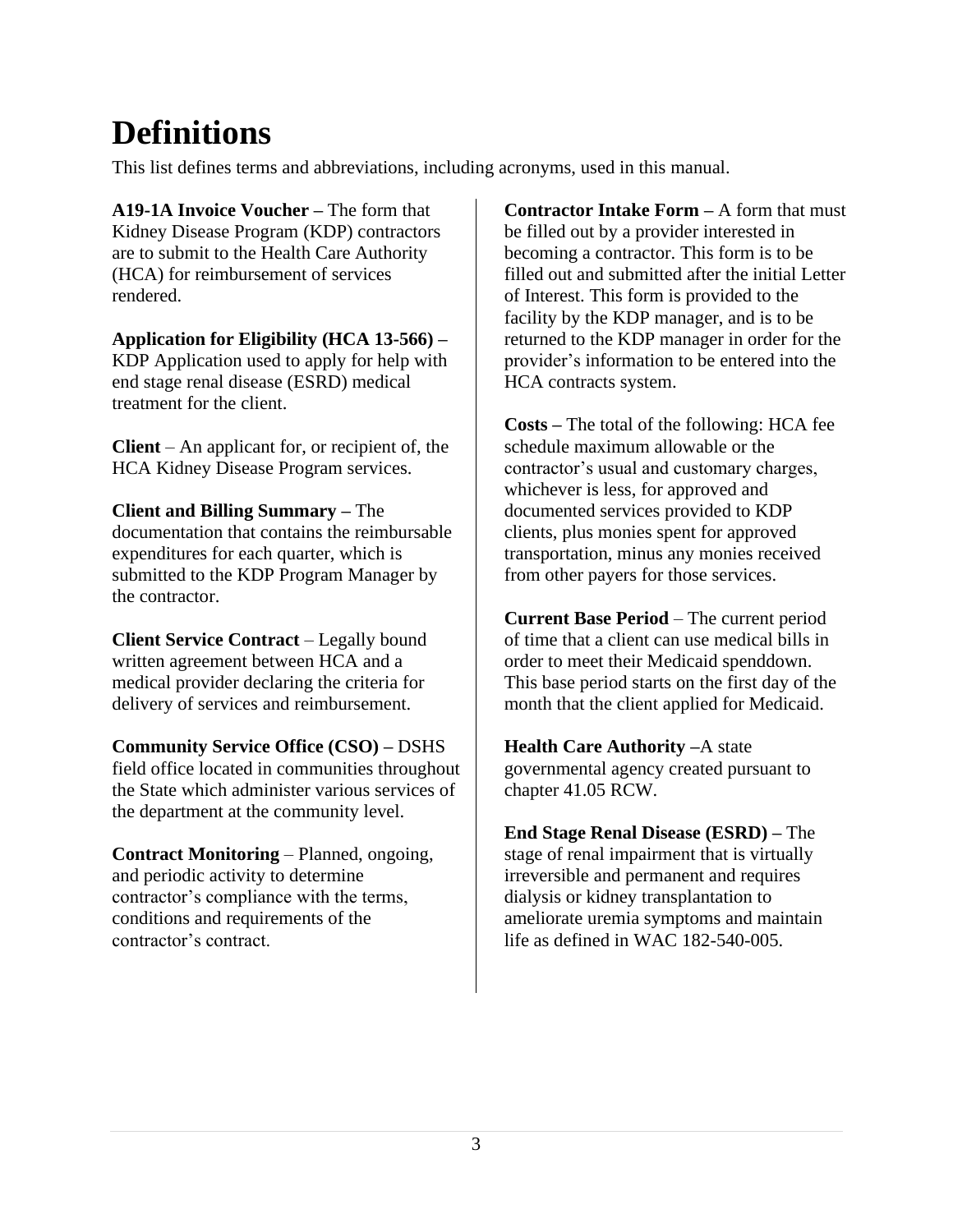**Federal Poverty Level (FPL)** - Federal guidelines and different poverty amounts. They are issued each year in the Federal Register by the Department of Health and Human Services (HHS).

#### **Financially Responsible Relative** – A

spouse or parent (including a step-parent who is legally liable for support of stepchildren under a state law of general applicability) whose income is actually used in determining eligibility.

#### **Home and Community Service Office**

**(HCS)** – HCS offices process applications for long term care services, including nursing home admissions, COPES and other waiver programs, Medicaid personal care services, and other community residential placements.

**Incurred Medical Expense** – Expenses for medical or remedial services that:

- Are recognized under state law,
- Are rendered to an individual, family, or financially responsible relative, and
- The individual is liable for in the current accounting period (either 3 or 6 month base period for spenddown)

An expense as described above is an incurred expense from the beginning of the accounting period in which the liability arises until the end of the accounting period in which the liability is satisfied. The expense can be applied to spenddown in which it meets the definition of an incurred expense but only to the extent that the amount has not been deducted previously. An expense does not need to be *paid* to meet the definition of *incurred*.

**Interagency Agreement** – Legally bound written agreement between two or more

state agencies. This is also known as a Memorandum of Understanding (MOU).

**Kidney Disease Program (KDP)** - A program funded with 100% state dollars, administered by the HCA.

**KDP Contractor** – An entity that has a contract with HCA to provide services to Washington State residents who do not qualify for Apple Health (Medicaid) but do qualify for kidney disease services funded by the KDP program.

**Letter of Interest** – A letter that is written to the KDP manager by a provider indicating interest in becoming a KDP contractor.

**Medical Program** – Definitions of the different medical programs are available on HCA's [eligibility web page.](https://www.hca.wa.gov/health-care-services-supports/apple-health-medicaid-coverage/eligibility)

**Medicare** – The federal government health insurance programs for certain aged or disabled clients under Title II and Title XIX of the Social Security Act. Medicare has four parts:

- Part A covers the Medicare inpatient hospital, post-hospital skilled nursing facility care, home health services, and hospice care.
- Part B is the supplementary medical insurance benefits (SMIB) covering the Medicare doctor's services, outpatient hospital care, outpatient physical therapy and speech pathology services, home health care, and other services and supplies not covered under Medicare Part A. (WAC 182-500-0005).
- Part C is for expanded benefits. **You need to have Part A and Part B to qualify for Part C. Optional plans are available through private health insurance companies which offer**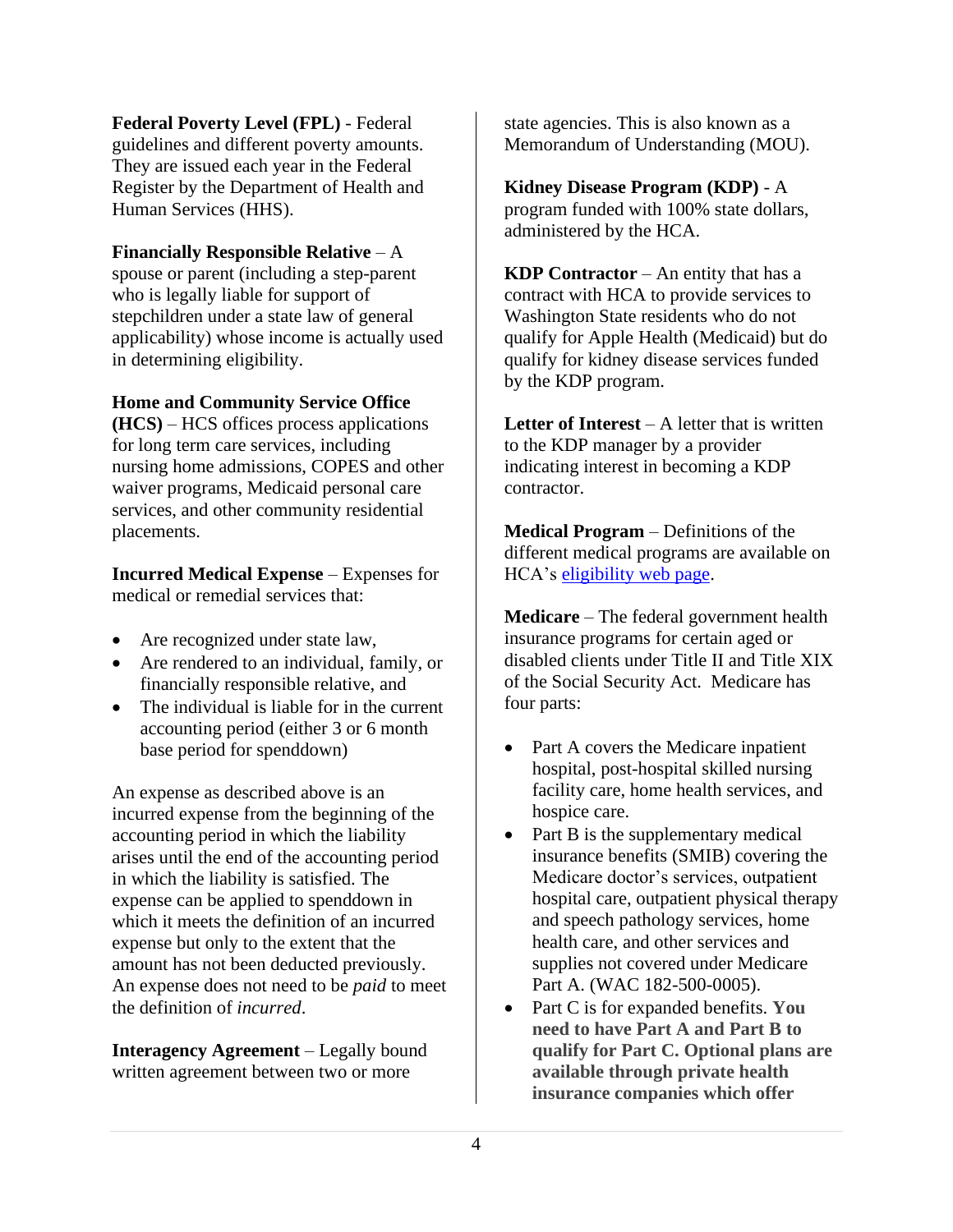**different benefits depending on the type of policy purchased.**

• Part D covers prescription drugs **plus coverage for preventive screenings and tests**

**Payer of Last Resort** – KDP funds are to be the last resource used when paying for ESRD-related services. Medicare, Apple Health (Medicaid), and any other liable third party needs to pay before KDP funds may be used.

**Recertification for Client** – Client has been certified by the contractor as a KDP client for one year and is reapplying for eligibility to continue to receive help with ESRD treatment costs.

**Recovery** – Amount of money the kidney center must refund to KDP for prior paid services.

**Resource Limit** – Maximum amount of value of assets and/or amount of money the client may retain to be eligible for KDP.

**Spenddown** – Amount of excess income Washington Apple Health (Medicaid) has determined that a medically needy eligible client has available to meet his or her medical expenses. The client becomes eligible for coverage after he or she has met the spenddown requirements.

**Third Party Liability (TPL)** – Any entity that is or may be liable to pay for all or part of the costs for services paid for under the KDP contract.

**Transportation Broker** – A transportation organization contracted with the HCA Transportation Program to provide transportation and services to HCA clients. As of July 1, 2007, KDP contractors are no

longer obligated to use these transportation contractors.

**Washington Administrative Code (WAC)** – Codified rules of the State of Washington.

**Washington Apple Health (Medicaid)** – A joint state-federal program within the Health Care Authority that administers acute care for low-income residents of Washington State under Title XIX of the Social Security Act as well as other medical assistance programs for vulnerable populations. Title XIX long-term care services, behavioral health treatment, and programs for persons with disabilities are operated by the Aging and Disability Services Administration in the Department of Social and Health Services.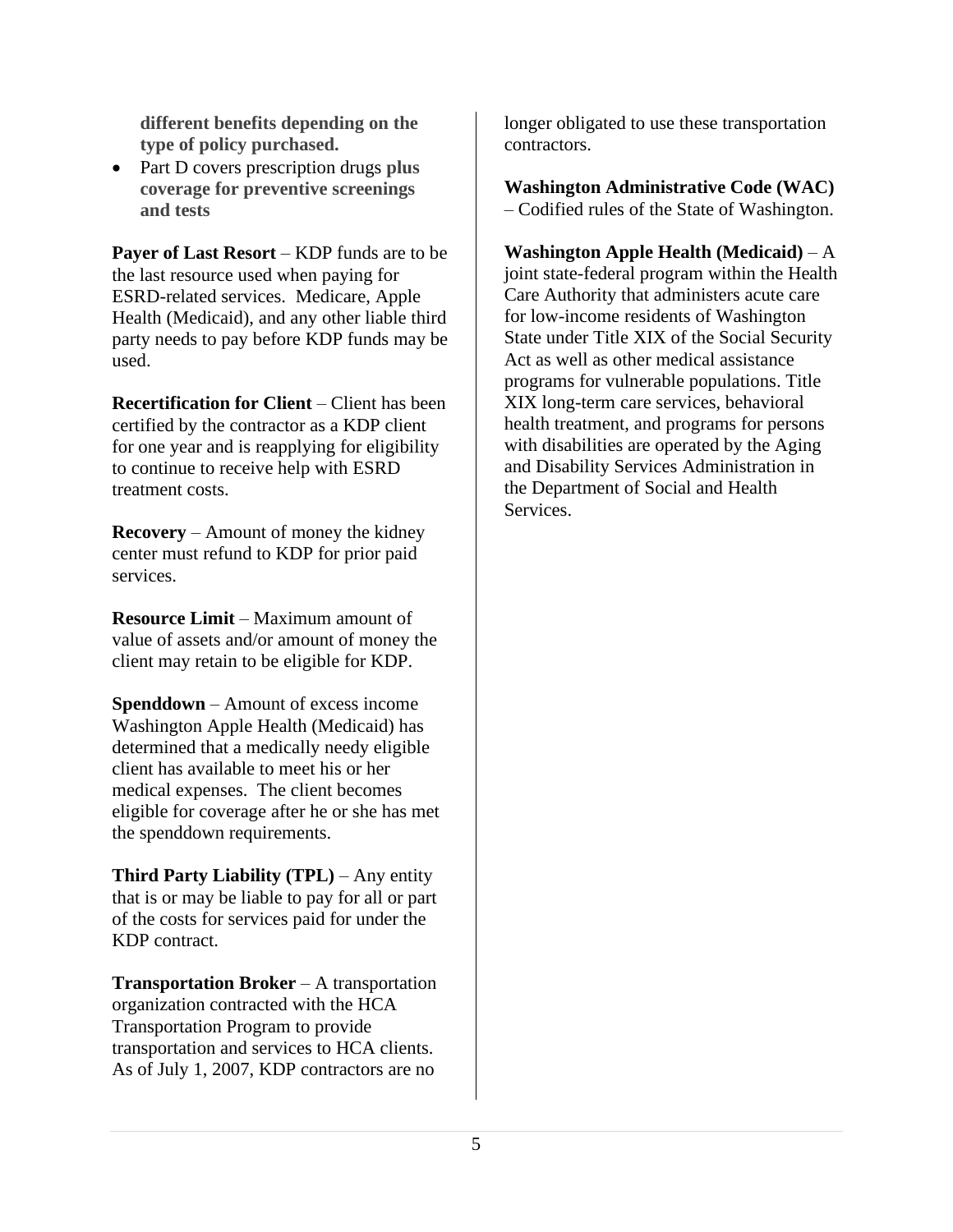### <span id="page-9-0"></span>**KDP Contract Information**

#### <span id="page-9-1"></span>**KDP Contractor**

To become a KDP contractor, kidney centers must be a Medicare-approved facility and must submit a letter of interest by April 15 of that calendar year to the KDP manager. The KDP manager will provide information regarding program policies and procedures along with the Contractor Intake Form. The kidney center will be required to complete, sign, and return a Contractor Intake Form no later than May 15 of that calendar year. The kidney center will also be required to provide an assessment of the client population in its service areas to determine the number of end stage renal disease clients to be served. If the deadlines in this paragraph are not met, the provider will not be contracted with the KDP for the coming year. However, they can re-apply in order to be contracted for the following fiscal year. Exceptions may be made on a case-by-case basis.

New kidney centers will be considered upon the first submittal of interest. If all steps are completed fully, and if the center is accepted to become a new contractor prior to the deadlines noted above, the new kidney center will be considered a contractor at the beginning of each fiscal year (July 1of any given year). A kidney center is considered a KDP contractor when the center has entered into a contract with the HCA and KDP.

#### <span id="page-9-2"></span>**Contracts**

The contract is referred to as a Client Service Contract unless the kidney center is part of a governmental entity when an Interagency Agreement is used in place of a Client Service Contract. Client Service Contracts and Interagency Agreements allocate funding for ESRDrelated services as described in their terms and conditions. They also authorize kidney centers to be KDP contractors and to be reimbursed for ESRD-related services for KDP-eligible clients.

The kidney center must sign a contract and return it to HCA for final signature before it will be valid. All services provided under the contract are restricted to one fiscal year (July 1 through June 30 of any given year). Although the KDP contractor will only be reimbursed for approved services during those dates of service, the KDP contract will have twelve months from the month of service was provided to bill HCA. Contracts are initiated annually dependent upon availability of funding.

#### <span id="page-9-3"></span>**Kidney Center Sells and/or Buys Business**

1. If the kidney center is being sold to a purchaser who is not going to contract with KDP, the kidney center being sold must advise the KDP manager of the amount of funding needed to be retained for reimbursement of provided services up to the last date of ownership; ideally, with advance notice of the sale the contract will be terminated on the last day of ownership. Failure to notify HCA that a sale has taken place could lead to an over payment, which then would lead to the Office of Financial Recovery being notified.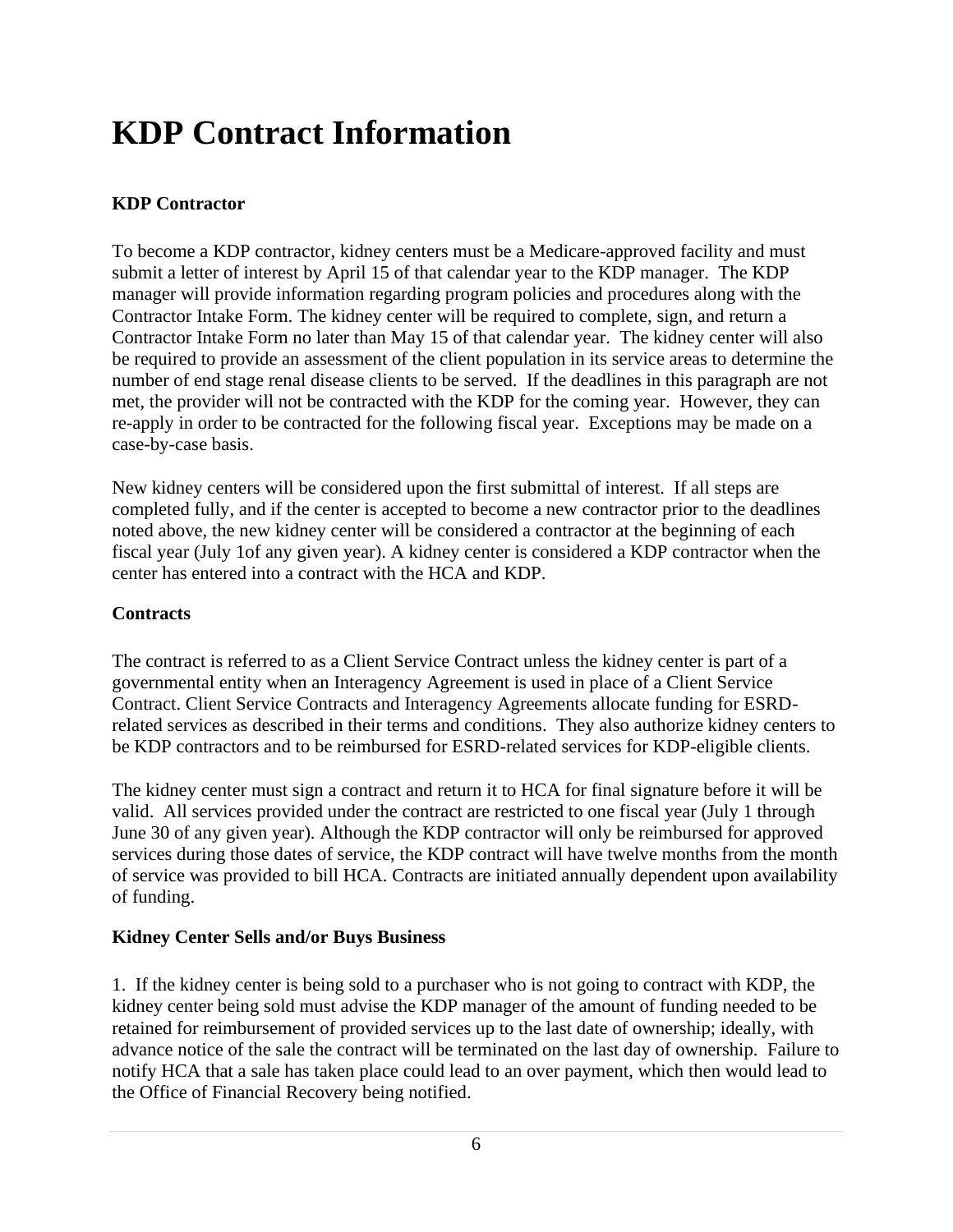2. If the new owner is not already a contractor, then the new owner must apply to become a KDP contractor, but will not have to wait until the new fiscal year to become a KDP contractor. A portion of funding will be allocated from the previous owner's KDP contract.

3. If a contracting kidney center is being sold to another KDP contractor, it is up to the purchasing kidney center to report the changes of the contract to the KDP manager.

The new owner is required to complete the KDP contracting process.It is no longer the responsibility of the former KDP contractor to inform the KDP about the change in ownership.

#### <span id="page-10-0"></span>**Administration of Program**

The KDP manager is responsible for development, implementation, and monitoring of contracts, program policies and procedures, budgets, program audits, and reimbursement issues.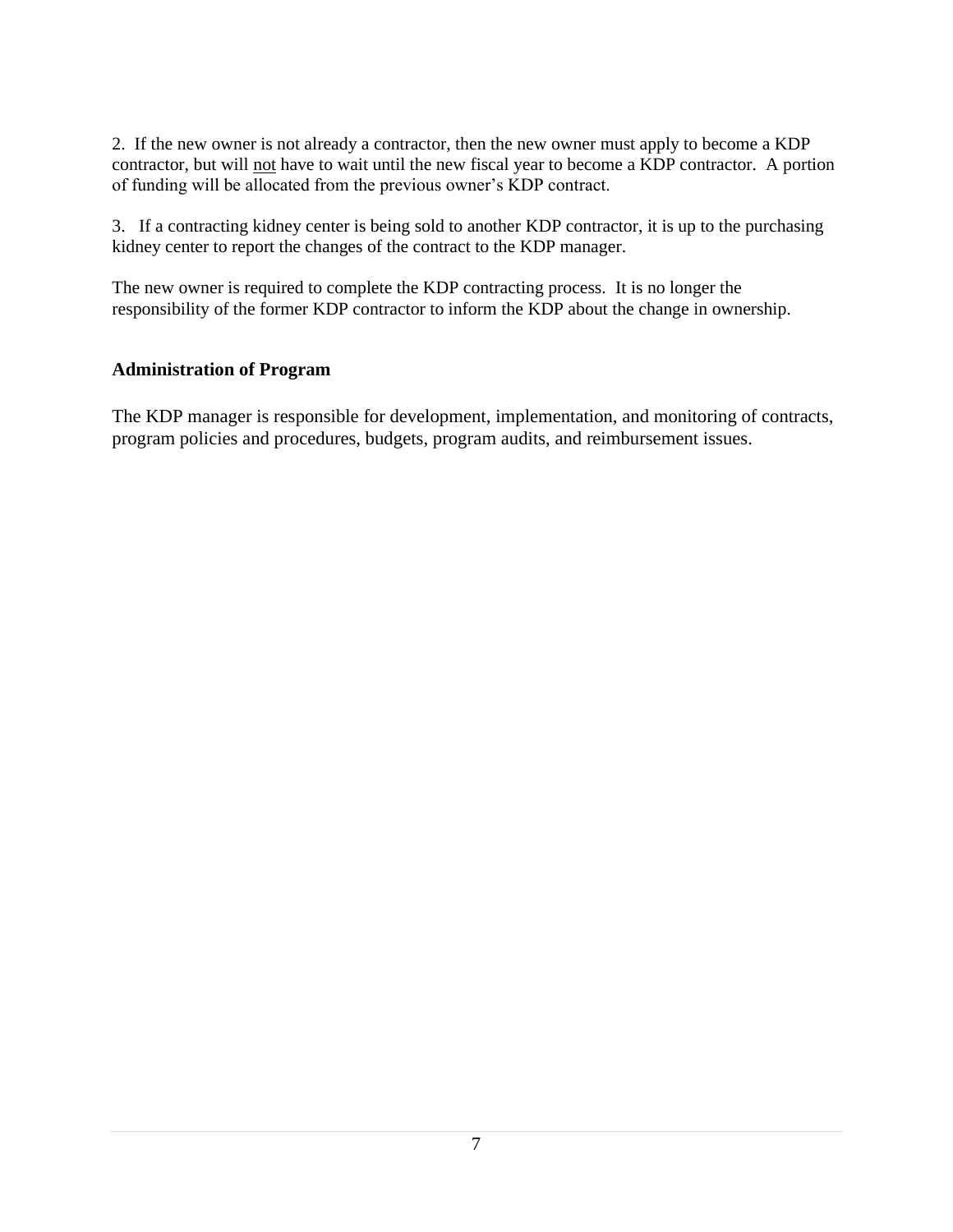## <span id="page-11-0"></span>**Program Summary and Legal Authority**

#### <span id="page-11-1"></span>**Program Summary**

The Washington State Kidney Disease Program (KDP) was established to help pay for ESRDrelated services for people with ESRD. The goal of the program is to help low-income Washington State residents with the treatment costs of this chronic disease. Funding is appropriated by the state legislature.

The KDP helps cover the costs of Medicare-approved services related to ESRD. It also covers some other related costs that are not covered by Medicare. All services provided by KDP are subject to available funding. The KDP contractor is not required to cover all services requested by a KDP client.

Services are provided by kidney centers that have entered into a Client Service Contract or Interagency Contract with HCA. Once KDP contractors are authorized to determine client eligibility for the program, they provide services to eligible clients and receive reimbursement for approved services within their allotted funding. Only KDP contractors may be reimbursed for KDP services. Therefore, if a kidney center subcontracts for services, then that kidney center must pay the subcontractor.

To qualify for help with ESRD-related treatment costs, clients must meet the specific income and resource requirements contained in Washington Administrative Code (WAC) 182-540. Clients are certified as eligible for one full year from the month they apply unless their status changes during the year and they no longer meet eligibility limits.

#### <span id="page-11-2"></span>**Legal Authority**

WAC 182-540 contains regulations that guide the operation of the KDP. The KDP manager and participating kidney centers may identify issues that require clarification. Each change or new entry in the WAC must be submitted for public review and comment. The WAC includes regulations related to program services, eligibility, reimbursement, and fiscal information.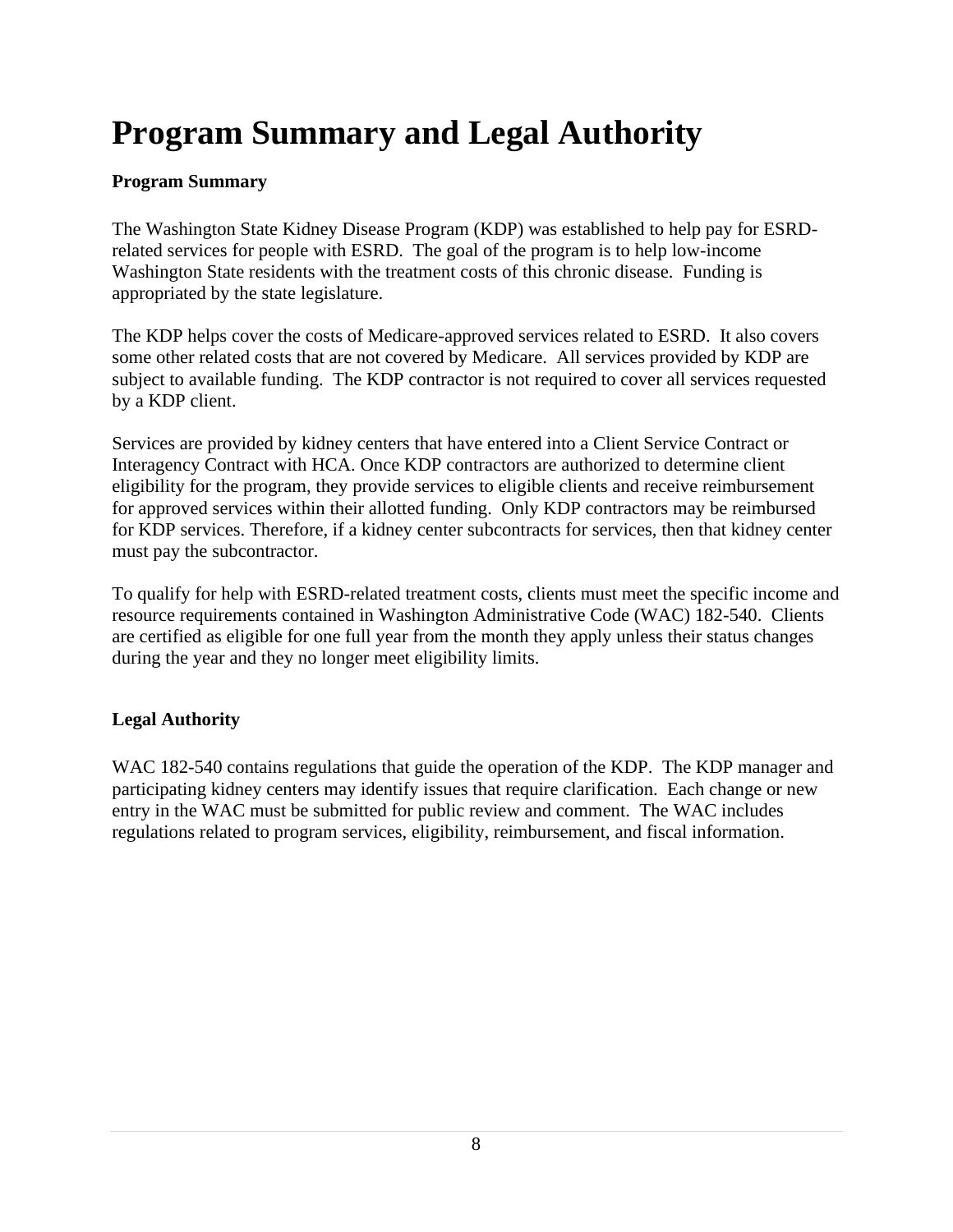## <span id="page-12-0"></span>**Signature Authority**

Kidney centers must submit to the KDP manager a written Signature Authorization Notification to identify key staff with authority to sign the following documents:

- Application of Eligibility
- Contracts
- Contract Amendments
- Quarterly A19-1A Invoice Vouchers

Kidney centers may use the suggested format and form found in the forms section of this manual for the above purpose. This notification must contain the current date, names and titles of staff members, phone numbers, and signatures. The notification must be updated when changes occur.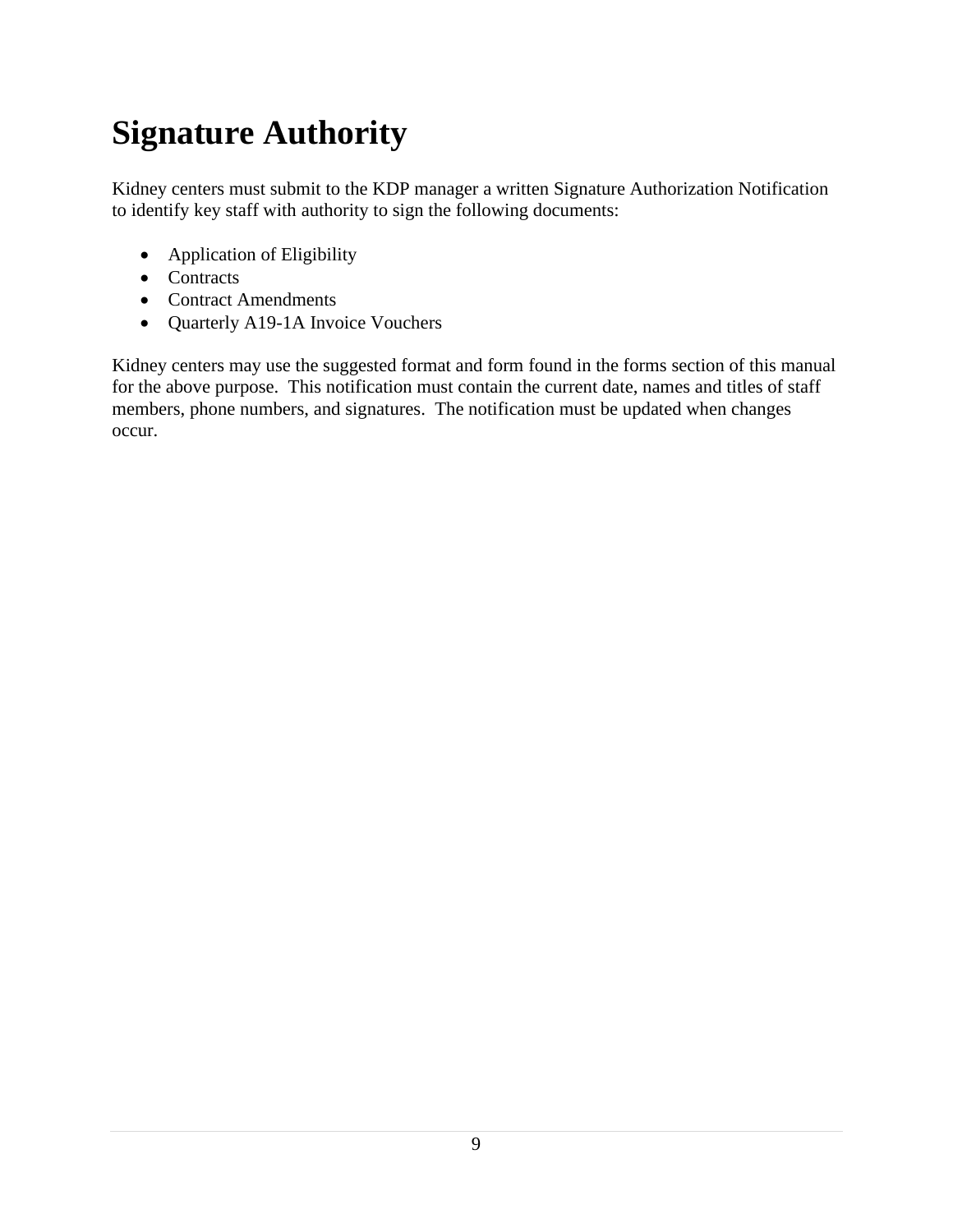### <span id="page-13-0"></span>**Overview of Responsibilities**

#### **Kidney Disease Program Manager:**

- Develops forms and instructions and revises them as needed.
- Update KDP manual as needed.
- Provides instructions, clarification, and interpretation of policy.
- Reimburses KDP contractors.

#### **Kidney Center:**

- Assesses client eligibility for KDP.
- Provides client with information, forms, and instructions.
- Assists client in applying for medical programs to include Apple Health (Medicaid) and Medicare.
- Reviews information, determines eligibility, sign and certify the client's KDP Application.
- Provides clients with the KDP Rights and Responsibilities document, KDP Reference Guide, Approval/Denial letters, etc.
- Tracks KDP costs by client for authorized services funded by the KDP.
- Submit A-19 invoice vouchers to KDP manager for payment.

#### **Individuals applying for KDP:**

- Applies for medical programs that may assist with medical cost, to include Washington Apple Health (Medicaid) and Medicare.
- Completes KDP application, provides requested information, and gives information to the kidney center.
- Read the Client Rights and Responsibilities and submit a signed copy to the kidney center.
- Read the Reference Guide.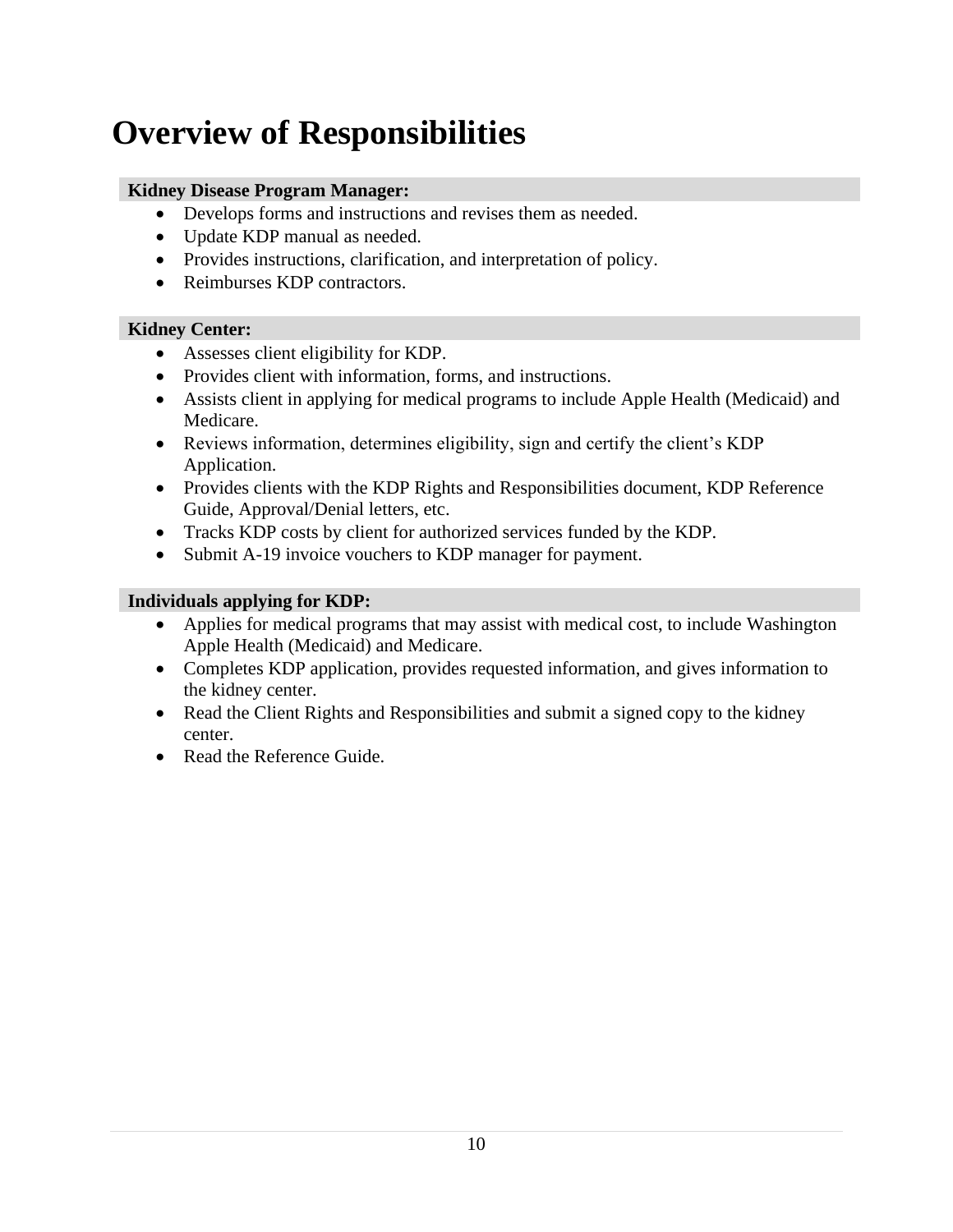# **Client Eligibility**

## <span id="page-14-1"></span><span id="page-14-0"></span>**Client Eligibility Criteria and Standards**

Clients must satisfy state residential, medical, and financial criteria to be considered KDPeligible. Clients must have income and resources equal to, or below the income and resource standards set by KDP.

The following describes KDP eligibility requirements.

#### **Residential Criteria**

Clients must live in Washington State. Although there is not a prior residency period required, the client must intend to reside permanently in Washington. Washington Residency is defined in WAC182-503-0520.

If a client needs to reside outside of the state of Washington temporarily, it is the client's responsibility to write up, sign, and date a letter stating why. The client must also state in this letter the time period they expect to be gone as well as their intent to reside in Washington State upon the fulfillment of their activities outside of Washington. The KDP contractor is to keep a copy and send a copy to the KDP Manager for approval.

As defined in WAC 182-540-065, the department limits KDP reimbursement for out-ofstate services to fourteen days per calendar year. Reimbursement is paid only to KDP contractors. Out-of-state dialysis providers must operate under sub-contract or agreement with an in-state KDP contractor in order to receive reimbursement under this program.

#### **Medical Criteria**

Clients must have been diagnosed with ESRD. ESRD is defined in WAC 182-540-005 as "that stage of renal impairment, which is virtually always irreversible and permanent and requires dialysis or kidney transplantation to ameliorate uremic symptoms and maintain life." Clients who have recovered kidney function and are no longer on dialysis are covered for one year. Clients with acute or episodic need for dialysis are not covered.

#### **Income**

Income is defined as money, or equivalent, which can be used to meet basic needs for food, clothing and shelter and received in exchange for: labor or services, sale or exchange of goods or property, or profits from financial investments.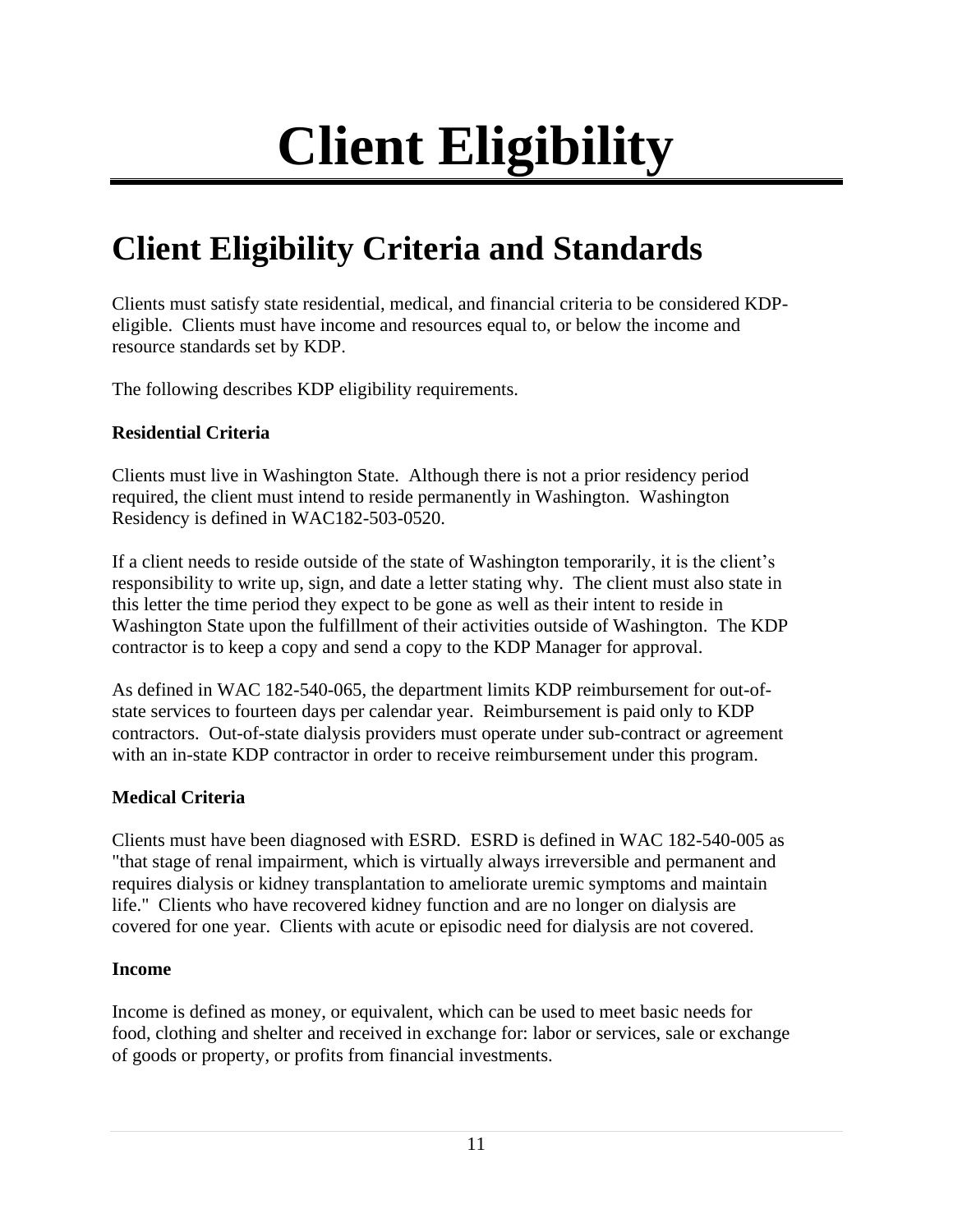Clients must have gross income equal to or below 220 percent of the Federal Poverty Level (FPL). Income guidelines can be found on the [KDP website.](https://www.hca.wa.gov/billers-providers-partners/programs-and-services/kidney-disease-program-kdp)

To determine who is recognized as part of the family household, refer to [WAC 182-540-](https://apps.leg.wa.gov/WAC/default.aspx?cite=182-540) [021.](https://apps.leg.wa.gov/WAC/default.aspx?cite=182-540)

Total income is the sum of gross annual income received from the following:

- 1) Salary and/or Wages
	- a. Total gross annual income received before exemption or deduction; or
	- b. For self-employed clients, the difference between business receipts and business expenses.
- 2) Disability Insurance
	- a. Social Security
	- b. Private disability insurance
	- c. Government disability
- 3) Social Security Benefits
- 4) Retirement Pension plan
- 5) Business, Property, and Rental Income
- 6) Interest From Savings Accounts and Investments
- 7) Dividends, Royalties
- 8) Trust Funds
- 9) Unemployment Compensation
- 10) Public Assistance
- 11) Other
	- a. Supplemental Security Income (SSI)
	- b. Donations from charitable organizations
	- c. Money given to a client to help with financial needs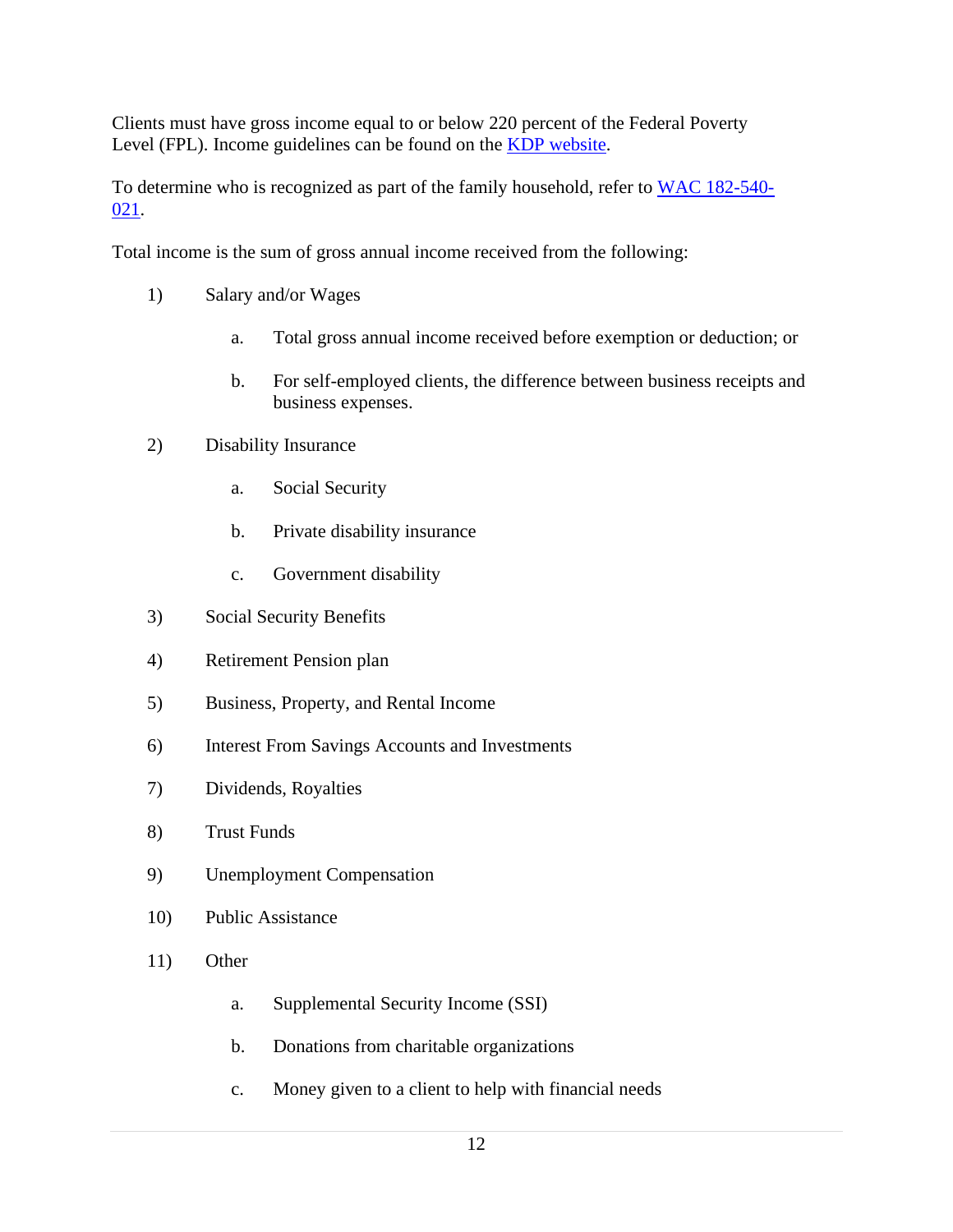d. For other types of income that are not listed, contact the KDP Manager for clarification.

The following income is **not** counted towards this limit:

- 1) The first twenty dollars per month of unearned income for the entire household;
- 2) Cost-of-living adjustments (COLAs) to Social Security disability benefits and supplemental security income (SSI) benefits that take effect in the calendar year of a KDP eligibility determination and any subsequent COLAs to these benefits received by:
	- a. The applicant;
	- b. The applicant's spouse; or
	- c. Other family members included in the household size.
- 3) Fifty percent of the gross earned income of any person included in the household size;
- 4) Income received by a dependent child age eighteen or younger who is not included in the household size; or
- 5) Any income source which is specifically excluded by federal law.
- 6) The agency follows rules for SSI-related medical described in chapter [WAC 182-512](https://apps.leg.wa.gov/WAC/default.aspx?cite=182-512) to determine what income type counts when determining eligibility for KDP.

Self-employed clients with net business profit earnings or income below the FPL may be eligible. All earnings and liabilities must be verified by the client's income tax statement.

#### **Resources (Assets)**

The value of resources must be at or below the resource limit under the QMB program. Please visit the [KDP website](https://www.hca.wa.gov/billers-providers-partners/programs-and-services/kidney-disease-program-kdp) for the most current resource standards.

The following are **not** counted towards this limit:

- 1) A home, defined as real property owned by a client as their principal place of residence together with surrounding and contiguous property;
- 2) Household furnishings
- 3) Irrevocable burial plans with a mortuary;
- 4) One burial plot per household member;
- 5) Up to one thousand five hundred dollars for a person or three thousand dollars for a couple set aside in a revocable burial account;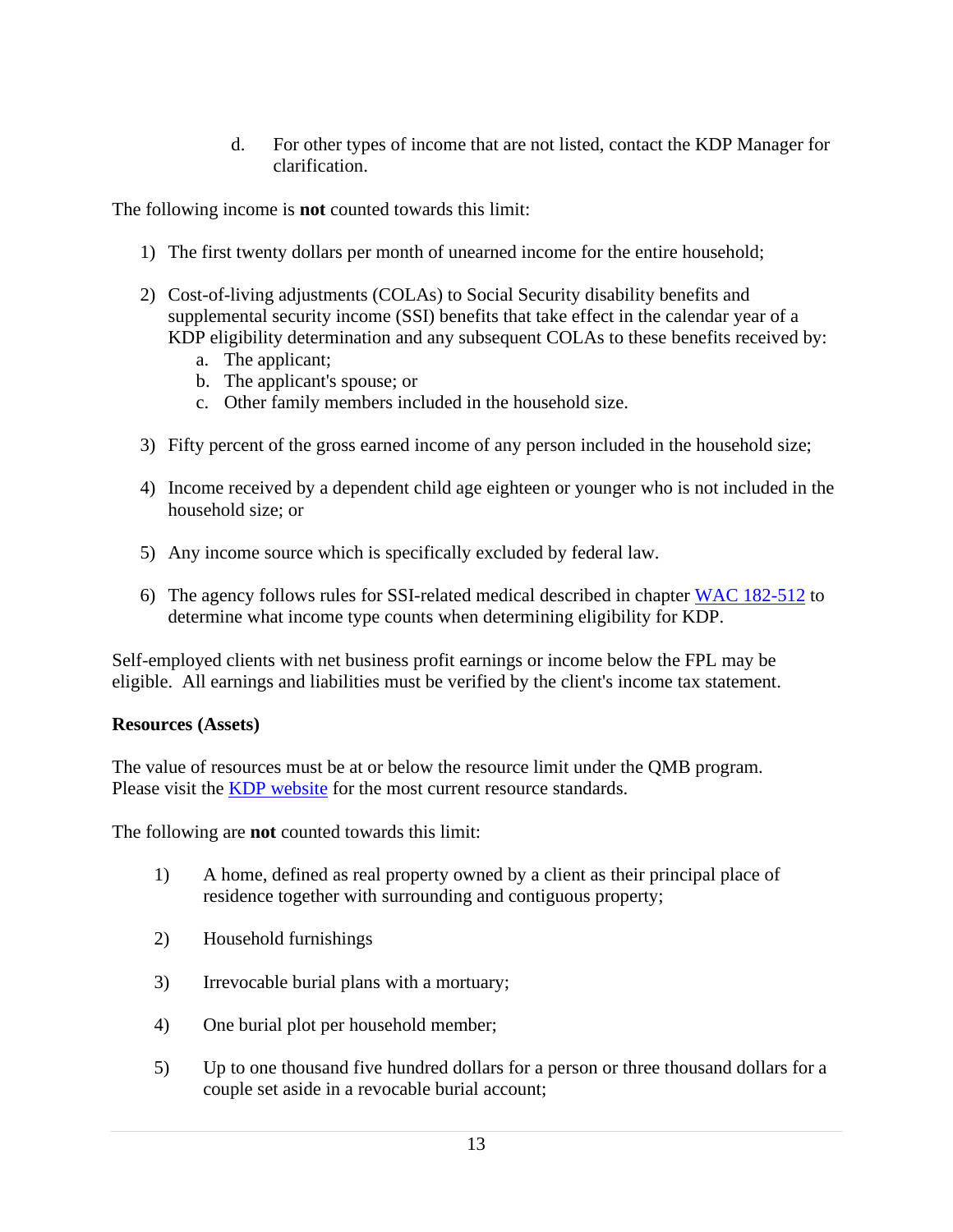- 6) One vehicle regardless of value; and
- 7) Any resource specifically excluded by Federal Law.

A client's resources **include**, but are not limited to:

- 1) Checking, Savings, IRA, etc.;
- 2) Stocks and bonds;
- 3) Contracts;
- 4) Business equity and real estate not part of "homestead"
- 5) Annuities and trusts;
- 6) Insurance cash value;
- 7) Personal property, such as second car, boat, motorcycle, or recreational vehicle; and
- 8) Other
	- a. Court order awards
	- b. Non-medical insurance benefits
- **Liquid Resources** are resources that can be readily converted into cash including, but not limited to:
	- 1) Cash on hand;
	- 2) Stocks and bonds;
	- 3) Money in savings and checking accounts;
	- 4) Mutual fund shares;
	- 5) Gold, silver, or platinum coins and bullion;
	- 6) Life insurance policies with cash-out option

**Non-liquid Resources** are resources that **cannot** be readily converted into cash including, but not limited to:

1) Real estate contracts (contact the KDP manager);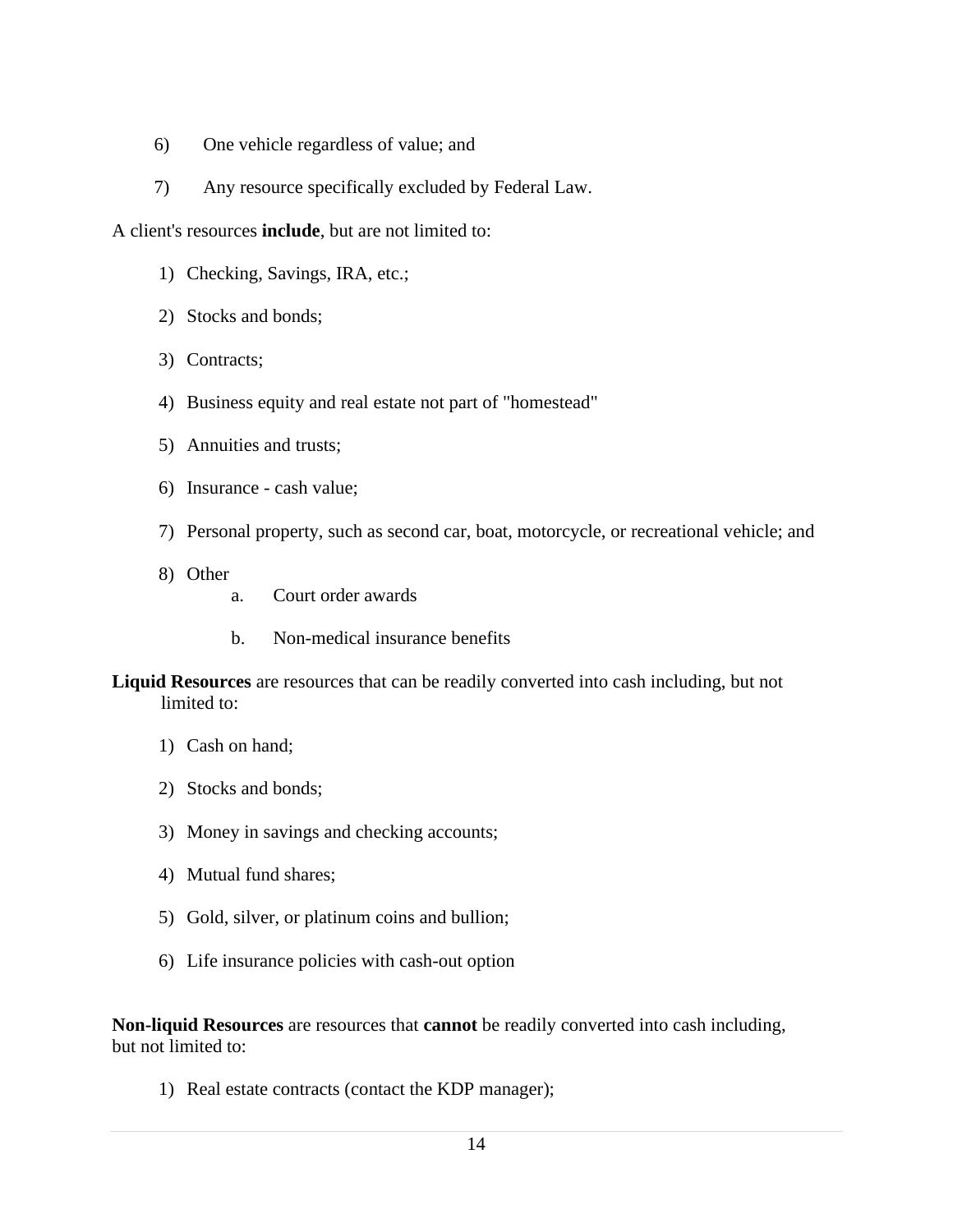- 2) Real estate other than primary home with five acres; and
- 3) Retirement plans; such as 401K or IRAs; consider full value of retirement plan minus penalties to determine value. Monies in a retirement plan are considered accessible, regardless of whether or not there are penalties for withdrawing from the plan early.

Non-liquid resources must have documentation to support declaration of value. Real estate is determined according to reasonable market value; documentation from a real estate agent or banker will verify the value.

When determining whose resources to include, follow the guidelines indicated for family size. You must include all resources owned by a legally married couple who reside in the same home regardless of whose name the resources are in. The resources of a dependent child which could make the KDP applicant ineligible may be excluded from the gross asset calculation; however, the child must also be excluded from the family size determination.

#### **Washington Apple Health (Medicaid) Eligible Clients**

Clients who have full medical coverage through Washington Apple Health (Medicaid) do not qualify for KDP with the following exceptions:

- Clients who have met a spenddown liability (S99) or are on Washington Apple Health (Medicaid) without a spenddown (S95) because the health insurance premium is paid by the KDP to meet the spenddown, or paid by the KDP and used as an income deduction.
- Clients who are eligible for Healthcare for Workers with Disabilities (HWD) program and KDP is paying the HWD premium.

In order to appropriately use KDP funds, contractors must verify Washington Apple Health (Medicaid) eligibility and not use KDP funds if a KDP client subsequently becomes medicaid eligible.

#### **Regaining Kidney Function**

Clients who regain kidney function and are no longer receiving dialysis will continue to be covered for ESRD-related healthcare services for one year. If a client regains kidney function during the current eligibility period, a new application is not required unless the client's financial situation has changed.

#### **Kidney Transplant Clients**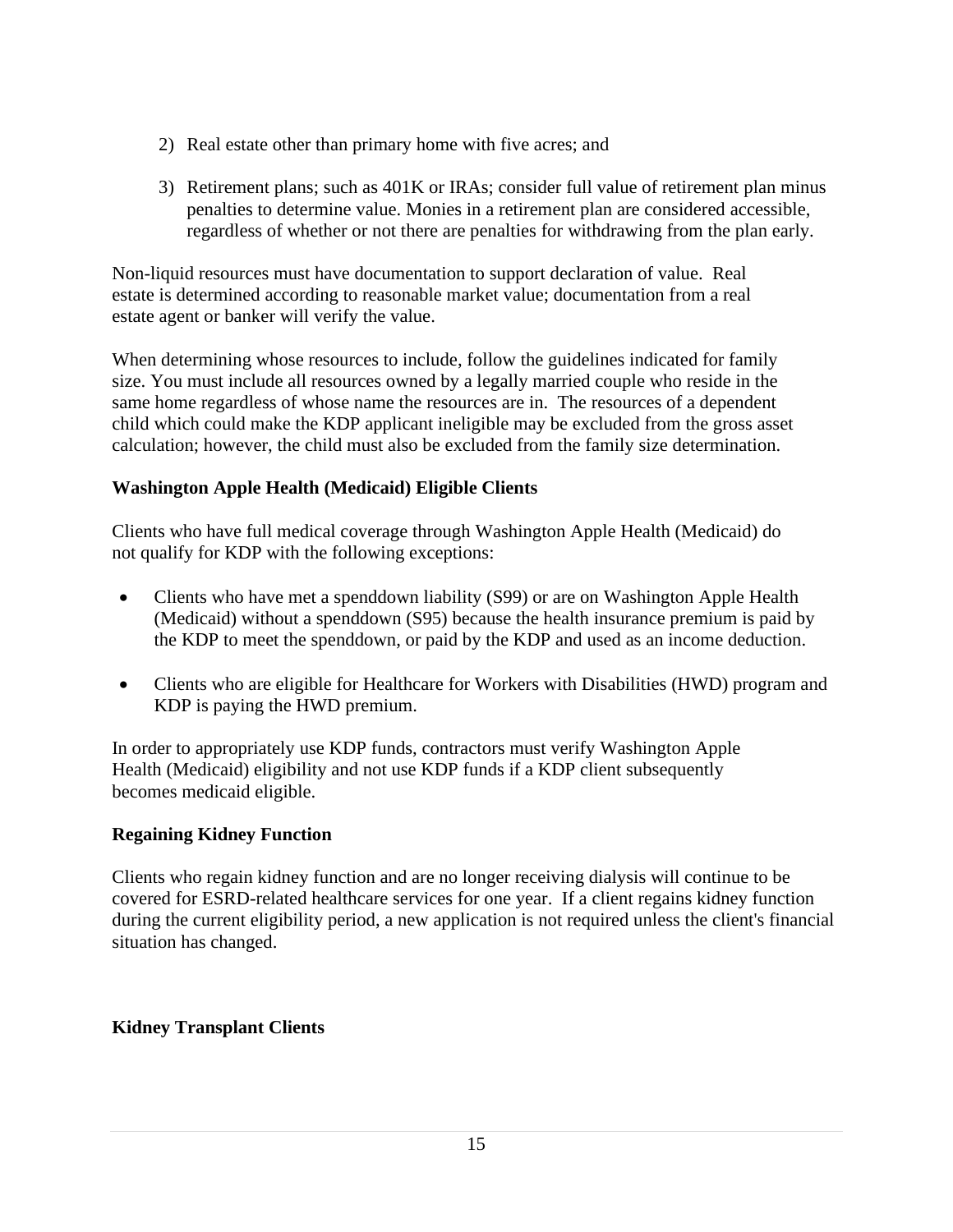Clients who receive a kidney transplant are eligible for KDP. Eligibility criteria and standards will determine continued KDP eligibility. There is no limit to the number of years that a client may remain on KDP.

#### **Reapplying for KDP**

Clients who are reapplying for KDP need to start the reapplication process within forty-five (45) days of the end of their certification period. During this time, the client must also reapply for Apple Health (Medicaid).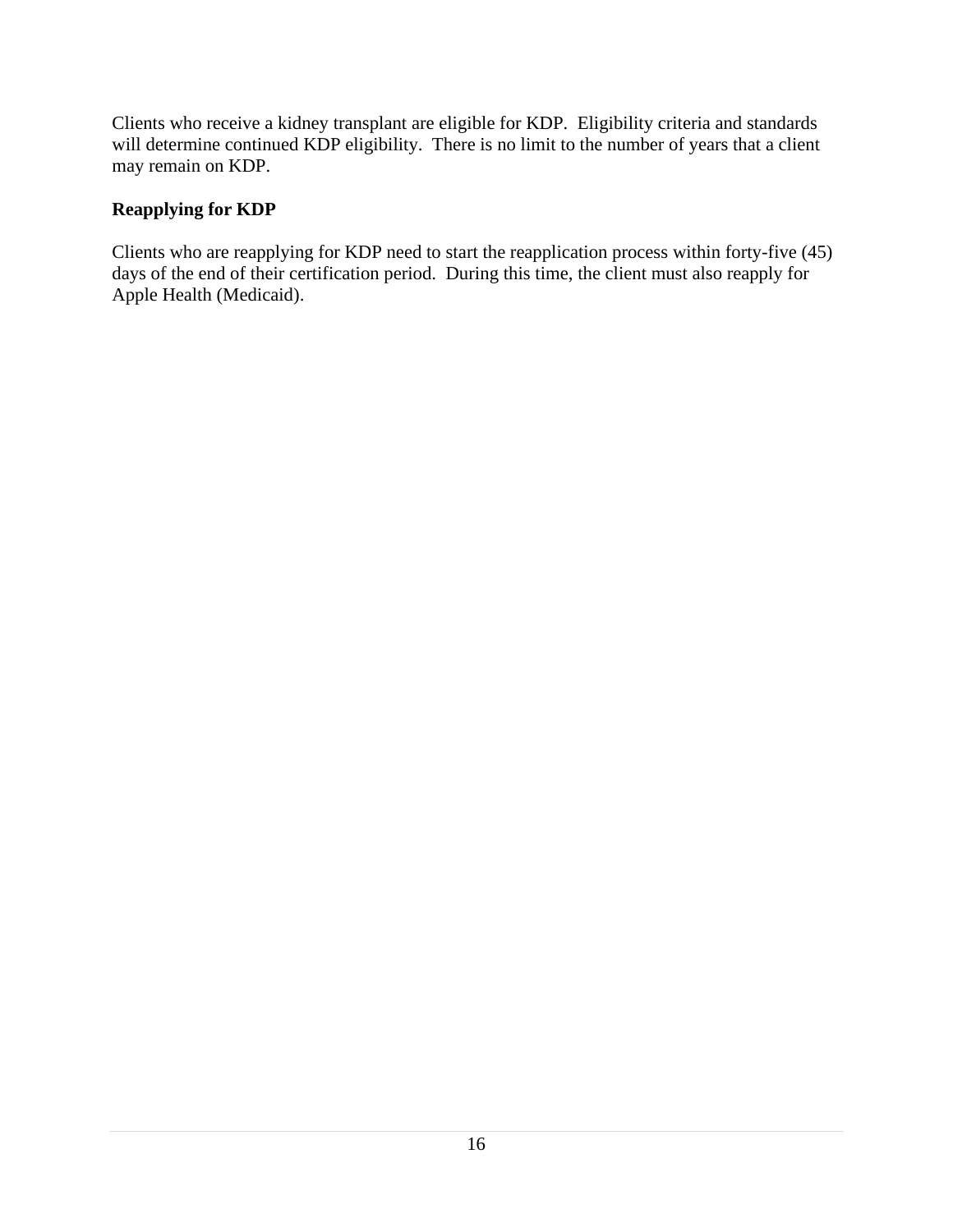## <span id="page-20-0"></span>**Spenddown**

Spenddown means the amount of excess income Apple Health (Medicaid) has determined that the client needs to spend on medical expenses to become eligible for the Medically Needy program. The client becomes eligible for coverage only after he or she meets the spenddown requirement by presenting the department with evidence of medical expenses which are equal to the spenddown amount and for which the client is financially liable.

#### **How does spenddown work?**

The CSO compares the client's income to a standard known as the Medically Needy Income Level (MNIL). The MNIL is increased each year in January and effective 01/01/22, the MNIL is \$841. A client whose income (after certain disregards and allocations) is above the MNIL is required to spend down their income to the MNIL standard. For example:

Bill has monthly income of \$1,000 Social Security disability. He is allowed a disregard of \$20, which brings his countable income to \$980. When you compare \$980 to the MNIL of \$894, his income is over the standard by \$139. This is his monthly excess income. To determine the amount of his spenddown, you multiply this amount by 3 or 6 months, depending on how long a certification Bill chooses. If he were to choose a 6-month period, his total spenddown amount would be \$834.

#### **Public program and spenddown**:

The KDP is considered a public program since it uses no federal funds. An expense paid on behalf of a client using KDP funds is an allowable expense which the client can use to help meet the spenddown obligation. A KDP contractor may not bill the department for any expenses that are used to meet a client's spenddown liability. If Apple Health (Medicaid) is billed in error, then it is the provider's responsibility to inform the KDP Manager of the overpayment. The KDP Manager will then determine how the provider is to reimburse the KDP.

The kidney disease center must keep records of all spenddown expenses that were paid using public program funds, and the department reserves the right to review or audit these expenses to ensure that they were not paid by Apple Health (Medicaid). KDP will no longer be able to guarantee a client's eligibility for the medically needy spenddown program but may continue to present qualifying expenses paid using KDP funds to the local Community Services Office to be considered towards a spenddown obligation as these expenses are incurred by the client. Verification of expenses may be faxed directly to the CSO spenddown central unit at 1-888-338- 7410.

#### **What expenses can be used to meet spenddown?**

The following expenses may be allowed towards a client's spenddown liability:

• Medical expenses incurred within the current base period which: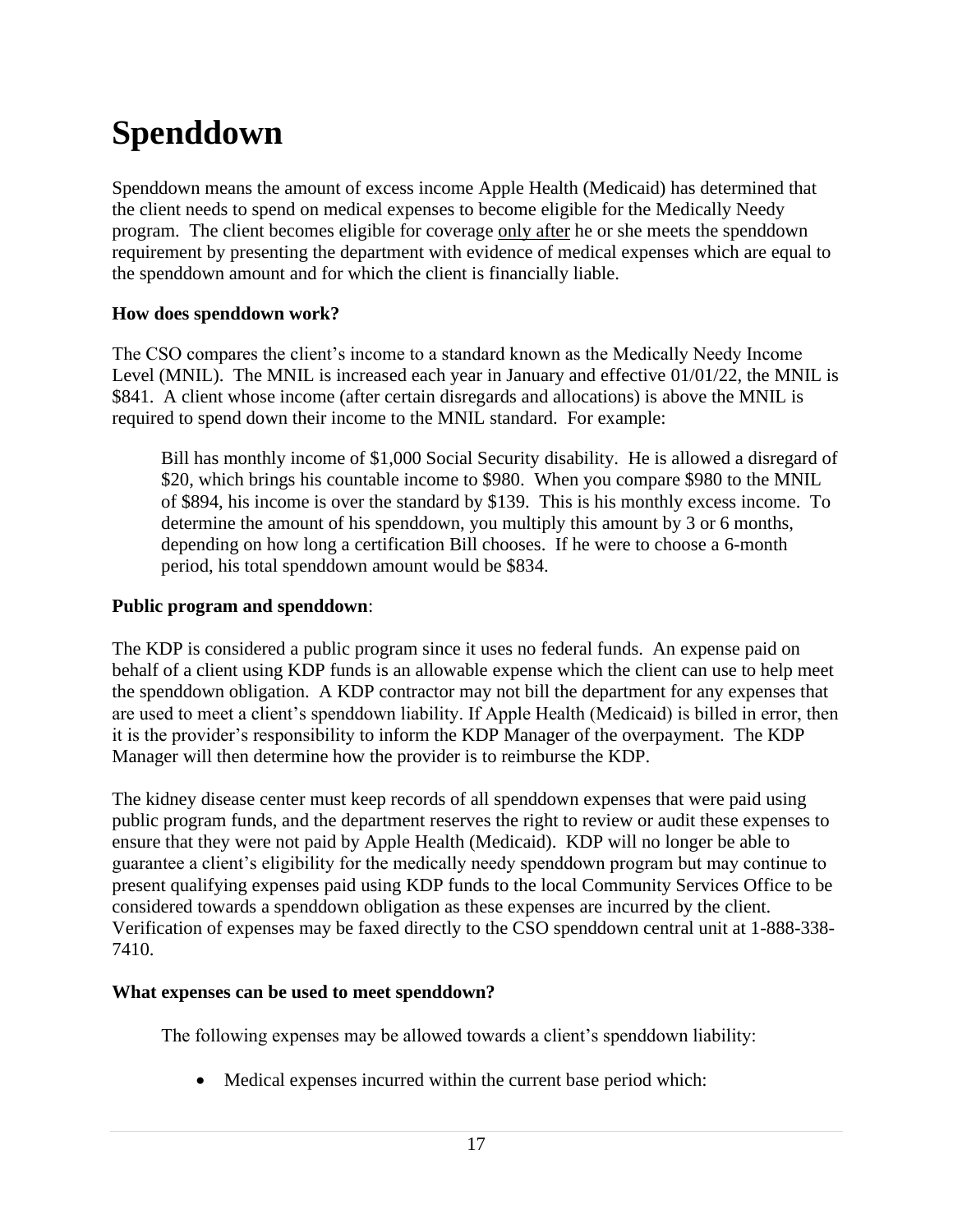- 1) Have been paid by the KDP Program
- 2) Have been paid by the client or family member residing in the same home as the client and for whom the client is financially responsible; or
- 3) Which are unpaid, but for which the client is liable.
- Expenses that have been paid by KDP or the client within the 3 months immediately preceding the client's Apple Health (Medicaid) application date if eligibility for coverage was not determined for that period. These expenses may be used to help reach a spenddown liability for the current base period.
- Unpaid bills incurred prior to the current base period for medical expenses for:
	- 1) A client or one of the client's family members who is legally or blood-related, living in the same household as the KDP client and for who the client is financially responsible.
	- 2) The expense must be for services already received and for which the client or family member is liable.
	- 3) The expense allowed amount is reduced by any confirmed third party payments which apply to the charges such as insurance payments.
	- 4) The client must present evidence of prior unpaid bills to the department to use before KDP funds can be utilized to meet any spenddown balance. Unpaid bills may only be used once towards any period in which eligibility for Apple Health (Medicaid) is established.
	- Actual amount paid for medical transportation expenses paid by KDP through the Apple Health (Medicaid) Transportation brokerage or other transportation service;
	- A mileage amount if the client uses a private vehicle to travel to and from any medical appointments. The amount is based upon the current [IRS standard mileage](https://www.irs.gov/newsroom/irs-issues-standard-mileage-rates-for-2022)  [reimbursement](https://www.irs.gov/newsroom/irs-issues-standard-mileage-rates-for-2022) amount. This expense is only allowable during the time period when the client is not Apple Health (Medicaid) eligible and if the client is not already receiving reimbursement through another payer (KDP is payer of last resort). As of January 1, 2022, the reimbursement amount is \$0.18 per mile for a privately owned vehicle. Because there is no IRS rate for privately owned motorcycles used for Medical appointments, the KDP will reimburse \$0.14 per mile.
	- Medical services, medical supplies and medical equipment.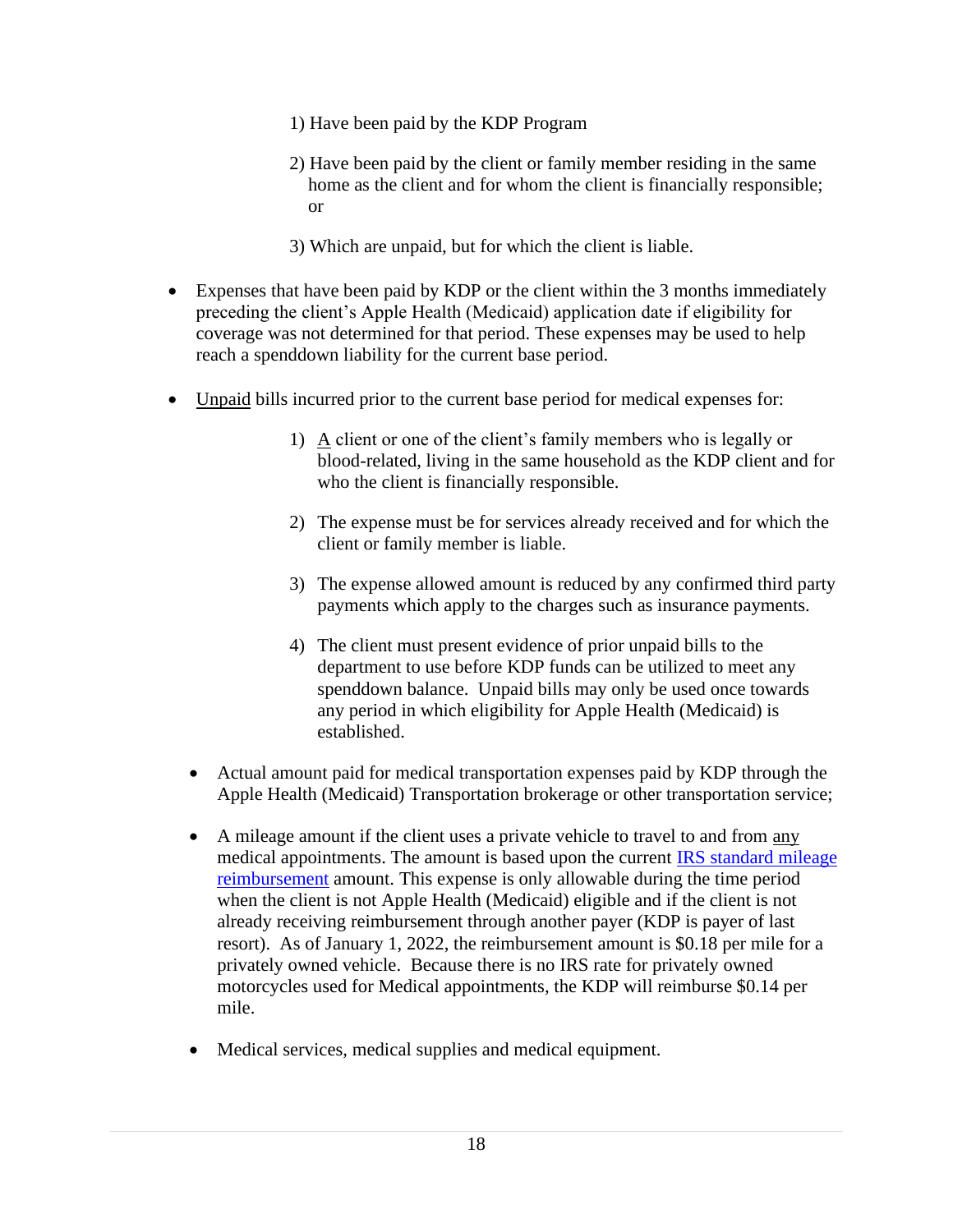• Insurance premiums, co-payments, co-insurance and deductibles (**unless the department has already considered the insurance premium as an income deduction when determining the spenddown liability amount**). You may need to view the client's award letter to determine if an insurance premium deduction has been allowed. Insurance premiums purchased for an ESRD client by KDP may be considered an income deduction to a spenddown client and may reduce the amount of their spenddown calculation. For example:

Bill has monthly income of \$800 Social Security disability. He is allowed a \$20 income disregard, bringing his countable income to \$780. In addition, he now has a monthly health insurance premium of \$150. This additional deduction brings his countable income to \$630 (\$780 - \$150). \$630 is below the MNIL of \$735 and since his countable income is now below the standard, Bill is no longer subject to a spenddown. He could be approved for medically needy coverage without the requirement to incur additional medical expenses.

• Medicare premiums paid by a client during the current base period if these are not being paid by the department under a Medicare Savings Program for eligible clients.

**Medicare Savings Programs:** Financial eligibility for a Medicare Savings program is determined by comparing a client's income to the Federal Poverty Level (FPL). The limits are as follows:

100% FPL - QMB (Qualified Medicare Beneficiary). The department pays for Medicare Part A premiums (if necessary), Medicare Part B premiums, coinsurance, co-payments, and deductibles.

120% FPL – SLMB (Specified Low Income Medicare Beneficiary). The department pays for Medicare Part B premiums.

135% FPL – QI-1 (Qualified Individuals). The department pays for Medicare Part B premiums for clients who are not receiving Apple Health (Medicaid) benefits. The department will stop paying Part B premiums if a client becomes Apple Health (Medicaid) eligible.

200% FPL – QDWI (Qualified Disabled Working Individual). The department pays for Medicare Part A premiums for clients who are working and not receiving Apple Health (Medicaid) benefits.

If the department is paying any of the above expenses on behalf of the client, these cannot be applied towards a spenddown obligation.

#### **What expenses cannot be used to meet spenddown?**

• Medical expenses listed above that have been written off by the provider or for which a third party payer is fully responsible.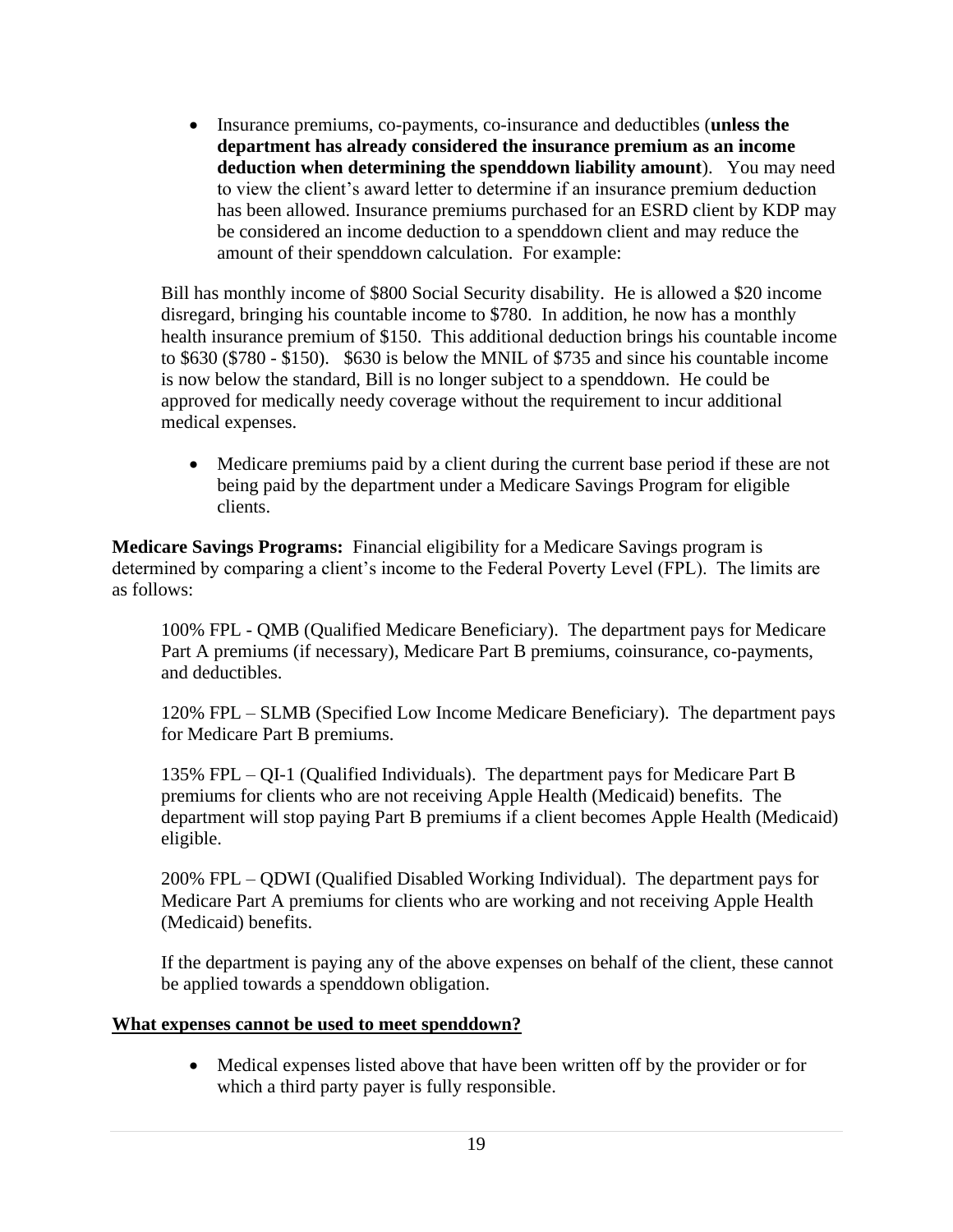- Medical expenses paid for by KDP prior to the first day of the month in which the client applied for Apple Health (Medicaid).
- Medical expenses which were applied to a prior spenddown, unless the client did not become Apple Health (Medicaid) eligible during that spenddown period and the expense is still unpaid.
- The expense was not provided or prescribed by a licensed healthcare provider.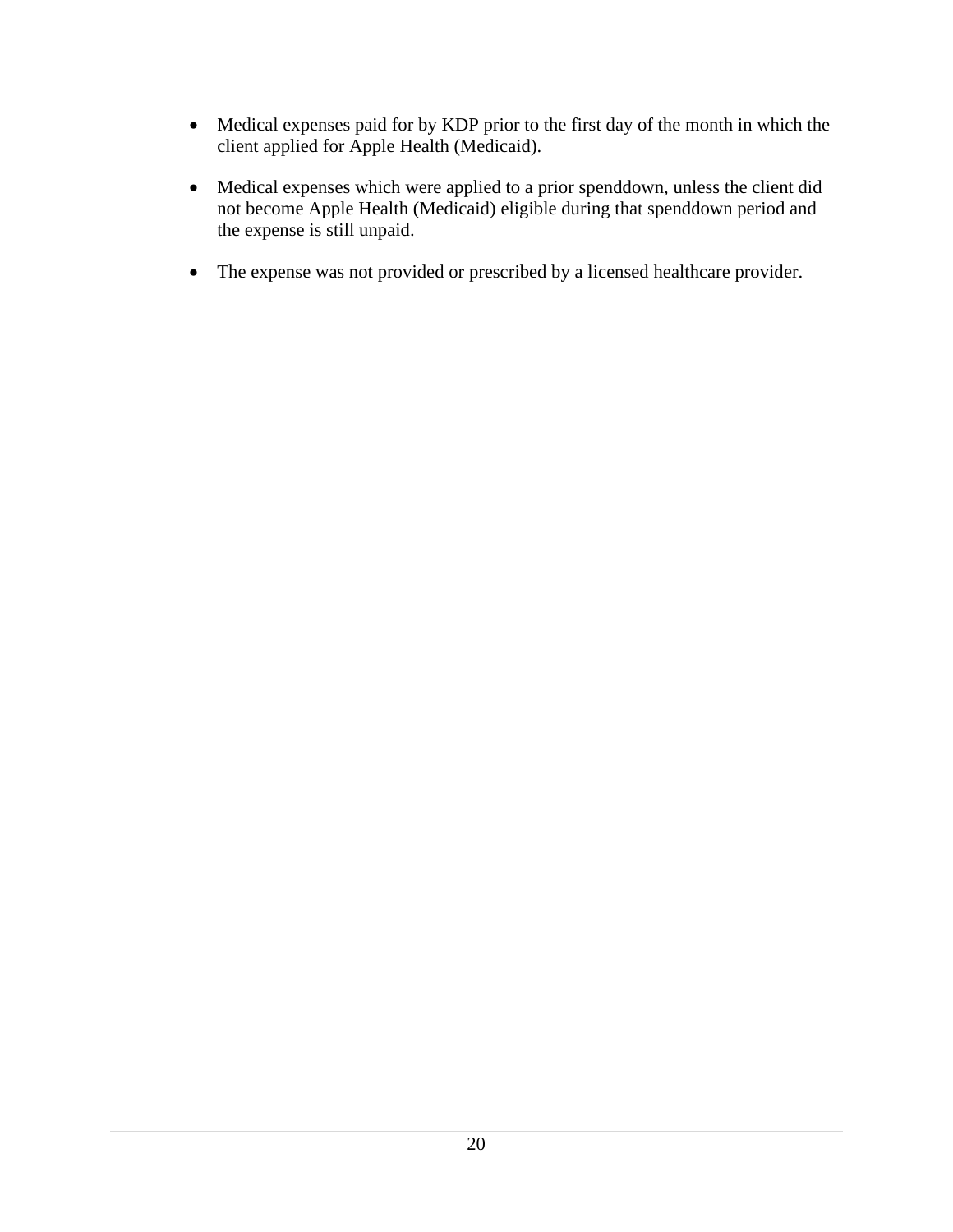### <span id="page-24-0"></span>**Family Income Based on Household, Whom to Count and Not to Count**

The following definitions will help determine whom to include in the family count for family size. This information applies to the Application of Eligibility, Part 1, number 12, "List family members living in your household (do not include yourself)" and the Gross Income Eligibility Guideline.

#### • **One Person in Family**

Client is unmarried, or legally separated, and lives:

- ✓ Alone;
- $\checkmark$  With a friend or friends;
- ✓ With a friend and friend's children; or
- $\checkmark$  With his or her children who are 19 years of age unless in school. (See below for children attending school.)

#### • **Two or More Persons in Family:**

Include the following:

- ✓ Spouse;
- $\checkmark$  Child(ren) under the age of 19 years old who live in the same household and for whom the client is legally responsible;
- $\checkmark$  Child(ren) who live in another household and for whom the client is paying court ordered child support; or
- $\checkmark$  Child(ren) 19 years of age and under 22 years old while attending school or college.

#### • **Who is Not Included in the Family:**

- $\checkmark$  A child whose income or resources is not included when determining household income/resources;
- $\checkmark$  A separated spouse not living in the same household.

When it is to the client's benefit to include a child with income in the household, then you must add the child's income to the gross countable income for the family and compare this figure to the appropriate standard based on household size.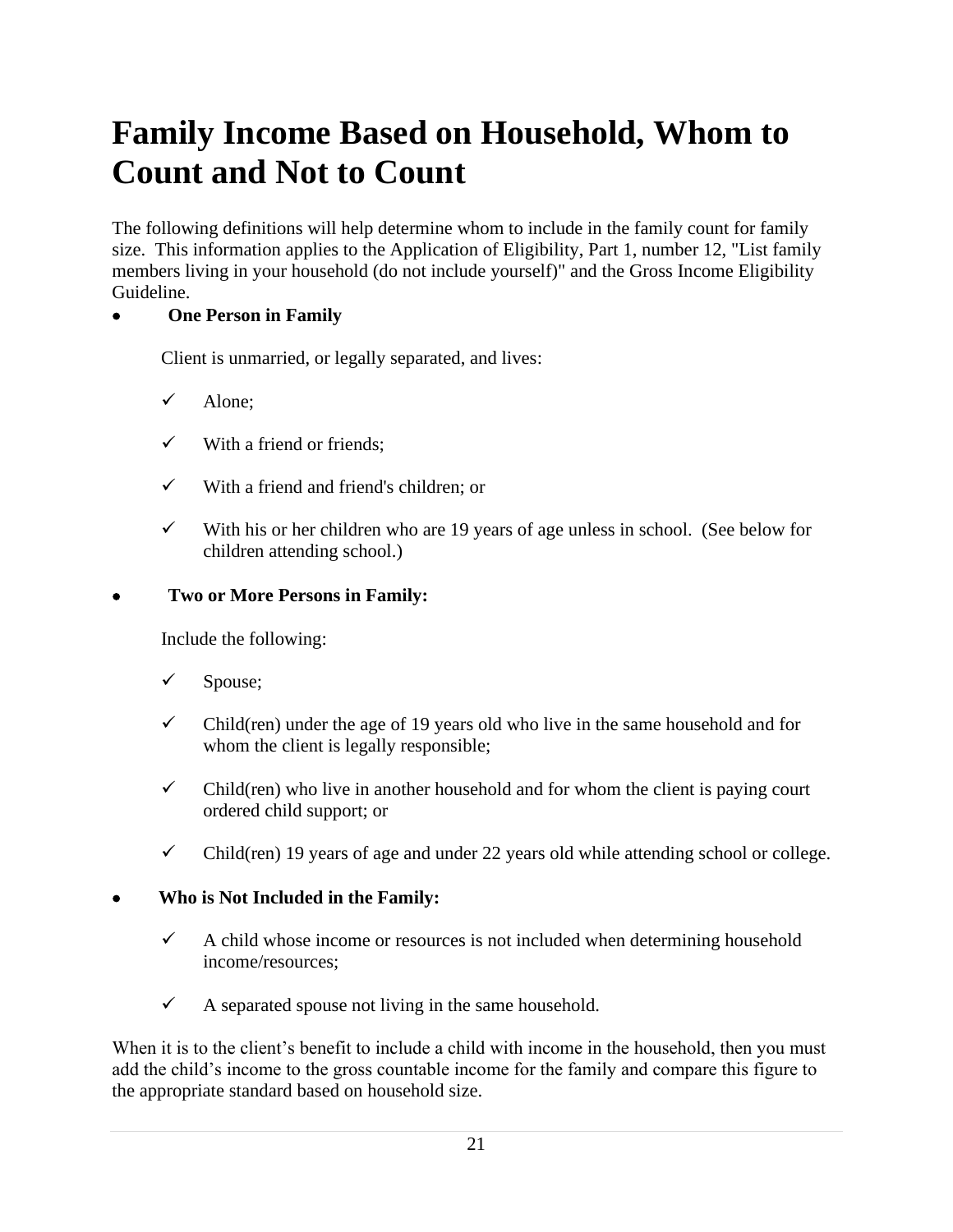However, since a child is not financially responsible for his/her parents, a parent cannot be denied benefits based upon the income of the child and the child and his/her income may be excluded in both the gross income calculation and the household size determination.

Since spouses are financially responsible for each other, a spouse's income and assets must be included when determining gross income and resources. Common law marriages are not recognized as a legal marriage for the purpose of determining family size for KDP eligibility.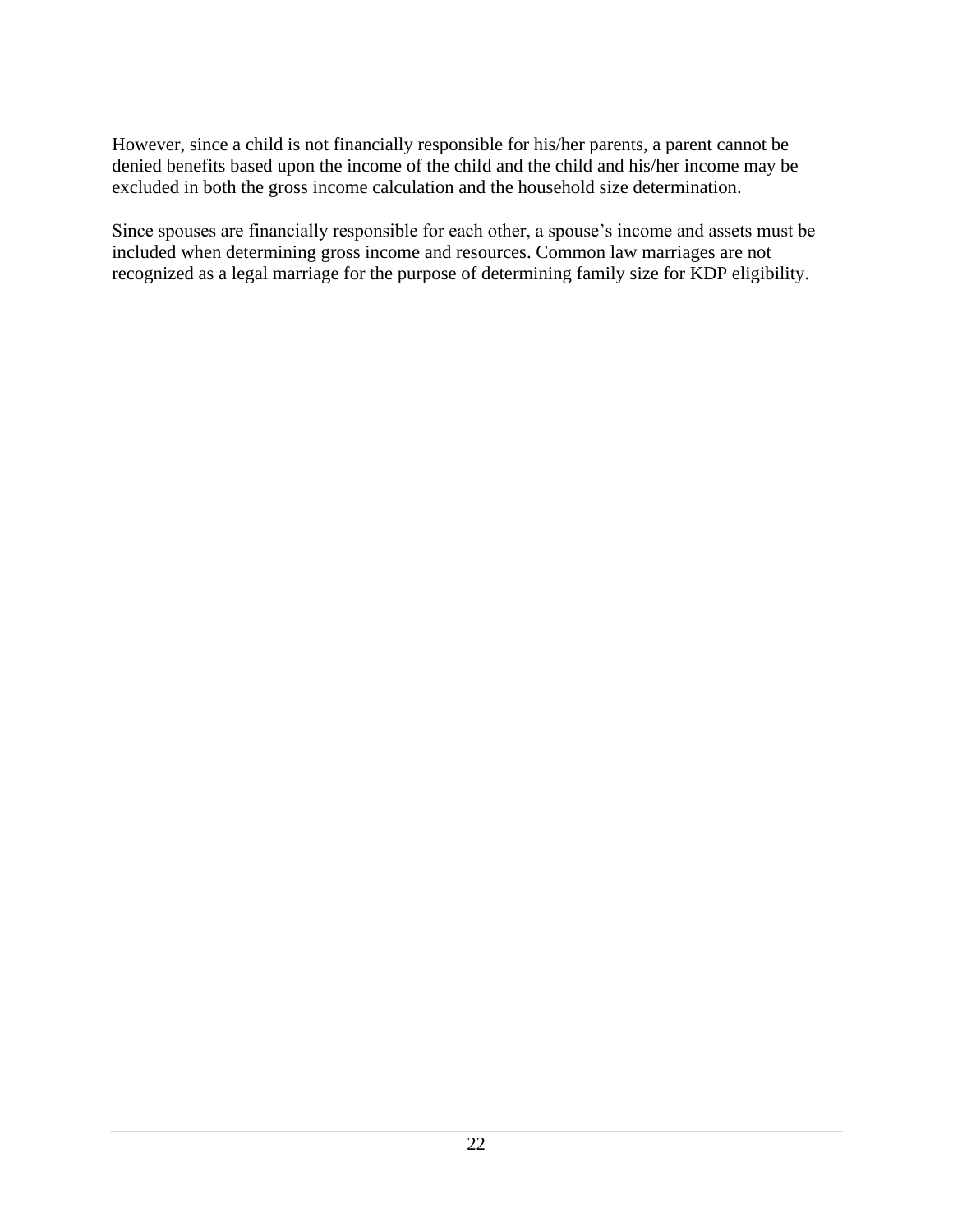## <span id="page-26-0"></span>**Procedure for Determining KDP Eligibility**

#### **Application for Washington Apple Health (Medicaid)**

A client that applies for assistance through KDP must submit an application for Washington Apple Health (Medicaid) or present a copy of a recent denial notice. This applies to all clients including those reapplying at the end of their current KDP certification. A client that refuses to follow through with the Washington Apple Health (Medicaid) application process is not eligible for KDP. Carefully review any denial notice to ensure that the denial is not because the client failed to provide required verifications. Clients should apply for Apple Health (Medicaid) through [DSHS](https://www.washingtonconnection.org/home/) or the [Health Benefits Exchange.](https://www.wahealthplanfinder.org/_content/Homepage.html) Depending on the client's Medicare status, the process below will help guide what website to use.

- If the client is **on Medicare**, regardless of age, apply for Apple Health (Medicaid) through [DSHS.](https://www.washingtonconnection.org/home/)
- If the client is **not on Medicare** and between 18-64 years old, apply for Apple Health (Medicaid) through the [Health Benefits Exchange.](https://www.wahealthplanfinder.org/_content/Homepage.html)
- If the client is **not on Medicare,** but 65 years or older, apply for Apple Health (Medicaid) through [DSHS.](https://www.washingtonconnection.org/home/)

Clients must submit a Washington Apple Health (Medicaid) **medical** determination to the kidney center and are responsible for reapplying for this medical coverage. Should clients fail to continue to reapply for Apple Health (Medicaid), the KDP will be unable to assist them with their medical bills. When reapplying for coverage, the department recommends reapplying 45 days before the end of the current KDP certification period. Once on KDP, in order to continue KDP coverage, clients must reapply for Apple Health (Medicaid) every year before their certification period ends.

Clients who are eligible for Washington Apple Health (Medicaid) under Categorically Needy, Medically Needy without spenddown, or General Assistance-Unemployable coverage are not covered by KDP. Medical care is already provided under these categories. Please refer to the KDP coverage chart for categories of programs that a client can be on and still be eligible for KDP.

#### **Application for KDP Eligibility**

The kidney center will assist clients in applying for KDP by providing the Application for Eligibility form, information, and instructions. The kidney center will also assist with the Medicare and/or Apple Health (Medicaid) enrollment process.

Clients applying for help with their ESRD medical bills must meet medical, financial, and residency eligibility criteria to qualify for KDP and therefore must provide documentation to verify their residential street address, income, and bank account balances. They are also required to provide their income tax statement.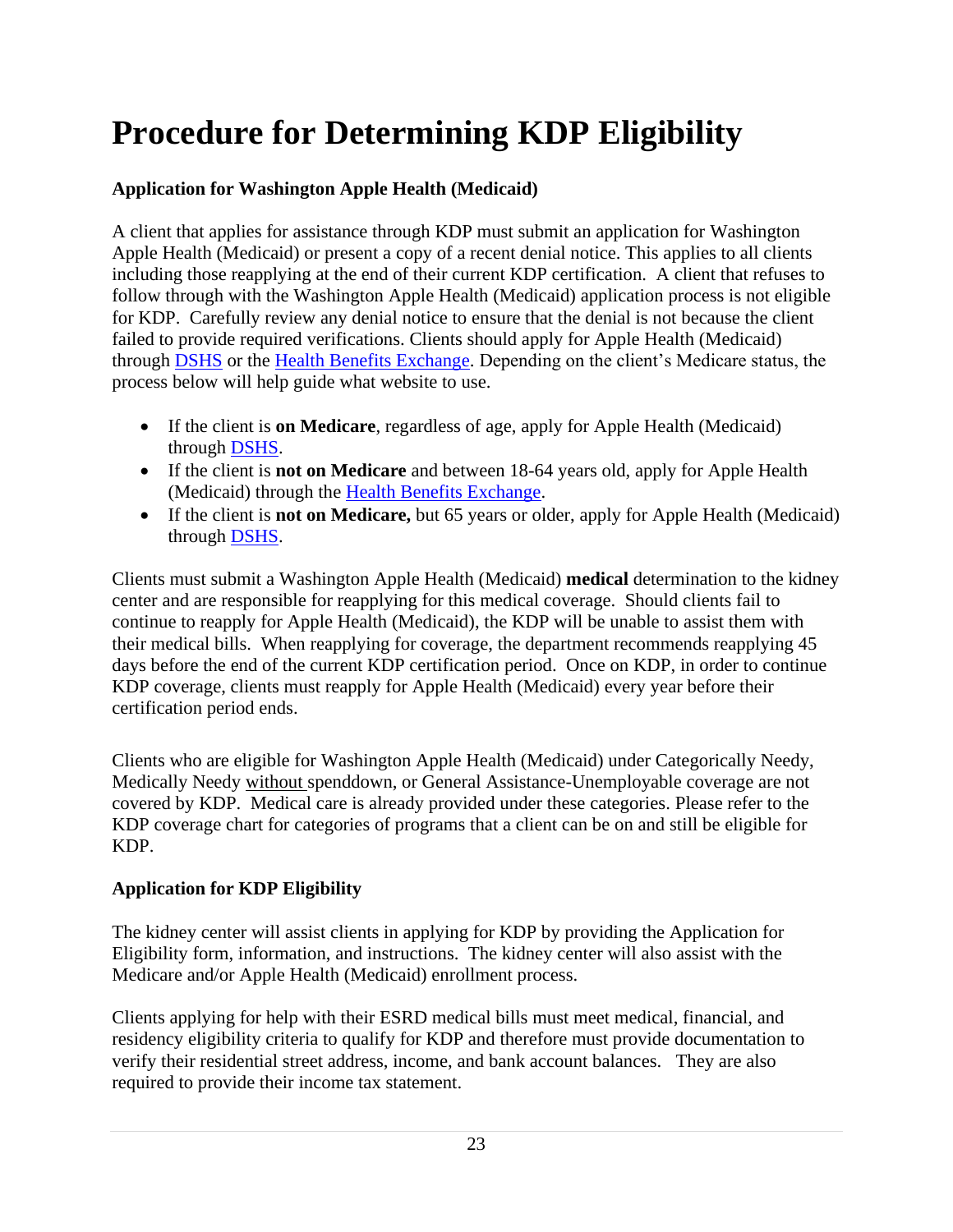The kidney center will review the information to predetermine eligibility and maintain a copy of the documentation for their records in a pending file. Upon satisfaction that eligibility criteria and standards are met, the client will complete an Application for Eligibility (HCA 13-566). The form can be found on the [KDP website.](https://www.hca.wa.gov/billers-providers-partners/programs-and-services/kidney-disease-program-kdp)

The kidney center will review the Application for Eligibility (HCA 13-566) to ensure completeness and presence of required documentation and will determine eligibility for KDP by following policy and procedures described in this manual. All clients will be given a copy of the Rights & Responsibilities document, an approval or denial letter and the KDP Reference Guide.

KDP contractors are to send the completed application for eligibility and the application documentation to the KDP manager per [WAC 182-540-025](https://app.leg.wa.gov/WAC/default.aspx?cite=182-540-025) for clients who are either newly applying or reapplying for the KDP. When reapplying for KDP, the agency recommends reapplying 45 days before the end of the current certification period. Once on KDP, in order to continue KDP coverage, clients must reapply for KDP every year before their certification period ends.

#### **Retroactive Period**

Once a client is determined eligible for KDP and a Washington Apple Health (Medicaid) application has been submitted, a kidney center may use KDP funds to cover costs during the period of time between filing the application for Apple Health (Medicaid) and receiving verification that a client is either eligible or ineligible for medical coverage. KDP funds may be used to cover expenses from the first day of the month in which the application was filed even if the filing date is later in that same month. If the client is found eligible for the Medically Needy program and has a spenddown, those expenses which have been paid out of KDP funds prior to the receipt of the award letter may be submitted to the CSO to be applied towards the client's liability. If the client is found eligible for medical coverage without a spenddown, expenses which were paid using KDP funds may be billed to Apple Health (Medicaid) and those monies must be reimbursed to the KDP.

Although the effective date of eligibility for KDP is the first day of the month in which the client submits the KDP application form, a client may be eligible for retroactive coverage for expenses incurred within the three months immediately prior to the KDP application if the client would have been determined eligible for those three months.

#### **Purchase of Health Insurance**

After determining a client to be eligible, the kidney center will decide whether to purchase a Medicare supplement or third-party medical insurance. The insurance policy must cover ESRD treatment services and be cost effective. To be considered cost effective, the cost of the premium with deductible and co-pays must be less than the cost of services.

Individual health insurance premiums or the client's portion of a family policy will be reimbursed. When a client is included in a family policy, the costs of other family members *must not* be paid with KDP funds.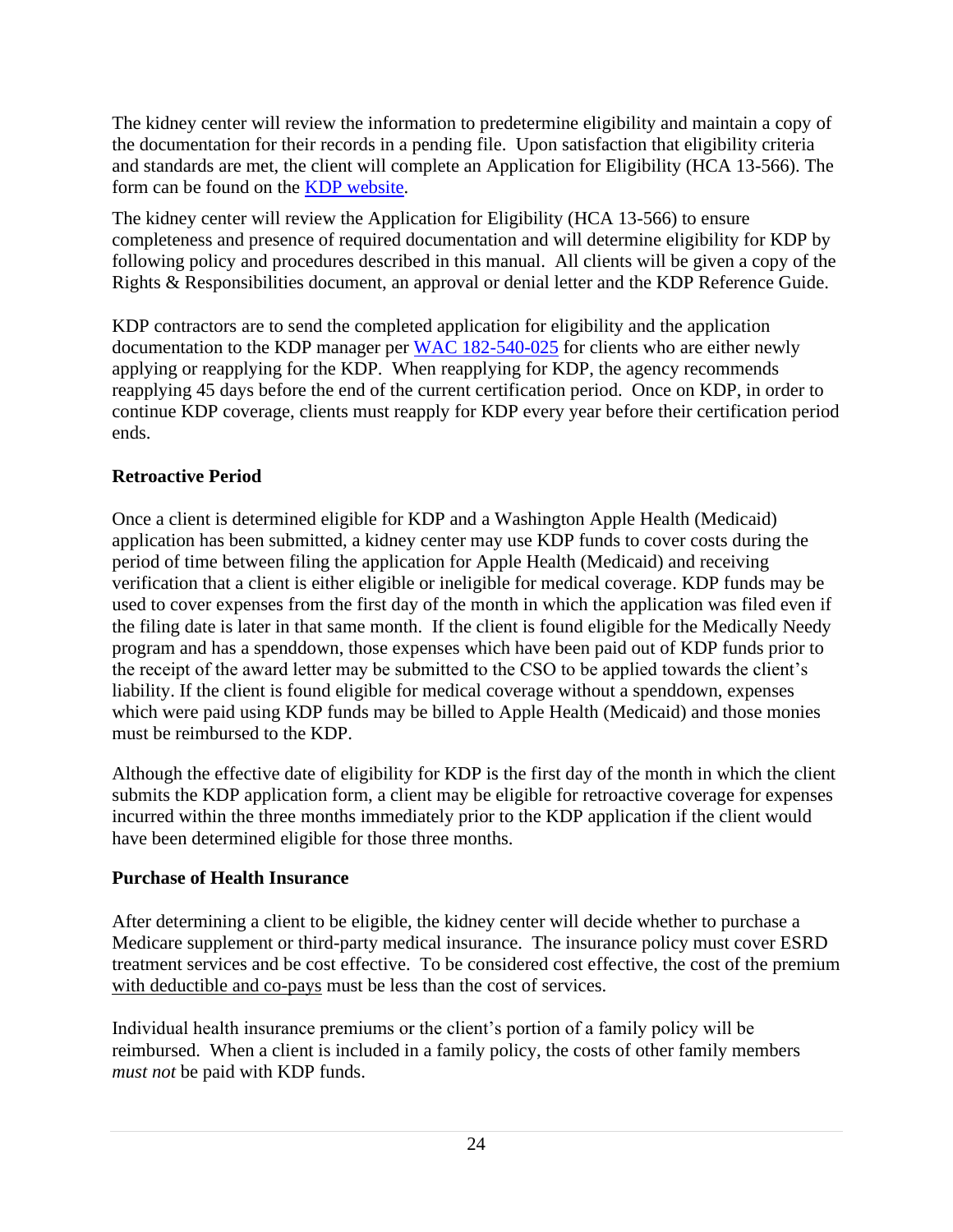Health insurance purchased by a current employer will only be reimbursed for the KDP client. KDP will not reimburse health insurance purchased by an employer for any family members.

If a kidney center does not purchase a Medicare supplement or third-party insurance, the reason must be stated on the Application of Eligibility.

#### **Health Insurance Premium**

If a kidney center uses KDP funds to purchase third-party insurance on behalf of an ESRD client who is pending spenddown, the center should communicate this information to the local Community Services Office (CSO) or Home & Community Services Office (HCS). Costs relating to insurance premiums are considered an income deduction to the client and may change the spenddown calculation. Ask the CSO to make a new eligibility determination using the monthly premium expense as an allowable deduction.

If the client is a current Washington Apple Health (Medicaid) recipient, the kidney center needs to report the availability of insurance coverage to the [HCA Coordination of Benefits](https://www.hca.wa.gov/health-care-services-supports/program-administration/coordination-benefits) (COB) unit at 1-800-562-3022. COB may be able to assist with the costs of the premium through the premium payment program.

Refer to the *Spenddown* section for an example on how the insurance premium expense affects spenddown eligibility.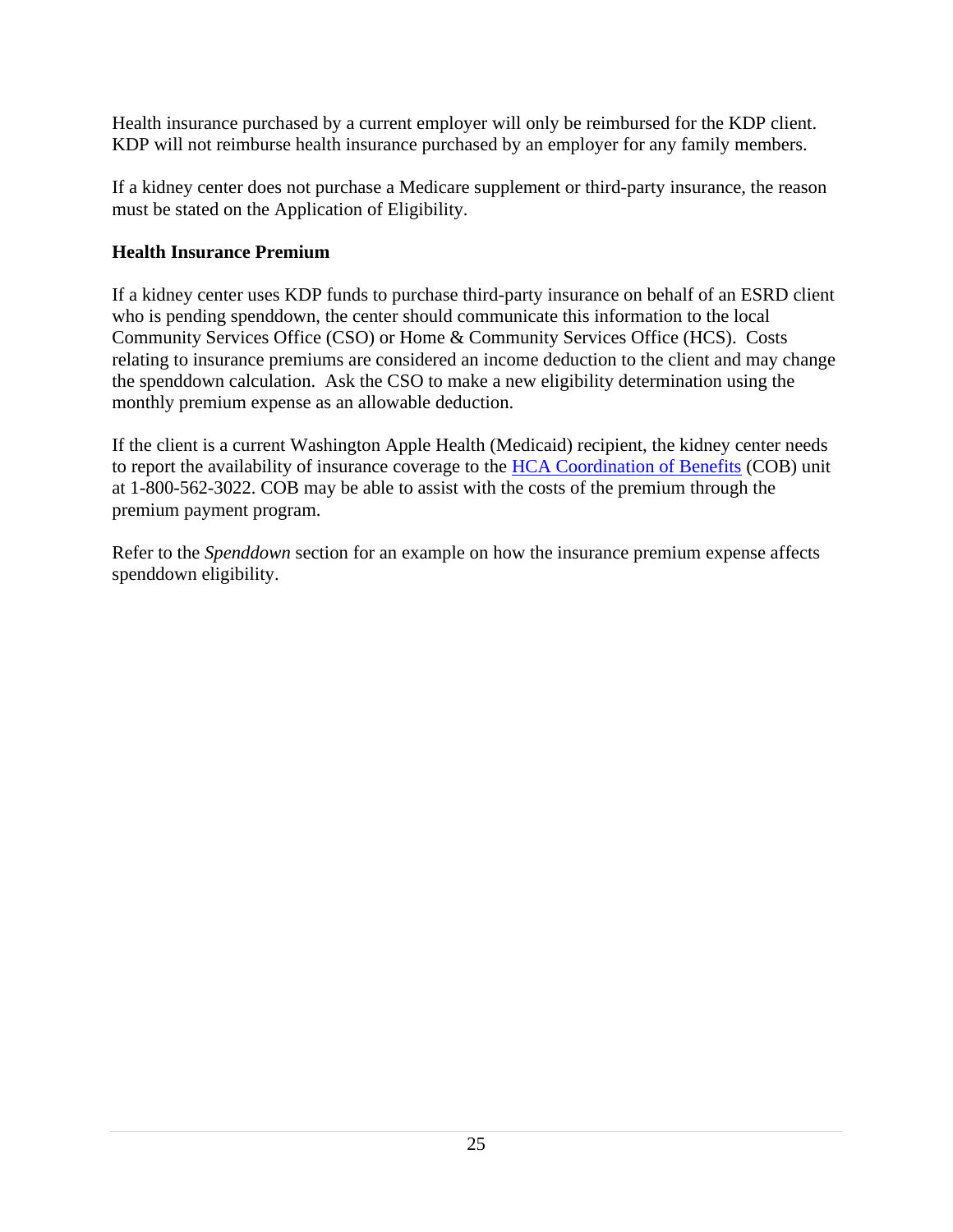### <span id="page-29-0"></span>**Overview of Eligibility Procedures**

Prior to initiating an Application of Eligibility, pre-screen the client for KDP eligibility by using the policies and procedures in this manual. Inform the client of her/his eligibility status at the time of determination and provide them with a written approval or denial letter. Certify eligible clients within ten days from receipt of a completed application where possible.

#### • **Refer to Eligibility Procedures to determine if the client meets the following:**

- $\checkmark$  Residency requirement
- $\checkmark$  Medical and financial criteria
- $\checkmark$  Income and asset limits

#### • **Collect the following documentation from the client:**

- $\checkmark$  Apple Health (Medicaid) medical determination
- ✓ Income earnings statement or Social Security statement
- ✓ Internal Revenue tax statement
- $\checkmark$  Bank account statements or other documentation showing current bank balance
- $\checkmark$  Verification of current street address to confirm residency

#### • **Review application and determine:**

- $\checkmark$  Client has answered all questions, signed and dated the application
- **Determine eligibility dates and assign as follows:**
	- Assign eligibility for one full year, i.e.,  $05/01/14 04/30/15$ 
		- $\triangleright$  Start date begins on the first day of the month the client submits the application
		- $\triangleright$  Ending date the last day of the 12<sup>th</sup> month following the start date
	- $\checkmark$  Reapplying client's continued eligibility start date depends upon when the client reapplies:
		- $\triangleright$  When a client reapplies prior to the end of last eligibility date, the new eligibility continues without a lapse of coverage.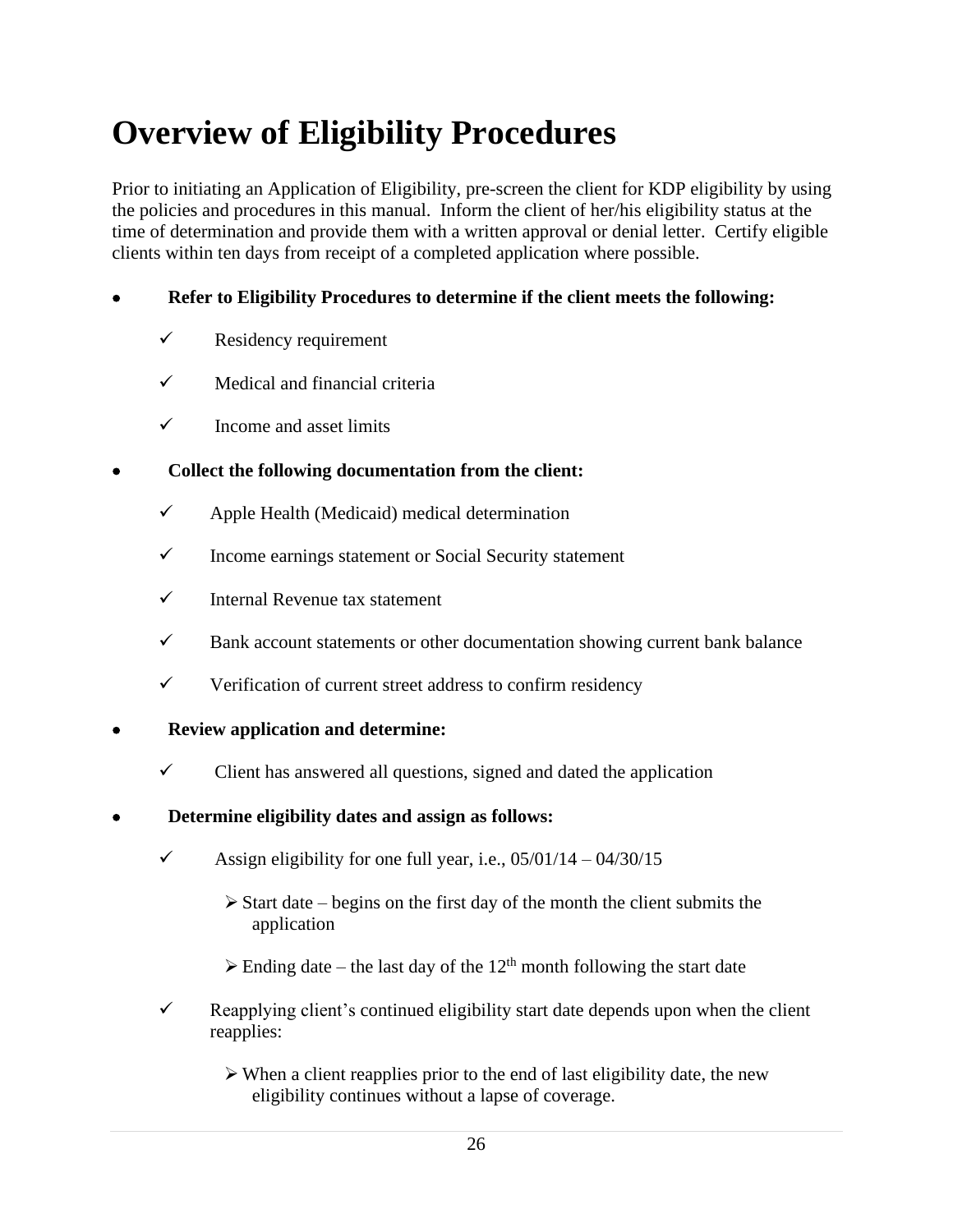➢ When a client reapplies after the end of his/her last eligibility date, the client's eligibility begins on the first day of the month that the Application of Eligibility is completed and submitted by the client, unless the application can be retroactive back three (3) months.

#### • **Approving KDP eligibility:**

- $\checkmark$  Award KDP recipient with an approval or denial letter;
- $\checkmark$  Review the recipient Rights and Responsibilities with client, have the client sign and date acknowledging they received and reviewed it. Keep the original for the kidney center's files, and give a copy to the recipient;
- $\checkmark$  Provide the client with a copy of the KDP Reference Guide.

#### • **Client has a Change in Circumstances:**

- $\checkmark$  A client who is approved for KDP is required to report changes in their circumstances to the KDP contractor within thirty days of the date of change. The following are changes in circumstances:
	- $\triangleright$  When total income for household members included in the KDP household size goes above two hundred twenty percent FPL and the change is expected to last for thirty calendar days or longer;
	- ➢ When countable resources exceed the QMB resources standard;
	- ➢ When there is a change in household members or household size;
	- ➢ When the client is determined eligible for Medicare; or
	- ➢ When the client is no longer a Washington State resident.
- $\checkmark$  If the client has a change in circumstances that will affect their KDP eligibility, the client is required to fill out and submit a new KDP application, with a new effective date reflecting the changes made. If the KDP contractor determines the client is no longer eligible for KDP services, the contractor must give the client a ten (10) days' written notice before services can be terminated.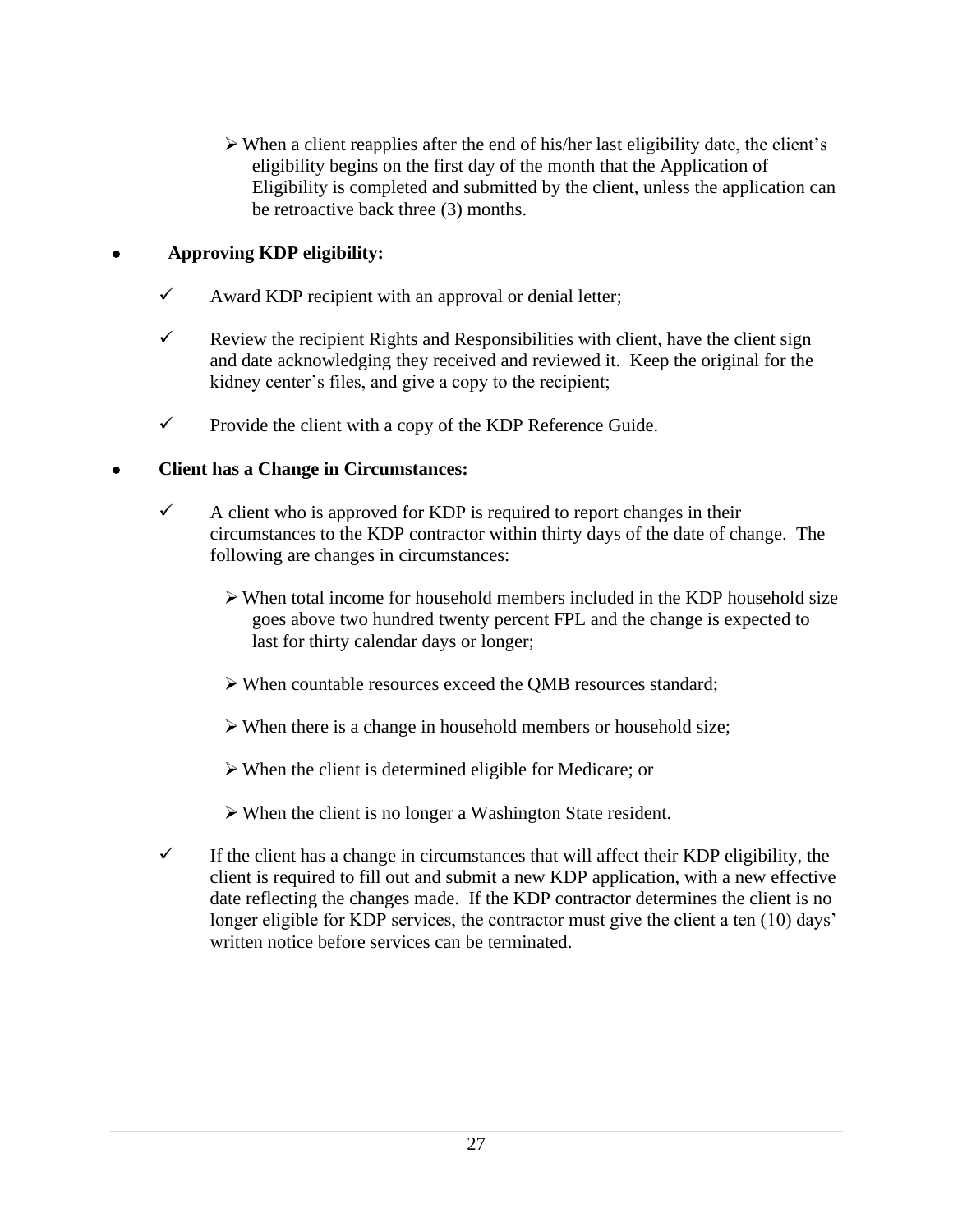## **Services**

### <span id="page-31-1"></span><span id="page-31-0"></span>**Covered Services**

The KDP is the payer of last resort. If there are no other payment sources, then KDP will pay for the ESRD-related services according to the contract terms. Coverage includes the cost of healthcare services essential to the treatment of ESRD. Services that are not listed under this section are considered non-covered services.

To receive consideration for approval of non-covered services, the kidney center must provide a written narrative documenting that the treatment is directly related to ESRD. To receive reimbursement, the KDP Manager must approve these non-covered services before the delivery of the service. The kidney center must retain documentation to support KDP payment for approved non-covered services.

#### <span id="page-31-2"></span>**Out of State Medical Services**

Clients may receive ESRD-related services from an out-of-state kidney facility for a maximum of fourteen (14) days when the client's in-state kidney center agrees to arrange and coordinate reimbursement of services. The out-of-state kidney facility will be paid directly by the contracted KDP.

#### <span id="page-31-3"></span>**Access Surgery, Lab & X-Ray, Hospitalization**

#### • **Access surgery coverage:**

Covers costs associated with surgically preparing the client for dialysis and medical complications related to the access site including:

- Surgical services
- $\checkmark$  Operating room
- ✓ Anesthesia
- ✓ Hospital
- $\checkmark$  Physician fees, including hospital and follow-up visits

#### • **Laboratory and x-ray coverage:**

 $\checkmark$  Laboratory tests and x-rays required as part of an overall treatment plan for ESRD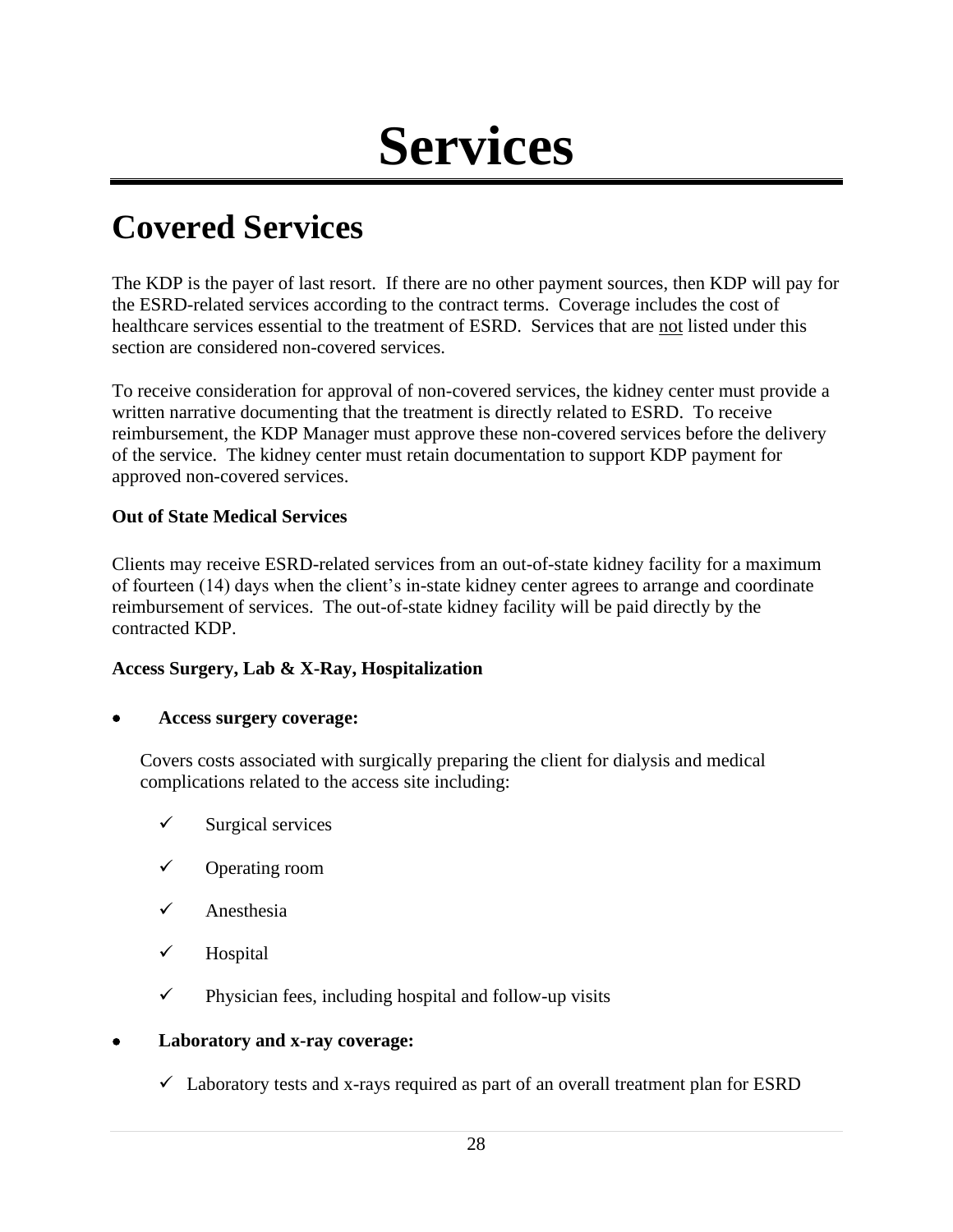$\checkmark$  Non-routine services, as defined by Medicare and is a KDP-covered service. If not, prior approval must be obtained from the KDP Manager

#### • **Hospitalization coverage:**

- $\checkmark$  All hospital charges related to the treatment of ESRD
- $\checkmark$  Surgical and medical care for secondary complications related to ESRD (e.g., hip replacement, peritonitis, or pneumonia)

*\*Documentation must clearly state that the hospitalization was specifically for the treatment of an ESRD-related condition.*

#### <span id="page-32-0"></span>**Physician Fees, Dialysis, and Dialysis Limitations**

- **Physician fees coverage – hospital, office, or outpatient:**
	- $\checkmark$  Physician fees incurred when a client is hospitalized or visits an emergency room as a result of his or her ESRD, including nephrologists and other physicians consulted by the client's primary physician.
	- $\checkmark$  Fees incurred when a client is seen at a physician's office for a post-transplant visit to assess the status of a client for diagnosis of ESRD

#### *\*Documentation must clearly state that the office visit was specifically for treatment of an ESRD-related condition.*

- **Dialysis coverage (including):**
	- $\checkmark$  Hemodialysis
	- $\checkmark$  Intermittent peritoneal
	- $\checkmark$  Continuous ambulatory peritoneal
	- $\checkmark$  Continuous cycler peritoneal

#### • **As stated in the Kidney Center's Billing Instructions, dialysis limitations are as follows:**

- $\checkmark$  For revenue codes 821 and 831, a maximum of 14 sessions per client, per month (hemodialysis).
- $\checkmark$  For revenue codes 841 and 851, a maximum of 31 sessions per client, per month (peritoneal or continuous cycler peritoneal dialysis).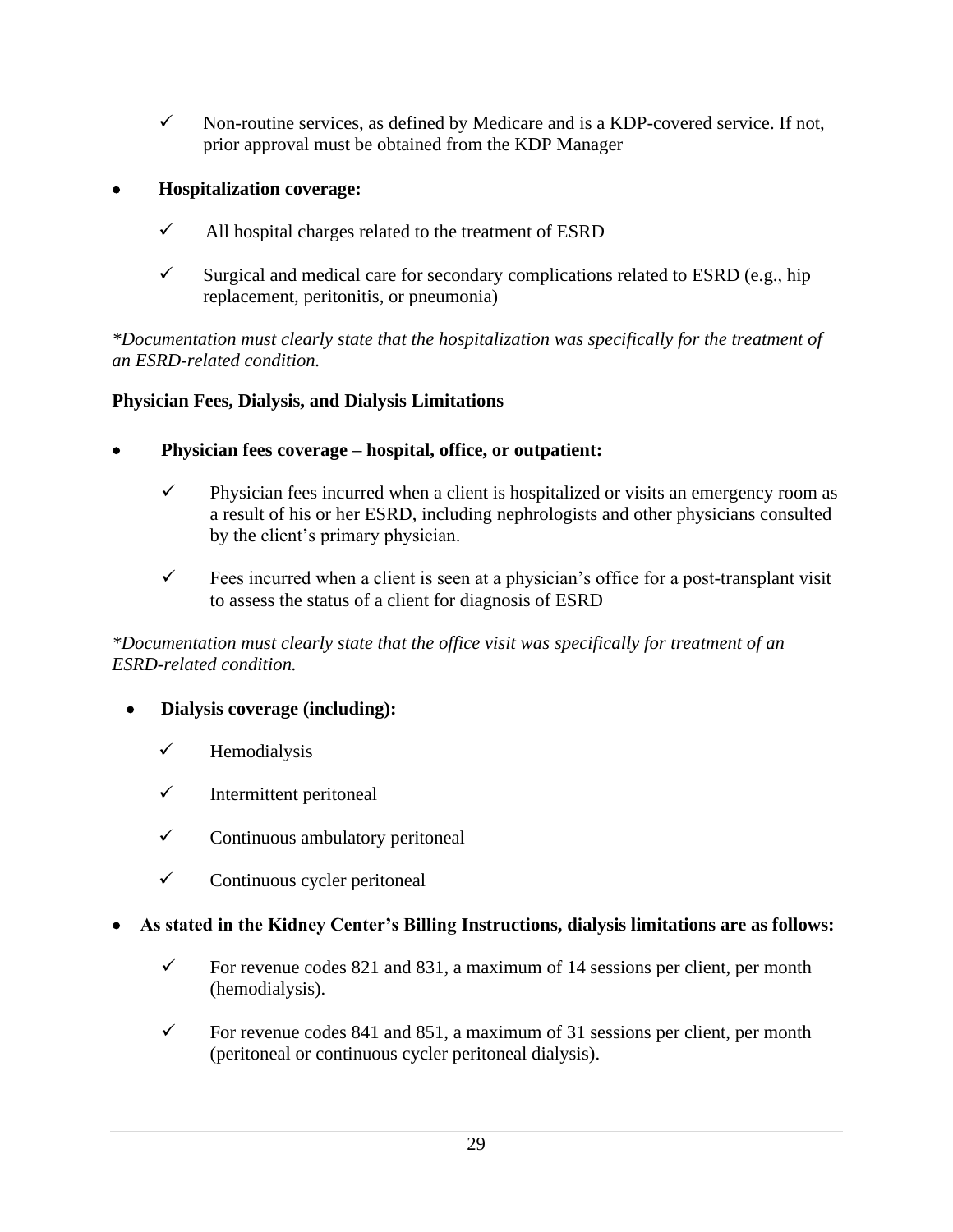**Note: Providers may request a limitation extension (LE) if more sessions than indicated above are medically necessary.** 

#### • **What is a Limitation Extension?**

A limitation extension (LE) is HCA's authorization for the provider to furnish more units of service than are allowed in Washington Administrative Code (WAC) and HCA's billing instructions. The provider must provide justification that the additional units of service are medically necessary. Please see the Limitation Extension Request form for further details on how to obtain an LE.

#### • **Home dialysis coverage:**

The cost of providing dialysis and related services in the home, including aborted runs

#### • **Center dialysis coverage:**

The cost of dialysis and related services provided in a kidney center, including aborted runs

#### • **Dialysis while hospitalized coverage:**

The cost of dialysis and related services provided while the client is confined to an acute care facility for treatment of ESRD-related complications or any other illness or injury that keeps the client from dialyzing at his/her regular site

#### <span id="page-33-0"></span>**Intravenous Drugs, Dialysis Equipment, and Supplies**

• **Intravenous drugs and supplies coverage:**

Erythropoietin (EPO) is covered as part of dialysis charges if prescribed by the attending physician.

#### • **Dialysis equipment and home supplies coverage:**

The payment for the use of equipment and cost of supplies is included within the composite payment for dialysis.

#### • **Equipment installation coverage (including, but not limited to):**

- $\checkmark$  Identification of any minor plumbing or electrical\* changes required to accommodate equipment
- $\checkmark$  Ordering and implementation of changes
- $\checkmark$  Necessary testing to assure proper installation and function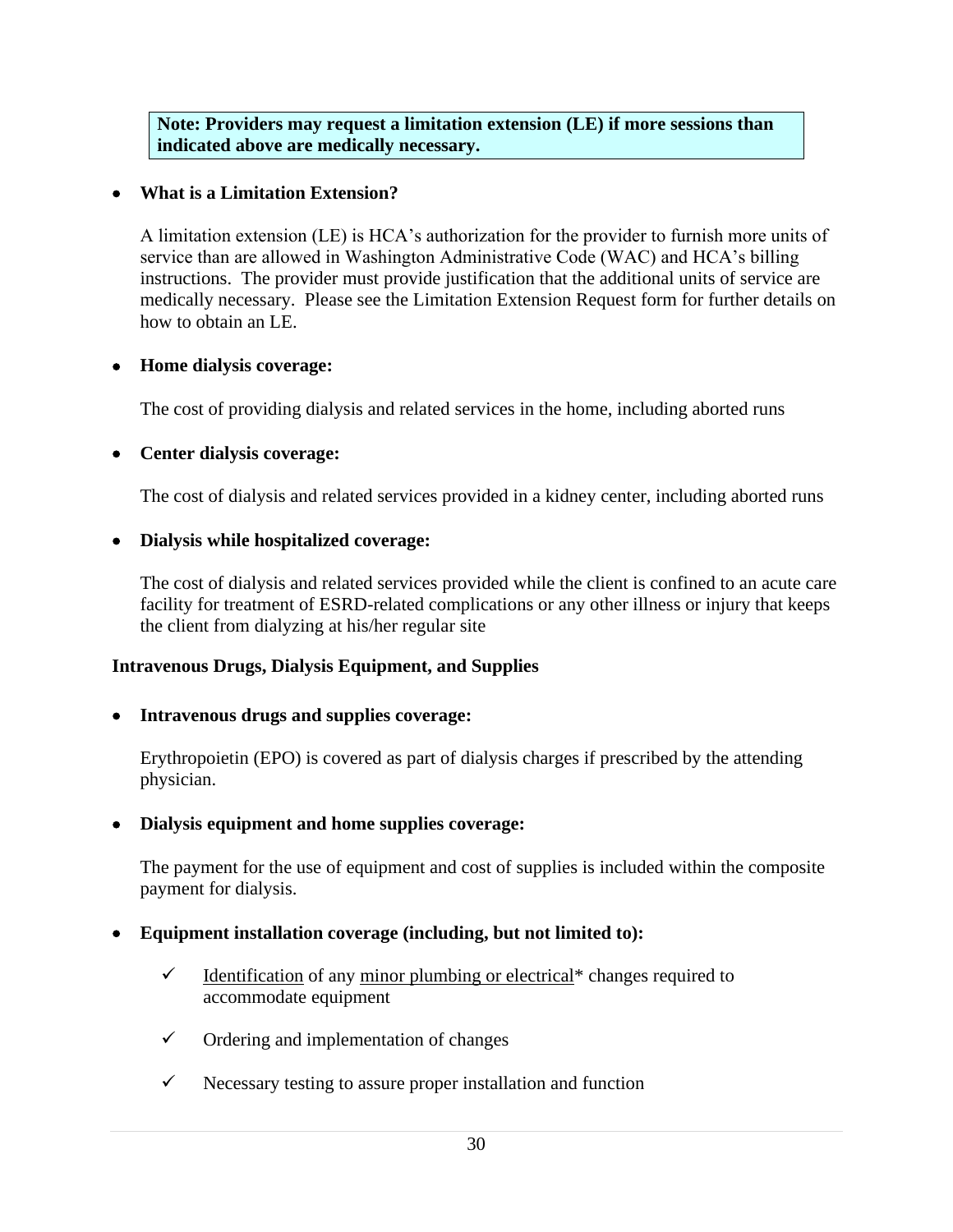*\*Minor plumbing or electrical changes* include parts and labor required to connect the dialysis equipment to plumbing and electrical lines that already exist in the room where the client will dialyze.

*Not covered* is wiring, rewiring, or any plumbing to the client's home or to the room in the home where the client will dialyze. Delivery and installation of equipment is included in the composite payment for dialysis.

#### • **Equipment maintenance cost coverage:**

Included within the composite rate for dialysis

#### • **Medical supplies:**

Included within the composite rate for dialysis, examples of which are:

- ✓ Dialysate
- ✓ Dialyzer
- ✓ Syringes
- $\checkmark$  Alcohol wipes
- ✓ Forceps
- ✓ Sterile drapes
- $\checkmark$  Scales
- ✓ Needles
- ✓ Topical Anesthesia
- ✓ Rubber Gloves
- ✓ Scissors
- $\checkmark$  Sphygmomanometer with cuff and stethoscope

*Freight costs* are included within the composite rate for dialysis.

#### <span id="page-34-0"></span>**Nutritional Supplements, Transplant Clients, Insurance Premiums, and Home Helpers**

• **Drugs and nutritional supplements coverage:**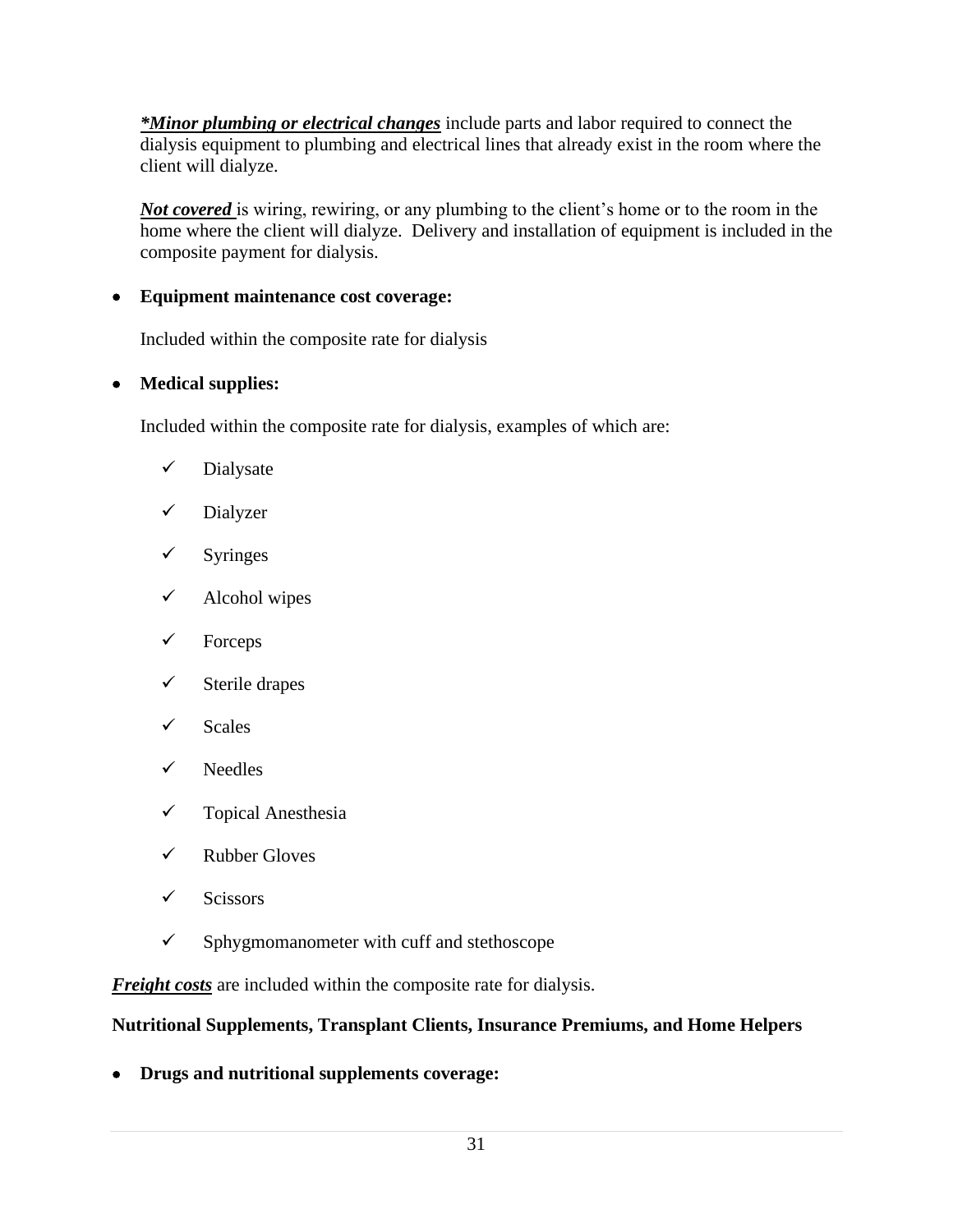Covered prescription drugs, nonprescription drugs, and nutritional supplements for direct treatment of ESRD are restricted to the KDP Approved Medications List found under *Approved Drug List.* 

#### ✓ **Prescription drugs:**

Medications prescribed for the treatment of ESRD

#### ✓ **Nonprescription drugs:**

Over-the-counter medications required for treatment of ESRD

#### ✓ **Nutritional supplements:**

KDP will no longer reimburse for costs of enteral nutrition for clients 21 and older. *(This section was revised to reflect the July 1, 2009 changes to the Enteral Nutrition Program, WAC 182-554-100.)* 

#### • **Transplant Clients:**

Clients who have received a transplant, and have been deemed eligible for KDP funds, are to be provided funding to help cover their costs, regardless of whether or not they are transplant patients. How these funds are distributed is a business decision that is left up to the KDP contractor.

#### • **Health insurance premiums covered for clients when cost-effective:**

- $\checkmark$  The insurance policy must include ESRD treatment services.
- $\checkmark$  If health insurance is not purchased, the kidney center must state why it was not purchased on the KDP's Application of Eligibility.

#### • **Home helper costs are covered when:**

- $\checkmark$  A trained person is helping a client with a dialysis session in the home or
- $\checkmark$  Sessions in the center during training to become a client's home helper.

A session at home is considered to be the duration of the dialysis run, plus one hour for setup, and one hour for cleanup. A session training in the center is a day of training, no matter what the material or how long. The helper's wage is \$35.00 per session. Home helpers must provide the kidney center with a Home Hemodialysis Assistant Log.

• **Home helper costs are not covered:**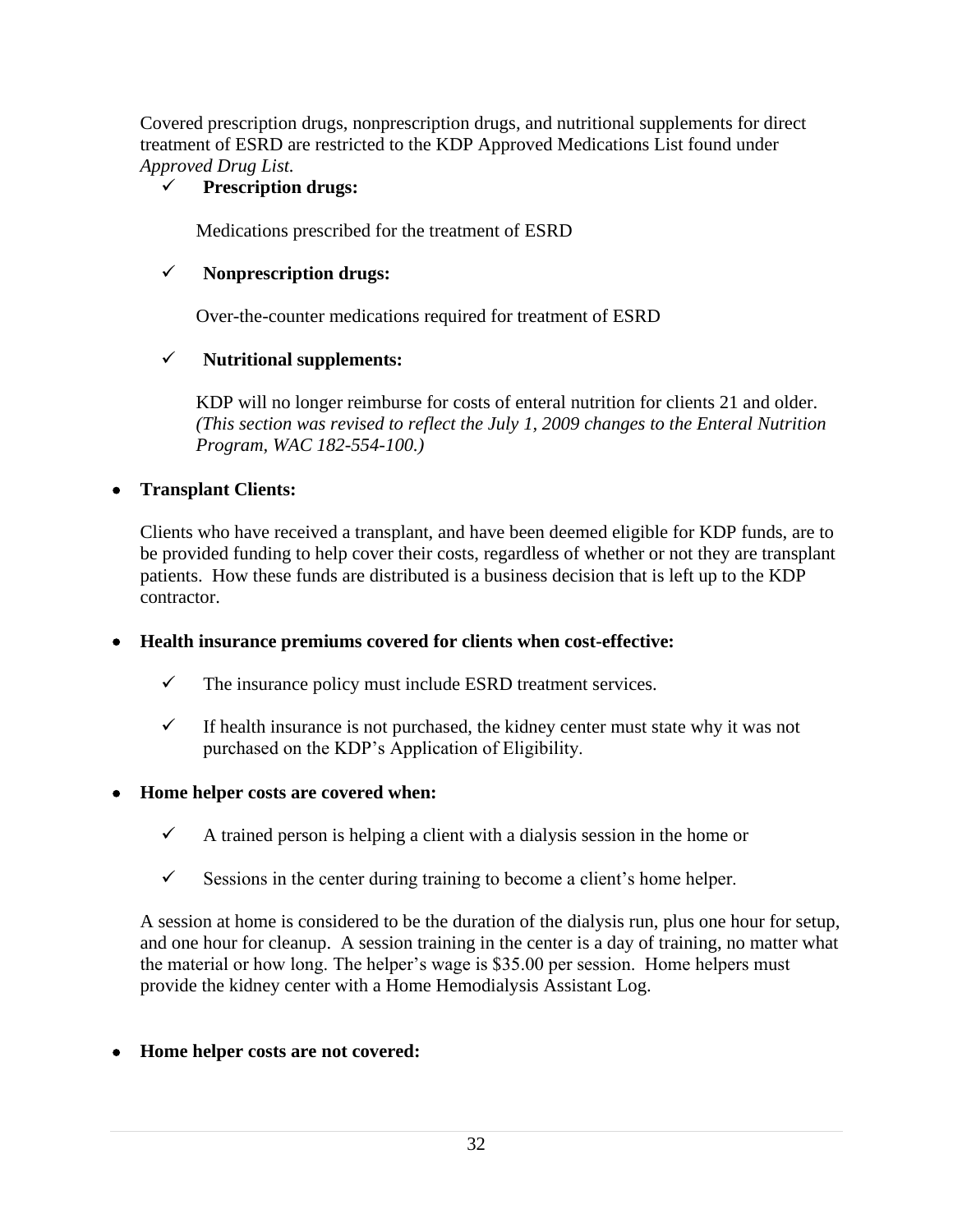- $\checkmark$  For time spent performing housekeeping chores or other services unrelated to the home hemodialysis process and;
- $\checkmark$  For spouses or family members unless the spouse/family quits his/her wage-earning job to provide this service.

#### <span id="page-36-0"></span>**Medicare Deductible, Pre/Post-Transplant Dental Services, and Transportation/Lodging**

#### • **Medicare annual deductible and 20 percent co-insurance:**

All health care services essential to the treatment of ESRD are covered except for any supervising physician fees that are applied to Medicare-approved clients.

- **Pre-transplant and post-transplant dental services:**
	- $\checkmark$  Covered to minimize the risk of infection before, during, and immediately following kidney transplant surgery.
	- $\checkmark$  The kidney center must submit the following to the KDP Manager for preauthorization of any services:
		- ➢ *Proposed treatment plan*, including procedural codes with proposed charges; see the following documentation requirement.
		- ➢ *Documentation* from a nephrologist establishing that the client:
			- a) Is a candidate for transplant
			- b) Will be put on or is on a transplant register or list
			- c) Requires pre-transplant dental services
			- d) Has been compliant with their recommended treatment in order to receive a transplant.

The authorization for dental services is based on approved procedures in the HCA *Physician-Related Services/Healthcare Professional Services Billing Instructions* or *Dental-Related Services Billing Instructions*. Dental plans may be approved as required, denied, or only part of the plan may be approved. KDP will pay Apple Health (Medicaid) rates or the rates provided by the dental provider, whichever is lower.

#### • **Transportation and lodging with meals covered:**

The kidney center has the option to use funding towards transportation for: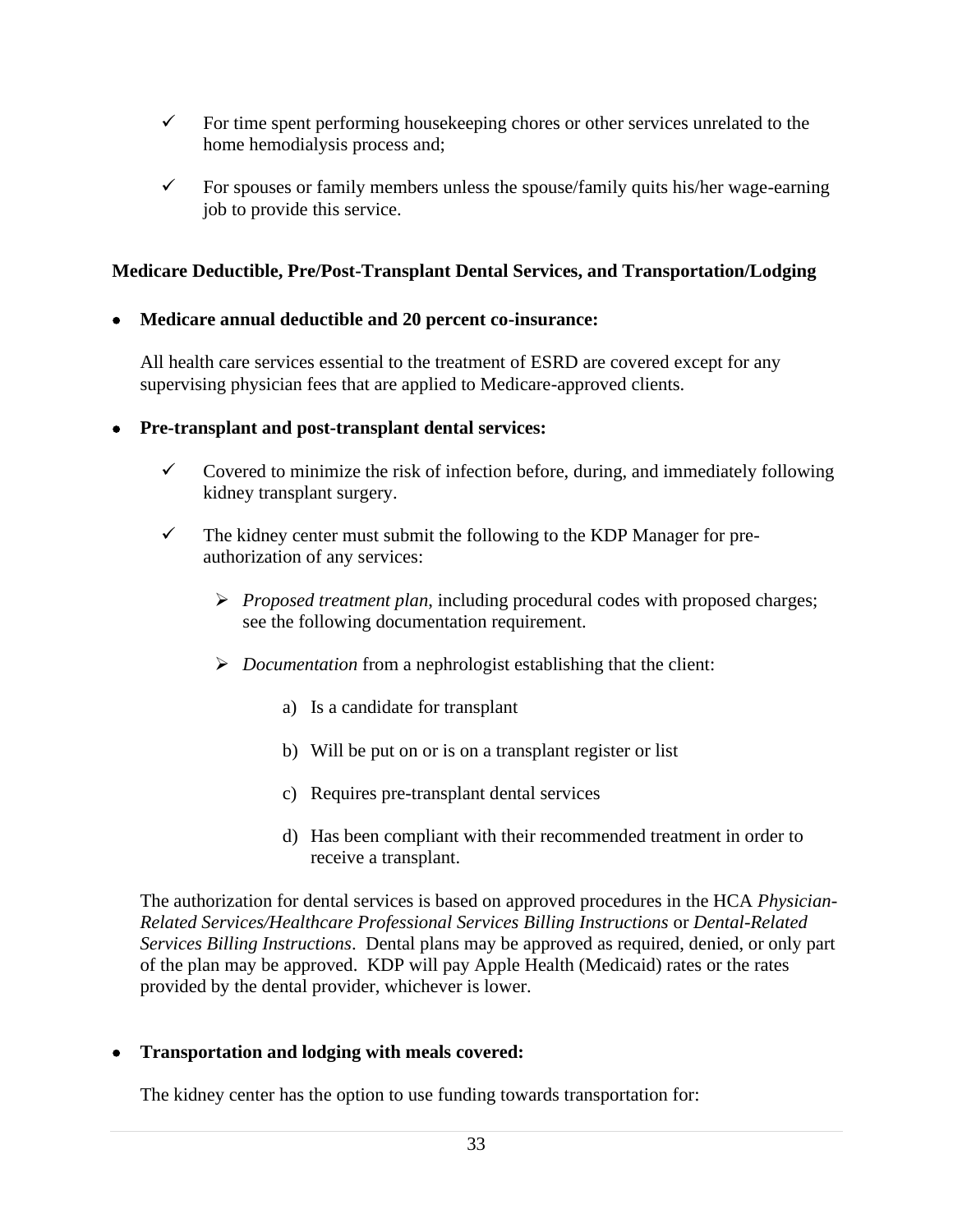- $\checkmark$  Dialysis and physician visits
- $\checkmark$  Lodging/meals during home hemodialysis training.

These services are no longer required through a HCA Transportation Broker in the client's resident area; however, if the HCA broker is used, the kidney center must pay the broker directly and include it as costs in the KDP reported costs on the A19-1A Invoice Voucher.

#### • **Transportation:**

Covers non-emergent travel to the dialysis center for dialysis and physician visits. If the contractor is reimbursing the client for their mileage, clients are to be reimbursed based on the current [IRS standard mileage reimbursement amounts.](https://www.irs.gov/newsroom/irs-issues-standard-mileage-rates-for-2022) The current rate is \$0.18 per mile for a privately owned vehicle. Since the IRS does not have a rate for privately owned motorcycles, the KDP rate is \$0.14 per mile.

#### • **Lodging and meals:**

Covers lodging and meals during home dialysis training or when ESRD care is required at a center. When this is the case, the cost of modest lodging and meals will be paid for the client and the dialysis helper being trained to assist the client. Since young children and severely disabled adults often have a relative or friend stay with him/her during training, lodging and meals are covered.

*A kidney center may choose not to provide transportation* or lodging and meals for various reasons including, but not limited to:

- $\checkmark$  Reasonable community transportation is available
- $\checkmark$  Limitation of KDP funding
- $\checkmark$  Client's abuse of services

#### <span id="page-37-0"></span>**Miscellaneous Charges & Interpreters**

• **Miscellaneous charges:**

Services *not* described in the above categories must be pre-authorized by the KDP Manager.

#### • **Interpreter coverage:**

Covers the costs of an interpreter in order for KDP clients to receive the best possible care when the services provided are directly related to KDP and ESRD. Some examples include: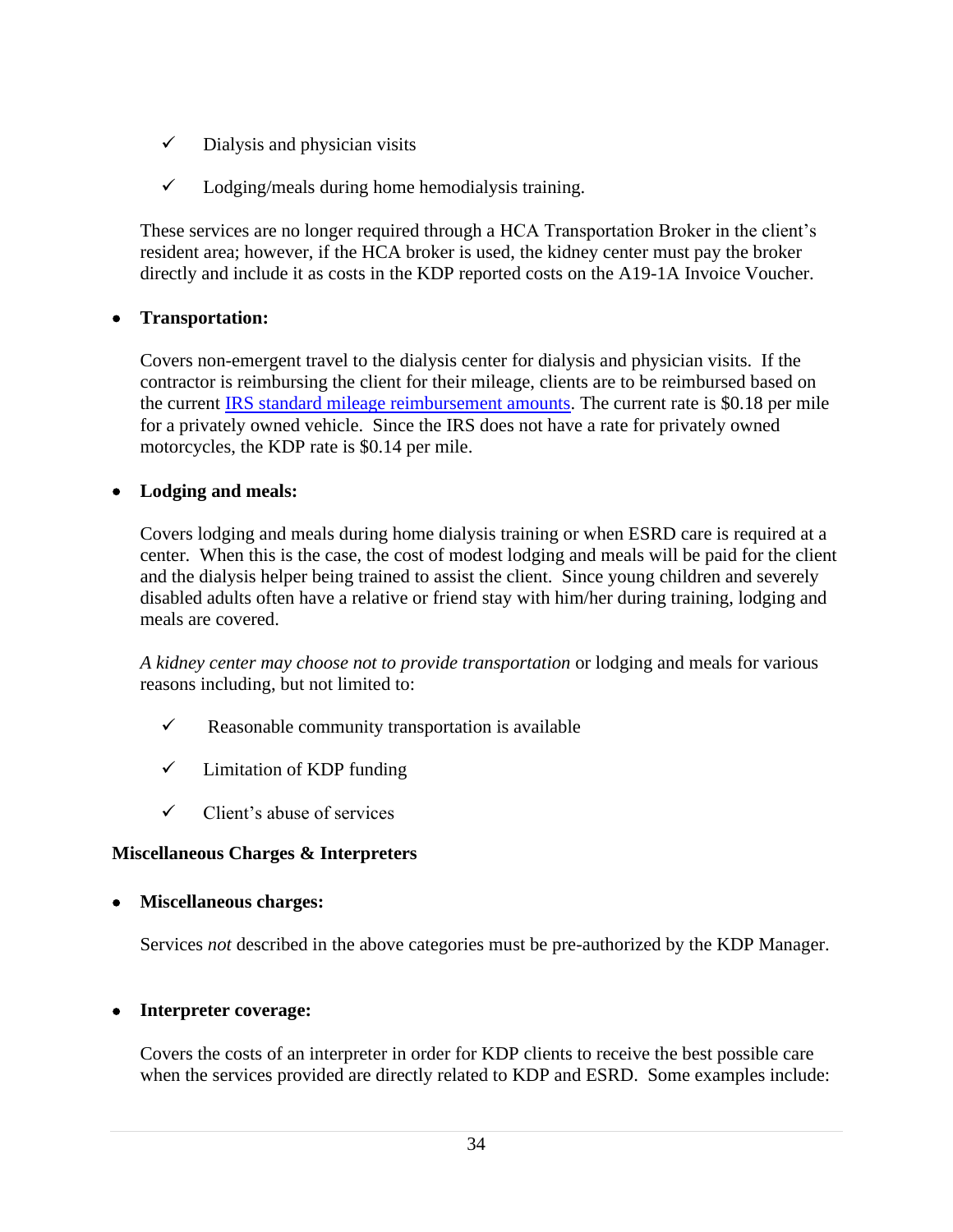- ✓ Accompanying a patient to the bank in order to get bank statements and other documentation for applying to the KDP and Medicare.
- ✓ Accompanying a KDP client to nephrologist's appointments.
- $\checkmark$  Providing services to a KDP client when the client may be receiving medical care for a transplant.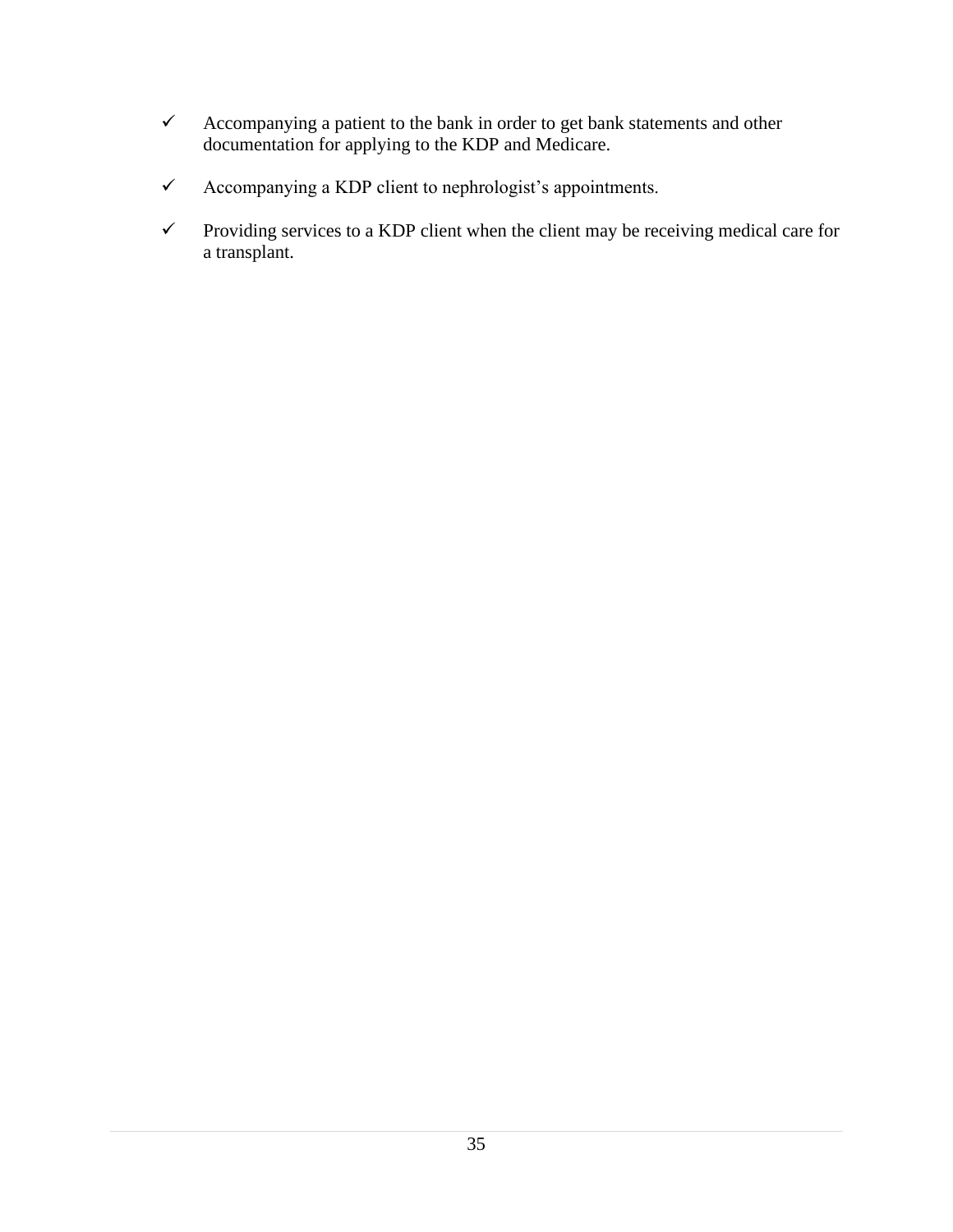### <span id="page-39-0"></span>**KDP Coverage Charts**

Please refer to the chart below and on the next page for services that KDP can pay.

#### **KDP COVERAGE CHART**

 $VFC = KDP$  can nay  $NQ = KDP$  cannot pay

|                                              | <b>KDP ONLY</b> | <b>HWD</b>     |             | MEDICARE CLIENTS - MEDICARE SAVINGS PROGRAMS (MSP) |                |
|----------------------------------------------|-----------------|----------------|-------------|----------------------------------------------------|----------------|
| <b>KDP SERVICES</b>                          | (N)             | (S08)          | QMB(S03)    | SLMB(S05)                                          | $QI-1(S06)$    |
|                                              |                 |                | <b>ONLY</b> | <b>ONLY</b>                                        | <b>ONLY</b>    |
| <b>Access Surgery</b>                        | <b>YES</b>      | <b>NO</b>      | NO.         | <b>NO</b>                                          | <b>NO</b>      |
| Lab and X-ray                                | <b>YES</b>      | <b>NO</b>      | <b>NO</b>   | <b>NO</b>                                          | <b>NO</b>      |
| Hospitalization                              | <b>YES</b>      | <b>NO</b>      | <b>NO</b>   | <b>NO</b>                                          | <b>NO</b>      |
| Physician Fees                               | <b>YES</b>      | N <sub>O</sub> | NO.         | <b>NO</b>                                          | N <sub>O</sub> |
| Dialysis                                     | <b>YES</b>      | <b>NO</b>      | <b>NO</b>   | <b>NO</b>                                          | <b>NO</b>      |
| Home Dialysis                                | <b>YES</b>      | <b>NO</b>      | <b>NO</b>   | <b>NO</b>                                          | <b>NO</b>      |
| <b>Center Dialysis</b>                       | <b>YES</b>      | N <sub>O</sub> | <b>NO</b>   | <b>NO</b>                                          | <b>NO</b>      |
| Dialysis while Hospitalized                  | <b>YES</b>      | <b>NO</b>      | <b>NO</b>   | <b>NO</b>                                          | <b>NO</b>      |
| Intravenous drugs and supplies               | <b>YES</b>      | NO.            | <b>NO</b>   | <b>NO</b>                                          | <b>NO</b>      |
| Dialysis Eqp and supplies and home           | <b>YES</b>      | <b>NO</b>      | <b>NO</b>   | <b>NO</b>                                          | <b>NO</b>      |
| Equipment installation                       | <b>YES</b>      | <b>NO</b>      | NO.         | <b>NO</b>                                          | N <sub>O</sub> |
| <b>Equipment Maintenance</b>                 | <b>YES</b>      | <b>NO</b>      | NO.         | <b>NO</b>                                          | <b>NO</b>      |
| <b>Medical supplies</b>                      | <b>YES</b>      | <b>NO</b>      | <b>NO</b>   | <b>NO</b>                                          | <b>NO</b>      |
| Freight costs                                | <b>YES</b>      | <b>NO</b>      | <b>NO</b>   | <b>NO</b>                                          | <b>NO</b>      |
| Drugs**                                      | <b>YES</b>      | N <sub>O</sub> | YES**       | YES**                                              | YES**          |
| Health insurance premiums (non Medicare)     | <b>YES</b>      | <b>NO</b>      | <b>YES</b>  | <b>YES</b>                                         | <b>YES</b>     |
| <b>HWD premiums</b>                          | <b>NO</b>       | <b>YES</b>     | N/A         | N/A                                                | N/A            |
| Home helper costs                            | <b>YES</b>      | <b>NO</b>      | <b>YES</b>  | <b>YES</b>                                         | <b>YES</b>     |
| Medicare deductible                          | <b>YES</b>      | <b>NO</b>      | <b>NO</b>   | <b>YES</b>                                         | <b>YES</b>     |
| Medicare part A premiums                     | <b>YES</b>      | <b>NO</b>      | <b>NO</b>   | <b>YES</b>                                         | <b>YES</b>     |
| Medicare Part B premiums                     | <b>YES</b>      | <b>NO</b>      | NO.         | <b>NO</b>                                          | <b>NO</b>      |
| Medicare Part C premiums                     | <b>YES</b>      | <b>NO</b>      | <b>YES</b>  | <b>YES</b>                                         | <b>YES</b>     |
| Medicare Part D premiums                     | <b>YES</b>      | <b>NO</b>      | YES***      | YES***                                             | YES***         |
| Medicare Part D co-payments                  | <b>YES</b>      | <b>NO</b>      | <b>YES</b>  | <b>YES</b>                                         | <b>YES</b>     |
| Medicare co insurance                        | <b>YES</b>      | NO.            | <b>NO</b>   | <b>YES</b>                                         | <b>YES</b>     |
| Pre transplant dental services               | YES*            | <b>NO</b>      | YES*        | YES*                                               | YES*           |
| Transportation                               | <b>YES</b>      | <b>NO</b>      | <b>YES</b>  | <b>YES</b>                                         | <b>YES</b>     |
| Lodging and meals (transplant patients only) | <b>YES</b>      | <b>NO</b>      | <b>YES</b>  | <b>YES</b>                                         | <b>YES</b>     |
| Miscellaneous                                | YES*            | <b>NO</b>      | YES*        | YES*                                               | YES*           |

With prior approval and through approved providers only.

\*\* Not covered unless all other options and PA processes have been eliminated, and KDP is payer of last resort.

\*\*\*Approved if there is cost savings in paying the client's premium instead of their drugs. Upon request, be prepared to submit cost savings analysis to KDP manager if requesting reimbursement for Part D premiums.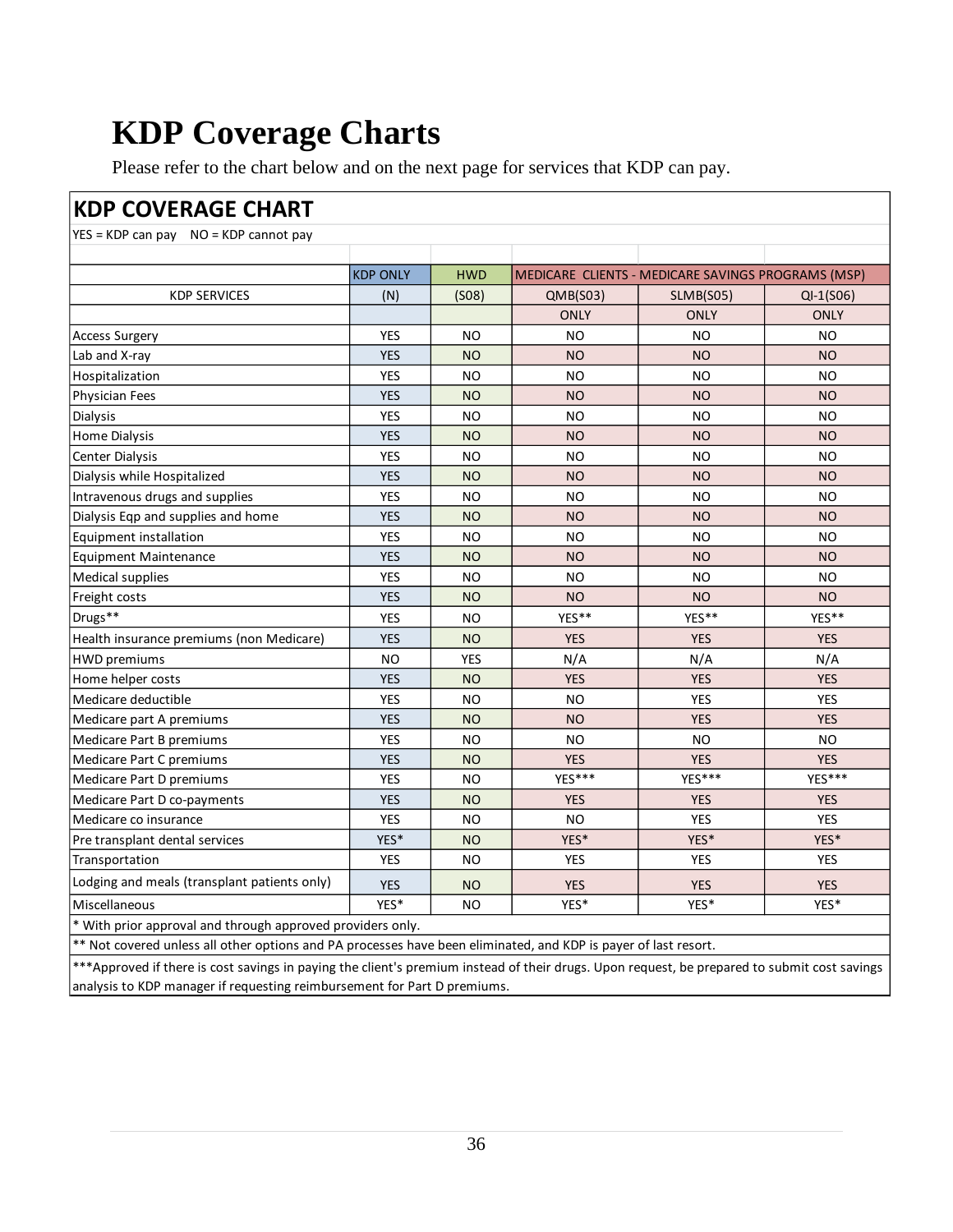### **KDP COVERAGE CHART - Spenddown Cases**

YES = KDP can pay NO = KDP cannot pay

| i LJ – KDr Carl pay TVO – KDr Carlifot pay                                                                     |                                                                                                   |                  |              |              |              |              |              |                    |              |
|----------------------------------------------------------------------------------------------------------------|---------------------------------------------------------------------------------------------------|------------------|--------------|--------------|--------------|--------------|--------------|--------------------|--------------|
|                                                                                                                |                                                                                                   |                  |              |              | Spenddown    |              |              |                    |              |
|                                                                                                                | MN Pending Spenddown not Active on Medicaid (S99)<br>MN Spenddown Active on Medicaid (S99 or S95) |                  |              |              |              |              |              |                    |              |
|                                                                                                                |                                                                                                   |                  |              |              |              |              |              |                    |              |
|                                                                                                                |                                                                                                   |                  | Eligible for | Eligible for | Eligible for |              | Eligible for | Eligible for       | Eligible for |
|                                                                                                                | Not eligible                                                                                      | Eligible for     | Medicare     | Medicare     | Medicare and | Not eligible | Medicare     | Medicare           | Medicare and |
|                                                                                                                | for                                                                                               | Medicare and     | and SLMB     | and QI1      | NOT eligible | for          | and QMB      | and SLMB           | NOT eligible |
| <b>KDP SERVICE</b>                                                                                             | Medicare                                                                                          | <b>QMB (S03)</b> | (S05)        | (S06)        | for an MSP   | Medicare     | (SO3)        | (S <sub>05</sub> ) | for an MSP   |
|                                                                                                                |                                                                                                   |                  |              |              |              |              |              |                    |              |
| <b>Access Surgery</b>                                                                                          | <b>YES</b>                                                                                        | <b>NO</b>        | <b>NO</b>    | <b>NO</b>    | <b>NO</b>    | <b>NO</b>    | NO.          | <b>NO</b>          | <b>NO</b>    |
| Lab and X-ray                                                                                                  | <b>YES</b>                                                                                        | <b>NO</b>        | <b>NO</b>    | <b>NO</b>    | <b>NO</b>    | <b>NO</b>    | <b>NO</b>    | <b>NO</b>          | <b>NO</b>    |
| Hospitalization                                                                                                | <b>YES</b>                                                                                        | NO               | NO           | <b>NO</b>    | NO           | <b>NO</b>    | NO           | <b>NO</b>          | <b>NO</b>    |
| <b>Physician Fees</b>                                                                                          | <b>YES</b>                                                                                        | <b>NO</b>        | <b>NO</b>    | <b>NO</b>    | <b>NO</b>    | <b>NO</b>    | <b>NO</b>    | <b>NO</b>          | <b>NO</b>    |
| Dialysis                                                                                                       | <b>YES</b>                                                                                        | <b>NO</b>        | <b>NO</b>    | NO           | <b>NO</b>    | <b>NO</b>    | <b>NO</b>    | <b>NO</b>          | <b>NO</b>    |
| <b>Home Dialysis</b>                                                                                           | <b>YES</b>                                                                                        | <b>NO</b>        | <b>NO</b>    | <b>NO</b>    | <b>NO</b>    | <b>NO</b>    | <b>NO</b>    | <b>NO</b>          | <b>NO</b>    |
| Center Dialysis                                                                                                | <b>YES</b>                                                                                        | <b>NO</b>        | <b>NO</b>    | <b>NO</b>    | <b>NO</b>    | <b>NO</b>    | <b>NO</b>    | <b>NO</b>          | <b>NO</b>    |
| Dialysis while Hospitalized                                                                                    | <b>YES</b>                                                                                        | <b>NO</b>        | <b>NO</b>    | <b>NO</b>    | <b>NO</b>    | <b>NO</b>    | <b>NO</b>    | <b>NO</b>          | <b>NO</b>    |
| Intravenous drugs and                                                                                          |                                                                                                   |                  |              |              |              |              |              |                    |              |
| supplies                                                                                                       | YES                                                                                               | <b>NO</b>        | NO           | NO           | <b>NO</b>    | <b>NO</b>    | <b>NO</b>    | <b>NO</b>          | <b>NO</b>    |
| Dialysis Eqp and supplies                                                                                      |                                                                                                   |                  |              |              |              |              |              |                    |              |
| and home                                                                                                       | <b>YES</b>                                                                                        | <b>NO</b>        | <b>NO</b>    | <b>NO</b>    | <b>NO</b>    | NO           | <b>NO</b>    | <b>NO</b>          | <b>NO</b>    |
| Equipment installation                                                                                         | <b>YES</b>                                                                                        | <b>NO</b>        | <b>NO</b>    | <b>NO</b>    | <b>NO</b>    | <b>NO</b>    | <b>NO</b>    | <b>NO</b>          | <b>NO</b>    |
| <b>Equipment Maintenance</b>                                                                                   | <b>YES</b>                                                                                        | <b>NO</b>        | <b>NO</b>    | <b>NO</b>    | <b>NO</b>    | <b>NO</b>    | <b>NO</b>    | <b>NO</b>          | <b>NO</b>    |
| <b>Medical supplies</b>                                                                                        | <b>YES</b>                                                                                        | NO               | NO           | <b>NO</b>    | NO           | NO.          | NO           | <b>NO</b>          | <b>NO</b>    |
| Freight costs                                                                                                  | <b>YES</b>                                                                                        | NO               | NO           | NO           | NO           | NO           | NO           | <b>NO</b>          | <b>NO</b>    |
| Drugs**                                                                                                        | <b>YES</b>                                                                                        | $***$            | $***$        | $***$        | $\ast\ast$   | $***$        | $***$        | $***$              | $***$        |
|                                                                                                                |                                                                                                   |                  |              |              |              | <b>YES</b>   | <b>YES</b>   | <b>YES</b>         | <b>YES</b>   |
| Health insurance premiums                                                                                      |                                                                                                   |                  |              |              |              | (excluding   | (excluding   | (excluding         | (excluding   |
| (non Medicare)                                                                                                 | <b>YES</b>                                                                                        | <b>YES</b>       | <b>YES</b>   | <b>YES</b>   | <b>YES</b>   | WSHIP)       | WSHIP)       | WSHIP)             | WSHIP)       |
| <b>HWD</b> premiums                                                                                            | <b>NO</b>                                                                                         | NO               | <b>NO</b>    | <b>NO</b>    | NO           | NO.          | NO           | <b>NO</b>          | <b>NO</b>    |
| Home helper costs                                                                                              | <b>YES</b>                                                                                        | <b>YES</b>       | <b>YES</b>   | <b>YES</b>   | <b>YES</b>   | NO           | <b>NO</b>    | <b>NO</b>          | <b>NO</b>    |
| Medicare deductible                                                                                            | N/A                                                                                               | <b>NO</b>        | <b>YES</b>   | <b>YES</b>   | <b>YES</b>   | N/A          | <b>NO</b>    | <b>NO</b>          | <b>NO</b>    |
| Medicare part A premiums                                                                                       | N/A                                                                                               | <b>NO</b>        | <b>YES</b>   | <b>YES</b>   | <b>YES</b>   | N/A          | <b>NO</b>    | <b>NO</b>          | <b>NO</b>    |
| Medicare Part B premiums                                                                                       | N/A                                                                                               | <b>NO</b>        | <b>NO</b>    | <b>NO</b>    | <b>YES</b>   | N/A          | <b>NO</b>    | <b>NO</b>          | <b>NO</b>    |
| Medicare Part C premiums                                                                                       | N/A                                                                                               | <b>YES</b>       | <b>YES</b>   | <b>YES</b>   | <b>YES</b>   | N/A          | <b>NO</b>    | <b>NO</b>          | <b>NO</b>    |
| Medicare Part D premiums                                                                                       | N/A                                                                                               | <b>YES</b>       | <b>YES</b>   | YES          | <b>YES</b>   | N/A          | <b>NO</b>    | <b>NO</b>          | <b>NO</b>    |
| Medicare Part D co-                                                                                            |                                                                                                   |                  |              |              |              |              |              |                    |              |
| payments                                                                                                       | N/A                                                                                               | <b>YES</b>       | <b>YES</b>   | <b>YES</b>   | <b>YES</b>   | N/A          | <b>NO</b>    | NO                 | <b>NO</b>    |
| Medicare co insurance                                                                                          | N/A                                                                                               | <b>NO</b>        | YES          | YES          | <b>YES</b>   | N/A          | <b>NO</b>    | NO.                | <b>NO</b>    |
| Pre transplant dental                                                                                          |                                                                                                   |                  |              |              |              |              |              |                    |              |
| services                                                                                                       | YES*                                                                                              | YES*             | YES*         | YES*         | YES*         | <b>NO</b>    | <b>NO</b>    | <b>NO</b>          | NO           |
| Transportation                                                                                                 | YES                                                                                               | YES              | <b>YES</b>   | YES          | <b>YES</b>   | <b>NO</b>    | <b>NO</b>    | NO.                | <b>NO</b>    |
| Lodging and meals                                                                                              | <b>YES</b>                                                                                        | <b>YES</b>       | <b>YES</b>   | <b>YES</b>   | <b>YES</b>   | <b>NO</b>    | <b>NO</b>    | NO.                | NO           |
| Misc                                                                                                           | YES*                                                                                              | YES*             | YES*         | YES*         | YES*         | <b>NO</b>    | <b>NO</b>    | NO.                | <b>NO</b>    |
| * With prior approval and through approved providers only.                                                     |                                                                                                   |                  |              |              |              |              |              |                    |              |
| ** Not covered unless all other options and PA processes have been eliminated, and KDP is payer of last resort |                                                                                                   |                  |              |              |              |              |              |                    |              |
|                                                                                                                |                                                                                                   |                  |              |              |              |              |              |                    |              |
|                                                                                                                |                                                                                                   |                  |              |              |              |              |              |                    |              |
|                                                                                                                |                                                                                                   |                  |              |              |              |              |              |                    |              |
|                                                                                                                |                                                                                                   |                  |              | 37           |              |              |              |                    |              |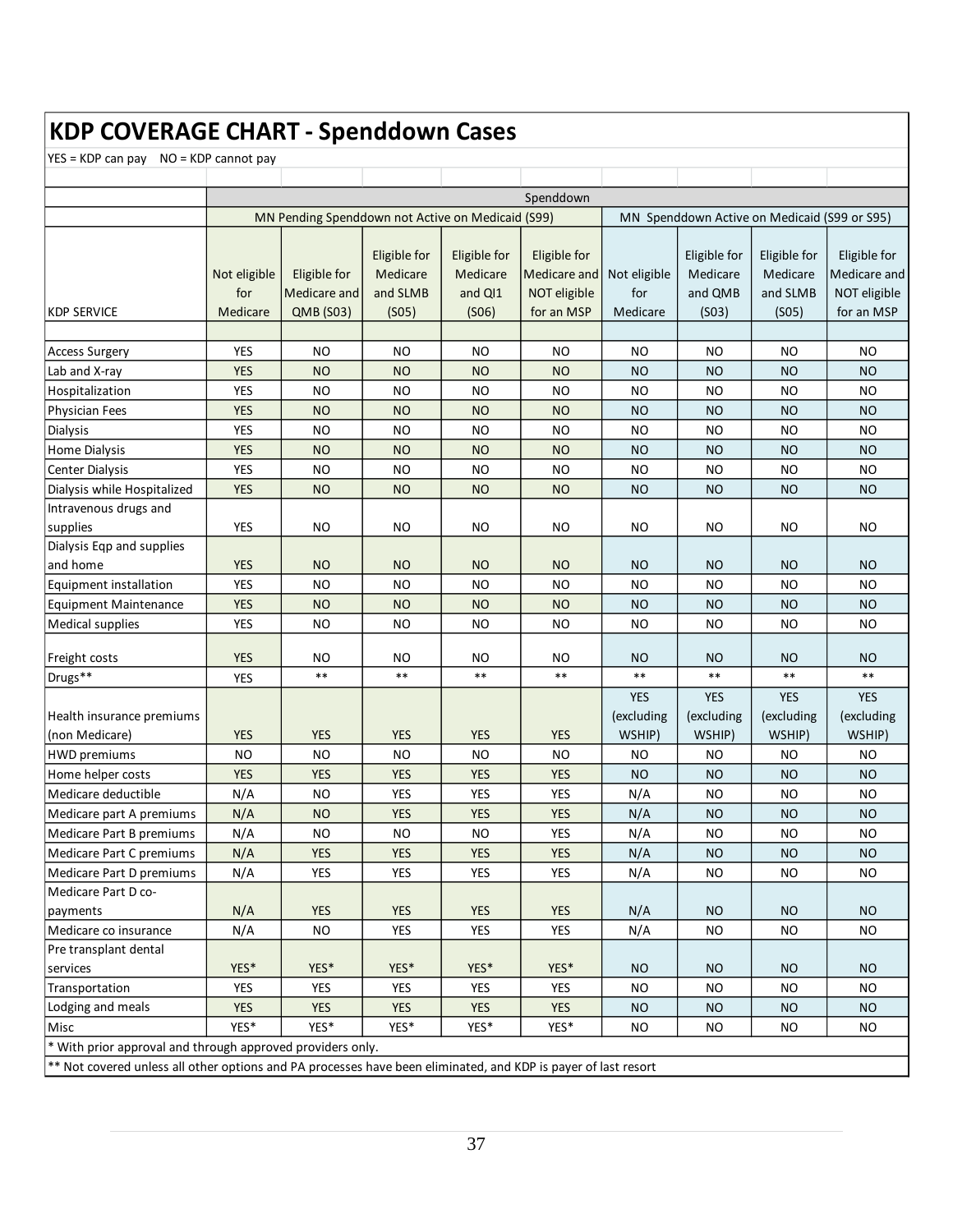## **Reimbursement**

### <span id="page-41-1"></span><span id="page-41-0"></span>**Introduction**

Payment for approved ESRD-related services is made to KDP contractors by HCA through quarterly payments.

All kidney centers are required to submit initial quarterly KDP A19-1A Invoice Vouchers for reimbursement of insurance premiums, transportation, dental, drugs, co-pays, etc. to the KDP Program Manager within 60 days after each quarter ends. A19-1A Invoice Vouchers for coinsurance are due within 90 days after each quarter ends. If there are expenditures that were not paid in the original billing, but are still reimbursable, send a new A19-1A for the quarter those services were provided to the KDP Program Manager. Prior quarters need to be updated to reflect other payers' payments toward costs. More specific information on how contractors are paid may be found in the contract between the contractor and HCA.

#### Remember:

- When submitting an A19-1A Invoice for payment to HCA, the kidney center is required to attach the appropriate documentation that has been agreed upon by the center and the KDP Manager.
- Kidney centers must retain documentation supporting justification for payment and eligibility for possible review by HCA upon request.
- Each kidney center is responsible for payment to subcontractors they have used. The KDP will reimburse only those providers who are contracted with KDP.
- A contractor has 12 months from the month the service was provided to send the KDP Manager a Form A19-1A Invoice for any additional expenditures that have not yet been paid to the contractor from the previous contract year. The contractor can receive multiple payments after the close of the contract year, as long as the services for those expenditures were provided during that contract year.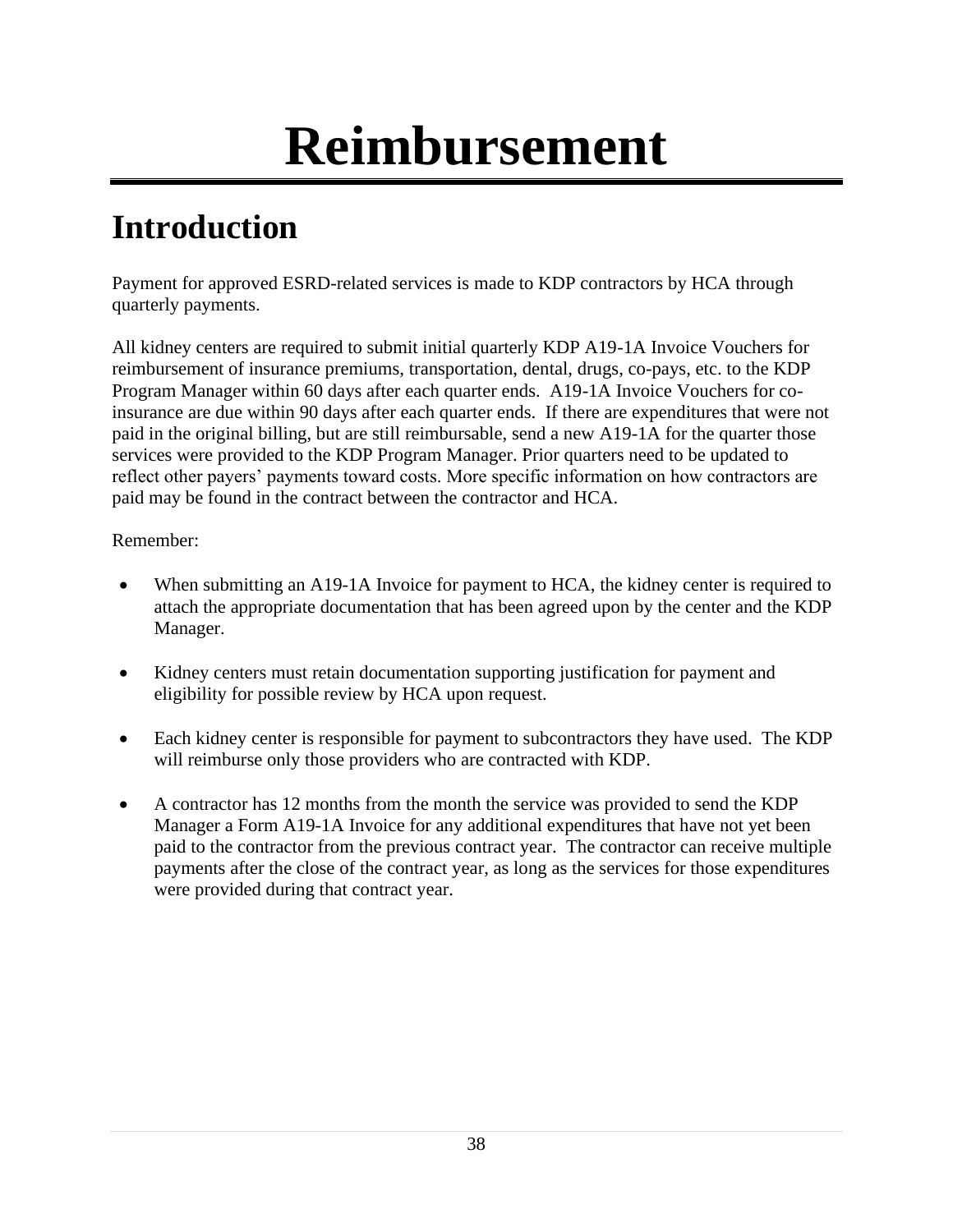Mail, email, or fax each A19-1A to the KDP Manager so that it is received by the month listed below:

| <b>KDP A19-1A</b><br>for:                                                                                             | *Initial billing for items paid<br>during or for the quarter must be<br>received no later than the last<br>business day of: | **Initial billing for items<br>paid after the quarter ends<br>is due no later than the last<br>business day of: |  |  |  |
|-----------------------------------------------------------------------------------------------------------------------|-----------------------------------------------------------------------------------------------------------------------------|-----------------------------------------------------------------------------------------------------------------|--|--|--|
| <b>First Quarter</b>                                                                                                  | November                                                                                                                    | December                                                                                                        |  |  |  |
| <b>Second Quarter</b>                                                                                                 | February                                                                                                                    | March                                                                                                           |  |  |  |
| <b>Third Quarter</b>                                                                                                  | May                                                                                                                         | June                                                                                                            |  |  |  |
| <b>Fourth Quarter</b>                                                                                                 | August                                                                                                                      | September                                                                                                       |  |  |  |
| Please note, this timeline is only for the initial billing. The contractor may bill late<br>items on additional A19s. |                                                                                                                             |                                                                                                                 |  |  |  |

*\* This schedule consists of the following items:* 

- *Premiums;*
- *Co-pays;*
- *Transportation;*
- *Drugs;*
- *Dental (transplant only);*
- *Misc. items;*
- *Co-insurance if ready to bill; and*
- *Any other KDP covered ESRD related medical bills that can be billed at this time.*

*\*\* This schedule consists of the following items:*

- *Co-insurance; and*
- *Any other KDP covered ESRD related medical expenses that are ready to bill at this time.*

## <span id="page-42-0"></span>**Reimbursement for Medications**

#### **Kidney centers who own outpatient pharmacies in their center, hospital, or organization:**

- 1) Kidney centers must include the cost of approved drugs on the KDP A19-1A Invoice Voucher at the amount the Apple Health (Medicaid) program pays for the same drugs. In addition, a \$4 dispensing fee may be added.
- 2) Refer to the HCA's Fee-For-Service (FFS) State Maximum Allowable Cost (SMAC) list under the [Prescription Drug Program](https://www.hca.wa.gov/billers-providers-partners/prior-authorization-claims-and-billing/provider-billing-guides-and-fee-schedules#p) for reimbursement amounts for drugs. The SMAC list is updated monthly.
- 3) When a medication is produced by multiple manufacturers, the lowest priced product must be prescribed.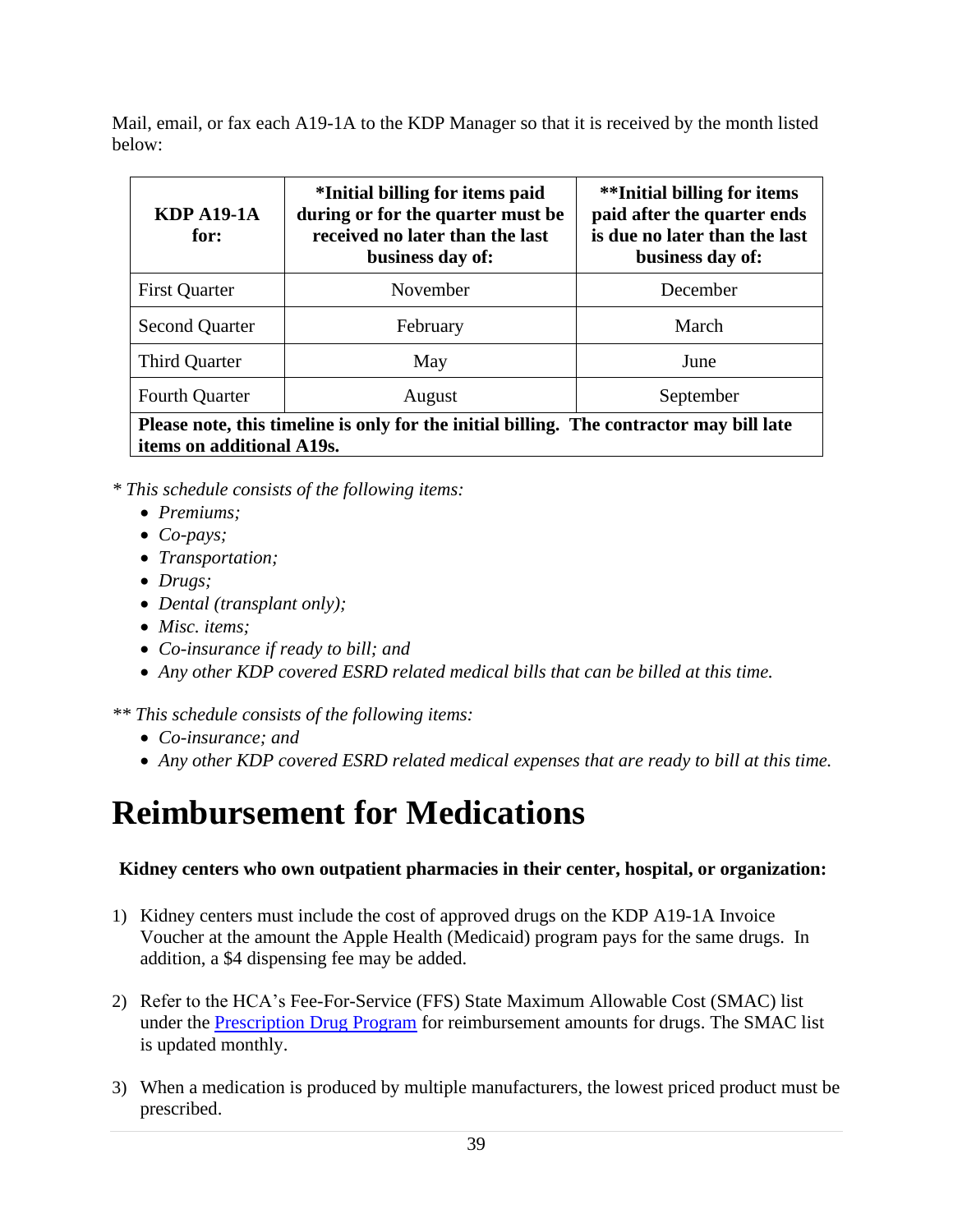#### **Kidney centers who do not own outpatient pharmacies:**

- 1) Reimbursement for medication(s) shall be made to the client within ESRD-related medications purchased by the client will be counted at 100% of the client's cost and must be verified by a receipt from the client.
- 2) When the client submits his/her receipt(s) for previously paid medication to the kidney center, the receipt must contain ESRD-related medications and amount paid.
- 3) Payments for previously paid medications cannot be for receipts older than 6 months.
- 4) 30 days of the time the client submitted the reimbursement request to the kidney center.

Kidney centers are encouraged to subcontract or make an arrangement with a community pharmacy for clients to receive medication. The pharmacies may not directly bill KDP, but must submit bills through the kidney center.

### <span id="page-43-0"></span>**Reimbursement for Other Services/Supplies**

All services and supplies authorized and provided to KDP clients will be reimbursed according to the current HCA fee schedules. If there is no reimbursement amount established for a specific service or supply, then the rate of reimbursement will be the kidney center's usual and customary fee.

### <span id="page-43-1"></span>**Recovery Procedures**

It may be necessary for a kidney center to refund payment to the KDP. A refund is also called a recovery. A recovery is appropriate when:

A kidney center bills a third party, e.g., Medicare, for services, but is denied payment. The kidney center then adds these costs to the services provided and the program covers the costs. The third-party payer reconsiders the charge and makes payment to the kidney center. The kidney center must refund the full amount paid for services covered by another payer to KDP.

These refunds should be mailed to the following address:

HCA Accounting Unit Attn: Kidney Disease Program PO Box 42691 Olympia, WA 98504-5500

Please inform the KDP Manager when you have sent a refund including client information and the quarter(s) to apply the overpayment.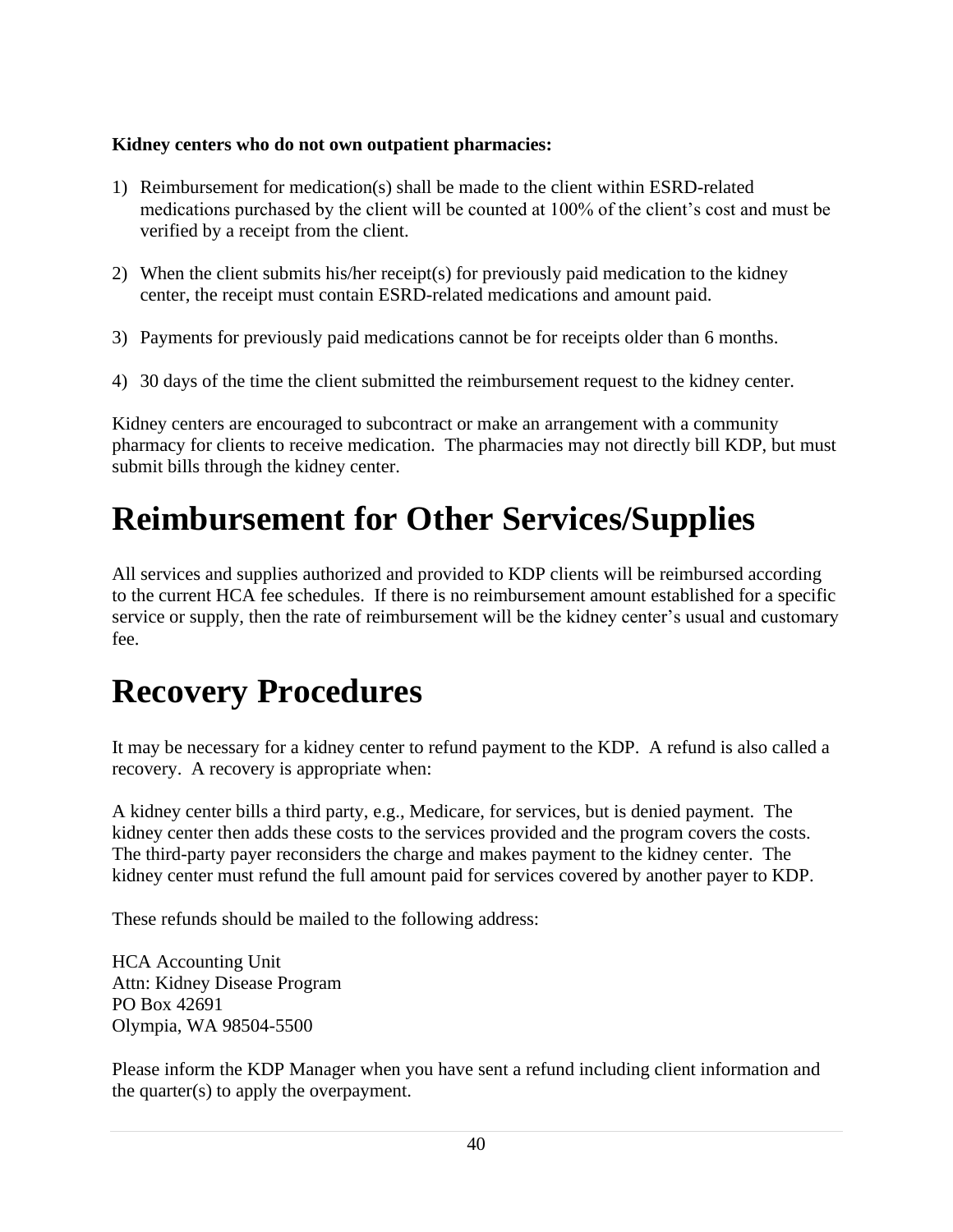### <span id="page-44-0"></span>**Documentation Review Requirements**

As part of KDP's contract monitoring plan, KDP contractors may be audited. The main focus of the audit will be to verify that:

- KDP funds were used for services and equipment for those who are eligible for the program
- Amounts on the cost reports are valid and represent the amounts that the Apple Health (Medicaid) program would pay for the same services.
- Third party payments were credited against costs of services.

Kidney Centers need to retain documentation for audit purposes.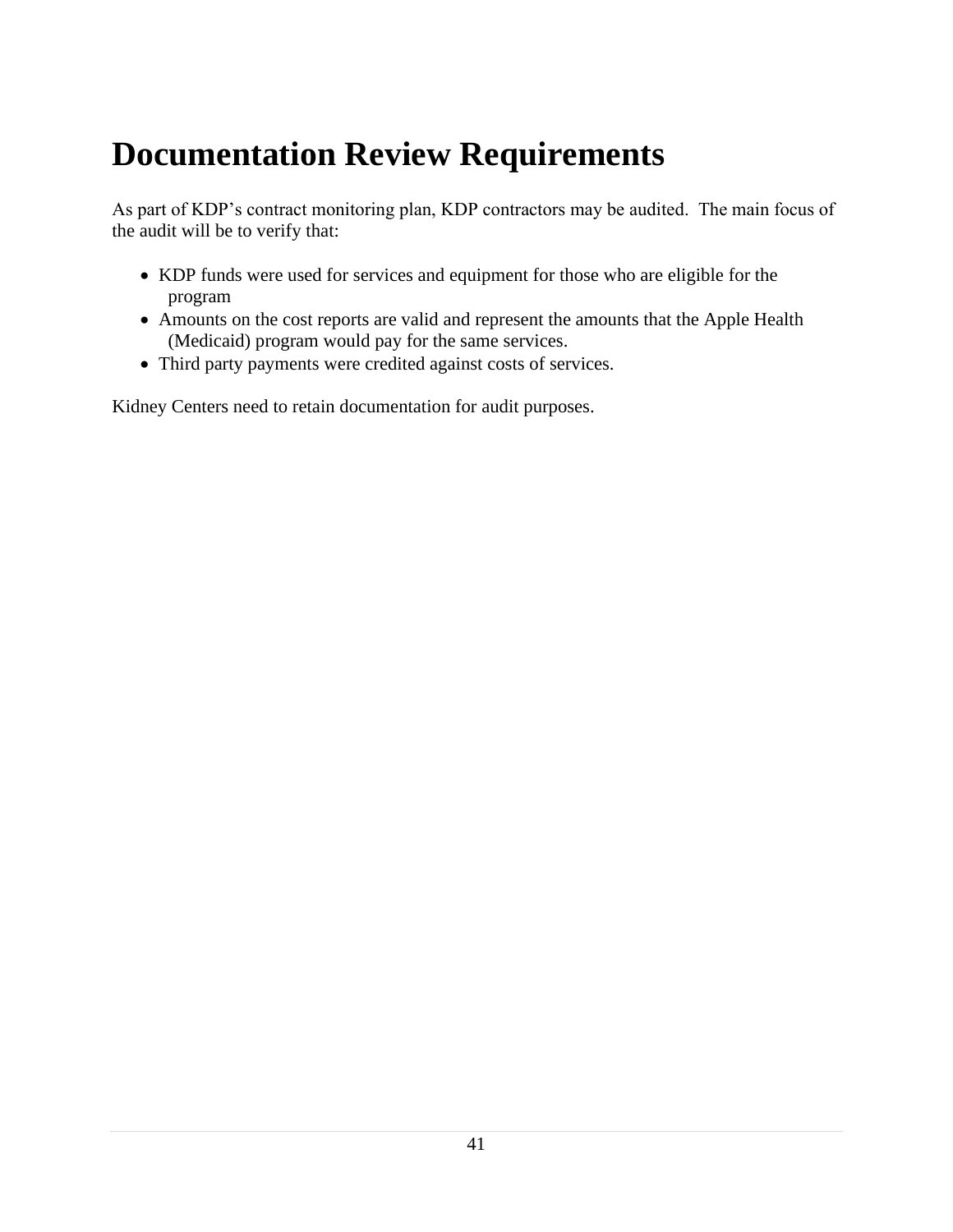### <span id="page-45-0"></span>**Approved Drug List**

KDP reimbursement for drugs is limited to medication found in this approved drug list. For KDP clients that have Medicare Part D, KDP will only pay for a drug if it is not listed in the client's formulary; all other alternatives have been looked at first; and the drug has gone through the PA process that is offered through the clients plan, and have been denied. Over the counter drugs and vitamins that are excluded drugs from the Part D program are still covered by the KDP. For clients who are not Medicare eligible, KDP can reimburse for any drug on the approved drug list below.

\*= Generic products

#### **A**

ACEBUTOLOL\* ACTOS (pioglitazone) ACYCLOVIR\* ALLOPURINOL\* ALMACONE (alum/may hydroxide/simeth) ALMACONE-2 (alum/may hydroxide/simeth) ALUMINUM HYDROXIDE GEL\* AMLODIPINE\* AMILORIDE/HCTZ\* AMOXICILLIN\* AMOXICILLIN/CLAVULANIC ACID\* ARGATROBAN ATGAM (lymphocyte immune globin) ATENOLOL\* ATENOLOL/CHLORTHALIDONE\* AURYXIA AVANDIA (rosiglitazone) AZATHIOPRINE\* AZITHROMYCIN\*

#### **B**

B COMPLEX/VITAMIN C/FOLIC ACID BACITRACIN OINTMENT\* BACITRACIN/NEOMYCIN/POLYMYXIN OINT\* BENAZEPRIL\* BENAZEPRIL/HCTZ\* BIOPROLOL/HCTZ\* BUMETANIDE\* BUPROPION\* BUPROPION SR\* BUPROPION XL

#### **C**

CALCITRIOL\* CALCIUM ACETATE\* CALCIUM ACETATE/AL SULFATE\* CALCIUM ACETATE/MAG CARB\*

CALCIUM CARBONATE\* CALSIUM CARBONATE/MAG CARB\* CALCIUM CARBONATE/MAG HYDROX\* CALCIUM CITRATE\* CALCIUM GLUCONATE\* CALCIUM LACTATE\* CAPTOPRIL\* CAPTOPRIL/CHTZ\* CARVEDILOL\* CELLCEPT (mycophenolate mofeti) CHLOROTHIAZIDE\* CHLORTHALIDONE\* CHOLETYRAMINE\* CIPROFLOXACIN\* CITALOPRAM\* CLARITHROMYCIN\* CLONIDINE\* CLONDINE PATCH\* CLOTRIMAZOLE TROCHE\* COLCHICINE\* COLESTIPOL\* COZAAR (losartan) CYCLOSPORINE CAPSULE\* CYSTAGON (cysteamine bitartrate) CYTOVENE (gancicovir)

#### **D**

DAPSONE DICLOXACILLIN\* DILTIAZEM SA/XR/XT\* DILTIAZEM\* DIOVAN (valsartan) DIOVAN HCT (valsartan/HCTZ) DIPHENHYDRAMINE\* DIURIL ORAL SUSP (chlorothiazide) DOXAZOSIN\* DOXYCYCLINE\* DYRENIUM (trianterene)

#### **E**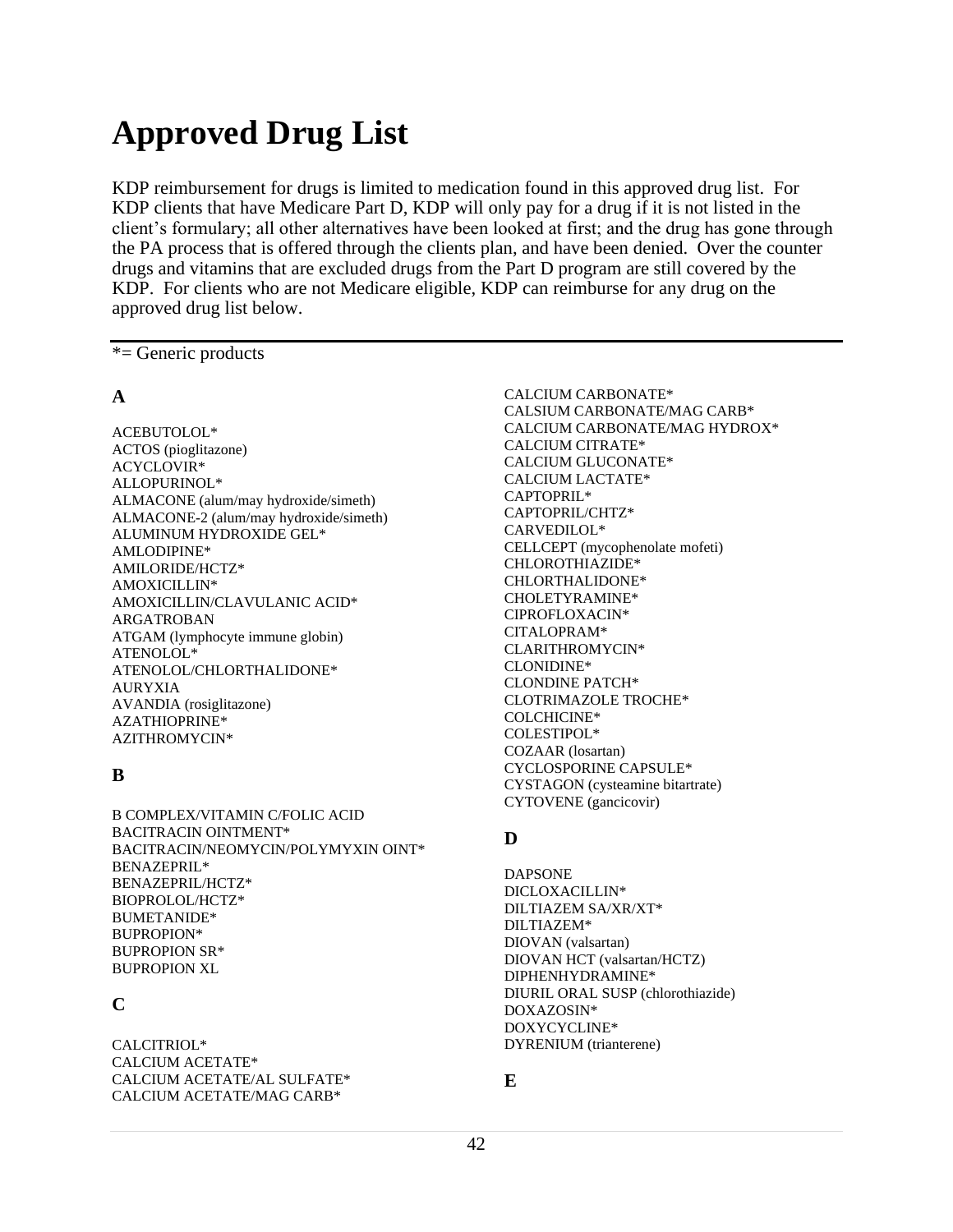ENALAPRIL\* ENALAPRIL/HCTZ\* ERYTHROMYCIN\*

#### **F**

FELODIPINE\* FERROUS FUMARATE\* FERROUS SULFATE\* FLUCONAZOLE\* FLUOXETINE\* FOLIC ACID 1 MG\* FOLIC ACID/VITAMIN COMPLEX W/C FOSRENOL (lanthamum carbonate) FUROSEMIDE\*

#### **G**

GEMFIBROZIL\* GENGRAF (cyclosporine) GENTAMICIN CREAM/OINTMENT\* GLIMEPIRIDE\* GLIPIZIED\* GIPIZIDE XL\* GLUTOL (dextrose) GLYBURIDE\* GLYBURIDE MICRONIZED\*

#### **H**

HECTORAL (doxercalciferol) HUMULIN (insulin) HUMALOG (insulin lispro) HYDRALAZINE\* HYDROCHLOROTHIAZIDE\* HYDROXYZINE\* HYZAAR (losartan/HCTZ)

#### **I**

INDAPAMIDE\* INSULIN INSULIN ADMIN SUPPLIES (syringes, needles, Alcohol wipes etc.) IRON DEXTRAN COMPLEX

#### **J**

JANUVIA (sitagliptin phosphate tab)

#### **K**

KPHOS NEUTRAL

#### **L**

LABETALOL\* LANTUS (insulin glargine) LEVAQUIN (levofloxacin) LIDOCAINE OINTMENT\* LINDOCAINE/PRILOCAINE CREAM\* LIPITOR (atorvastatin) LISINOPRIL\* LISINOPRIL/HCTZ\* LOSARTAN\* LOSARTAN/HCTZ\* LOVASTATIN\*

#### **M**

MAG HYDROX/AL HYDROX\* MAG HYDROX/AL HYDROX/SIMETH\* MAG TAB-SR (magnesium) MAGGEL (magnesium oxide) MAGNESIUM\* MAGNESIUM CHLORIDE SA\* MAGNESIUM OXIDE\* MAGNESIUM PLUS PROTEIN\* METFORMIN\* METROMIN XR METHYCLOTHIAZIDE\* METHYLDOPA\* MEOLAZONE\* METOPROLOL TARTRATE\* METOPROLOL TARTRATE/HCTZ\* METOPROLOL SUCCINATE\* METRONIDAZOLE\* MINOXIDIL TABLET\* MIRCERA (epoetin beta) MIRTAZAPINE\* MUPIRCOCIN OINTMENT\* MYFORTIC (mycophenolate sodium)

#### **N**

NADOLOL\* NEORLAL (cyclosporine) NEUTRA-PHOS (NAPH, MB-DB/KPh, MBDB) NICARDIPINE\* NIFEDIPINE ER\* NISOLDIPINE\* NOVOLIN (insulin) NOVOLOG (insulin aspart)

#### **O**

OMEPRAZOLE\*

#### **P**

PANTOPRAZOLE\* PAROXETINE\* PHOSLO BB7MG (calcium acetate) PINDOLOL\*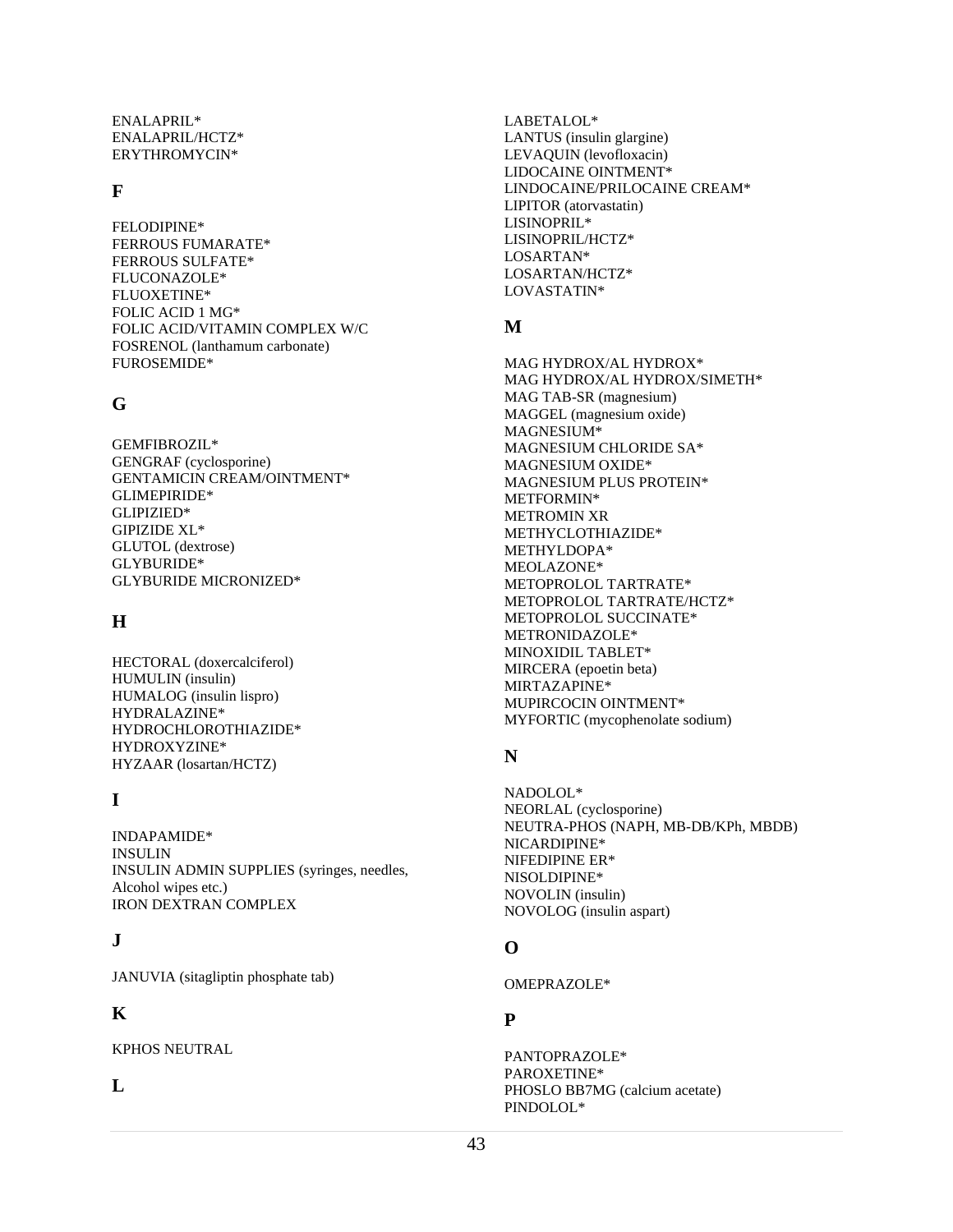- POTASSIUM\* POTASSIUM PHOSPHATE MONOBASIC W/SODIUM PHOSPHATE DISBASIC AND MONOBASIC\* (generic for K-Phos Neutral) PRAVASTATIN\* PRAZOSIN\* PREDNISONE\* PREVNAR VACCINE PRILOSEC OTC PROCRIT PROGRAF (tacrolimus) PROPRANOLOL\* PROPRANOLOL SA/SR\* PROPRANOLOL/HCTZ\*
- **X**

**Y**

**Z**

ZEMPLAR (paricalcitol) ZORTRESS (everolimus)

#### **Q**

#### **R**

RAMIPRIL\* RANITIDINE\* RAPAMUNE MLS TABLES (sirolimus) RENAGEL (sevelamer hcl) RENVELA (sevelamer carbonate)

#### **S**

SANDIMMUNE (cyclosporine) SENSIPAR (cinacalcet) SERTRALINE\* SIMVASTATIN\* SODIUM BICARBONATE 650MG TABLET\* SODIUM POLYSTYRENE SULFONATE (SPS)\* SPIRONOLACTONE\* SPIRONOLACTONE/HCTZ\* SULFAMETHOXAZOLE/TRIMETHOPRIM\*

#### **T**

TERAZOSIN\* TIMOLOL TABLET TORSEMIDE\* TRIAMTERENE/HCTZ\*

#### **U**

#### **V**

VALCYTE (valgancicloyir) VENLAFAXINE\* VENLAFAXINE XR VERAPAMIL\* VERAPAMIL ER/SR/SA\* VITAMIN B COMPLEX/FOLIC ACID/VIT

#### **W**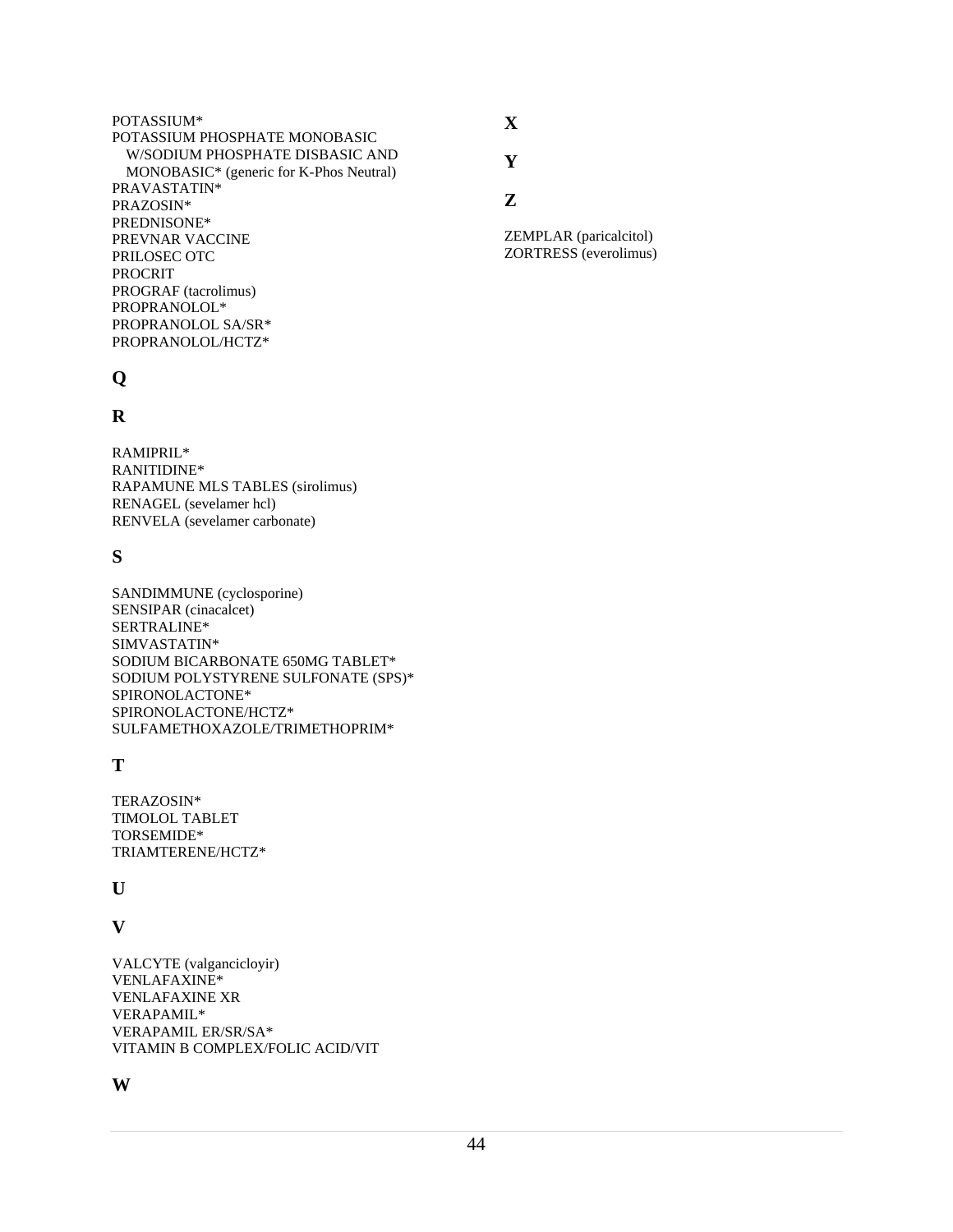## **Forms**

### **KDP A19-1A**

**(This is an example and is not to be used for billing)**

<span id="page-48-1"></span><span id="page-48-0"></span>

|                      |                                                        |                              |                                                |                        |                    | <b>STATE OF WASHINGTON</b>                 |               |      |             |                                                                                                 |                                                                                           |                |                        | <b>AGENCY USE ONLY</b>        |                       |                                                                                                                     |
|----------------------|--------------------------------------------------------|------------------------------|------------------------------------------------|------------------------|--------------------|--------------------------------------------|---------------|------|-------------|-------------------------------------------------------------------------------------------------|-------------------------------------------------------------------------------------------|----------------|------------------------|-------------------------------|-----------------------|---------------------------------------------------------------------------------------------------------------------|
|                      | <b>Katu</b><br>A19-                                    | <b>INVOICE VOUCHER</b>       |                                                |                        |                    |                                            |               |      |             | ACENCY NO.                                                                                      |                                                                                           | LOCATION CODE: | <b>LR. OR AUTH NO</b>  |                               |                       |                                                                                                                     |
|                      |                                                        |                              |                                                |                        |                    |                                            |               |      |             |                                                                                                 |                                                                                           |                |                        |                               |                       |                                                                                                                     |
|                      |                                                        |                              |                                                |                        | <b>AGENCY NAME</b> |                                            |               |      |             |                                                                                                 |                                                                                           |                | 1070                   |                               |                       |                                                                                                                     |
|                      |                                                        |                              |                                                |                        |                    |                                            |               |      |             | INSTRUCTIONS TO VENDOR OR CLAIMANT: Submit in is form in                                        |                                                                                           |                |                        |                               |                       |                                                                                                                     |
|                      | <b>Health Care Authority</b><br>KIDNEY DISEASE PROGRAM |                              |                                                |                        |                    |                                            |               |      |             |                                                                                                 | dalm payment for materials, merchandse or services. Show<br>comiete detail for each item. |                |                        |                               |                       |                                                                                                                     |
|                      | PO Box 45510                                           |                              |                                                |                        |                    |                                            |               |      |             |                                                                                                 |                                                                                           |                |                        |                               |                       |                                                                                                                     |
|                      |                                                        |                              |                                                |                        |                    |                                            |               |      |             |                                                                                                 |                                                                                           |                |                        |                               |                       |                                                                                                                     |
|                      |                                                        |                              |                                                | Olympia W A 98504-5534 |                    |                                            |               |      |             |                                                                                                 |                                                                                           |                |                        |                               |                       | Vendor's certificate: I hereby certily under penalty of<br>perjury that the tems and totals listed herin are proper |
|                      |                                                        |                              |                                                |                        |                    | <b>VENDOR OR CLAIMANT</b>                  |               |      |             |                                                                                                 |                                                                                           |                |                        |                               |                       | charges for materials, merchandise or services furnished                                                            |
|                      |                                                        |                              |                                                |                        |                    |                                            |               |      |             |                                                                                                 |                                                                                           |                |                        |                               |                       | to the State of Washington, and that all goods furnished<br>and/or services rendered have been provided without     |
|                      |                                                        |                              |                                                |                        |                    |                                            |               |      |             |                                                                                                 |                                                                                           |                |                        |                               |                       | discrimination because of age, sex, marital status, race,                                                           |
|                      | <b>Kidney Center</b>                                   |                              |                                                |                        |                    |                                            |               |      |             |                                                                                                 |                                                                                           |                |                        |                               |                       | creed, color, national origin, handicap, religion, or                                                               |
|                      | Address                                                |                              |                                                |                        |                    |                                            |               |      |             |                                                                                                 |                                                                                           |                | BΥ                     |                               |                       |                                                                                                                     |
|                      | City, State, Zip                                       |                              |                                                |                        |                    |                                            |               |      |             |                                                                                                 |                                                                                           |                |                        | <b>CIGN N NO</b>              |                       |                                                                                                                     |
|                      |                                                        |                              |                                                |                        |                    |                                            |               |      |             |                                                                                                 |                                                                                           |                |                        |                               |                       |                                                                                                                     |
|                      |                                                        |                              |                                                |                        |                    |                                            |               |      |             |                                                                                                 |                                                                                           |                | <b>RECOVED BY</b>      |                               |                       | <b>DATE RECOVED</b>                                                                                                 |
|                      |                                                        |                              |                                                |                        |                    |                                            |               |      |             | FEDERAL LD. NO. OR SOCIAL SECURITY NO. (For Reporting Personal Services Contract Payments to I) |                                                                                           |                |                        |                               |                       |                                                                                                                     |
|                      |                                                        |                              |                                                |                        |                    |                                            |               |      |             |                                                                                                 |                                                                                           |                |                        |                               |                       |                                                                                                                     |
|                      | <b>DATE</b>                                            |                              |                                                |                        |                    | <b>DESCRIPTION</b>                         |               |      |             | <b>OU ANTITY</b>                                                                                |                                                                                           | <b>UNIT</b>    | UNIT PRICE             | <b>AM OUNT</b>                |                       | FOR AGENCY USE                                                                                                      |
|                      |                                                        |                              |                                                |                        |                    | Program: Kidney Disease Program            |               |      |             |                                                                                                 |                                                                                           |                |                        |                               |                       |                                                                                                                     |
|                      |                                                        |                              |                                                |                        |                    |                                            |               |      |             |                                                                                                 |                                                                                           |                |                        |                               |                       |                                                                                                                     |
|                      |                                                        |                              |                                                |                        |                    | For services rendered in performance under |               |      |             |                                                                                                 |                                                                                           |                |                        |                               |                       |                                                                                                                     |
|                      |                                                        |                              | Contract #                                     |                        |                    |                                            |               |      |             |                                                                                                 |                                                                                           |                |                        |                               |                       |                                                                                                                     |
|                      |                                                        |                              |                                                |                        |                    | Period of Service: April - June 2015       |               |      |             |                                                                                                 |                                                                                           |                | Total                  |                               |                       |                                                                                                                     |
|                      |                                                        |                              |                                                |                        |                    |                                            |               |      |             |                                                                                                 |                                                                                           |                |                        |                               |                       |                                                                                                                     |
|                      |                                                        |                              |                                                |                        |                    |                                            |               |      |             |                                                                                                 |                                                                                           |                |                        |                               |                       |                                                                                                                     |
|                      |                                                        |                              |                                                |                        |                    |                                            |               |      |             |                                                                                                 |                                                                                           |                |                        |                               |                       |                                                                                                                     |
|                      |                                                        |                              |                                                |                        |                    |                                            |               |      |             |                                                                                                 |                                                                                           |                |                        |                               |                       |                                                                                                                     |
|                      |                                                        |                              |                                                |                        |                    |                                            |               |      |             |                                                                                                 |                                                                                           |                |                        |                               |                       |                                                                                                                     |
|                      |                                                        |                              |                                                |                        |                    |                                            |               |      |             |                                                                                                 |                                                                                           |                |                        |                               |                       |                                                                                                                     |
|                      |                                                        |                              |                                                |                        |                    |                                            |               |      |             |                                                                                                 |                                                                                           |                |                        |                               |                       |                                                                                                                     |
|                      |                                                        |                              |                                                |                        |                    |                                            |               |      |             |                                                                                                 |                                                                                           |                |                        |                               |                       |                                                                                                                     |
|                      |                                                        |                              |                                                |                        |                    |                                            |               |      |             |                                                                                                 |                                                                                           |                |                        |                               |                       |                                                                                                                     |
|                      | <b>PERLPARED IN</b>                                    |                              |                                                |                        |                    | <b>ELIPTIONE NUMBER</b>                    |               |      | <b>DATE</b> |                                                                                                 |                                                                                           |                | <b>AGENCY APPROVAL</b> |                               |                       | <b>DATE</b>                                                                                                         |
|                      | Mary Sam                                               |                              |                                                |                        |                    |                                            | 360) 725-0469 |      |             |                                                                                                 |                                                                                           |                |                        |                               |                       |                                                                                                                     |
|                      |                                                        |                              |                                                |                        |                    |                                            |               |      |             | <b>LNUCK NUMBER</b>                                                                             |                                                                                           |                |                        |                               | m                     |                                                                                                                     |
|                      |                                                        |                              |                                                |                        |                    |                                            |               |      |             |                                                                                                 |                                                                                           |                |                        |                               |                       |                                                                                                                     |
|                      | <b>ACCOUNT NUMBER</b>                                  |                              |                                                |                        |                    |                                            |               |      |             | VENDOR MICSSAGE                                                                                 |                                                                                           |                |                        |                               |                       |                                                                                                                     |
|                      | April - June 2015                                      |                              |                                                |                        |                    |                                            |               |      |             | <b>Kidney Disease Program</b>                                                                   |                                                                                           |                |                        |                               |                       |                                                                                                                     |
| <b>TRANS</b><br>CODE | <b>FUND</b>                                            | <b>APP N</b><br><b>INDEX</b> | <b>MASTER INDEX</b><br>PRODRAM<br><b>IMMED</b> | suo<br>co.             | sua<br>sua<br>ons  | ORG<br>INDEX                               | <b>ALLOC</b>  |      | N OS        | PROJ                                                                                            | 闘                                                                                         | B              | AM OUNT                | <b>INVOICE</b><br><b>DATE</b> |                       | <b>INVOICE # SOCHERS</b>                                                                                            |
|                      | 001                                                    |                              | H1289                                          | NB                     | K110               | H710 0010                                  |               | 1506 |             | 8KPK                                                                                            | 11                                                                                        | 98             |                        |                               |                       |                                                                                                                     |
|                      |                                                        |                              |                                                |                        |                    |                                            |               |      |             |                                                                                                 |                                                                                           |                |                        |                               |                       |                                                                                                                     |
|                      |                                                        |                              |                                                |                        |                    |                                            |               |      |             |                                                                                                 |                                                                                           |                |                        |                               |                       |                                                                                                                     |
|                      |                                                        |                              |                                                |                        |                    |                                            |               |      |             |                                                                                                 |                                                                                           |                |                        |                               |                       |                                                                                                                     |
|                      |                                                        |                              |                                                |                        |                    |                                            |               |      |             |                                                                                                 |                                                                                           |                |                        |                               |                       |                                                                                                                     |
|                      |                                                        |                              |                                                |                        |                    |                                            |               |      |             |                                                                                                 |                                                                                           |                |                        |                               |                       |                                                                                                                     |
|                      |                                                        |                              |                                                |                        |                    |                                            |               |      |             |                                                                                                 |                                                                                           |                |                        |                               |                       |                                                                                                                     |
|                      |                                                        |                              |                                                |                        |                    |                                            |               |      |             |                                                                                                 |                                                                                           |                |                        |                               |                       |                                                                                                                     |
|                      |                                                        |                              |                                                |                        |                    |                                            |               |      |             |                                                                                                 |                                                                                           |                |                        |                               |                       |                                                                                                                     |
|                      |                                                        |                              | A CCOUN TING APPROVAL FOR PAYMENT              |                        |                    |                                            |               |      | <b>DATE</b> |                                                                                                 |                                                                                           |                | WA RRANT TOTAL         |                               | <b>WARRANT NUMBER</b> |                                                                                                                     |
|                      |                                                        |                              |                                                |                        |                    |                                            |               |      |             |                                                                                                 |                                                                                           |                |                        |                               |                       |                                                                                                                     |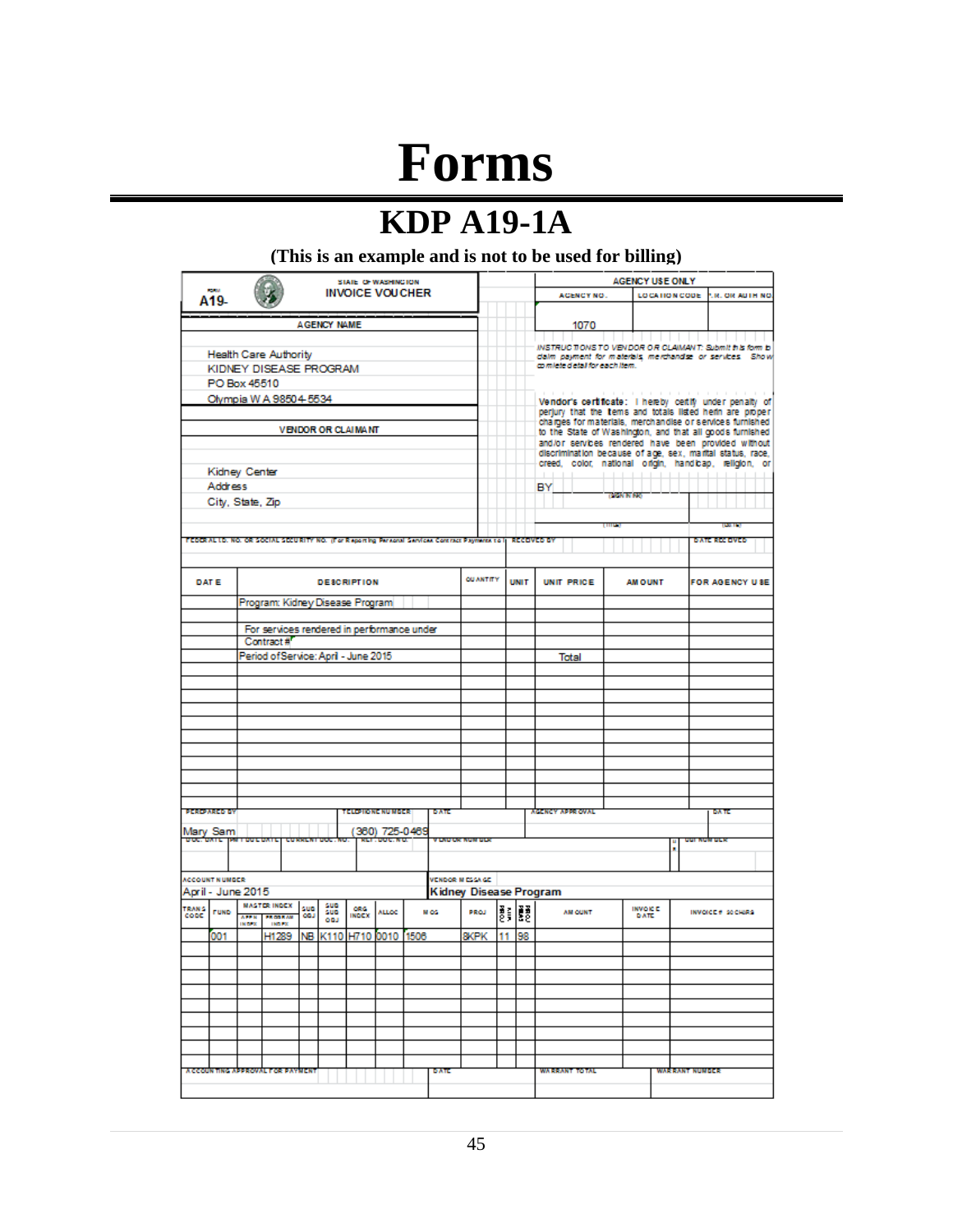### **Kidney Disease Program Signature Authorization**

<span id="page-49-0"></span>**Kidney Center Name: \_\_\_\_\_\_\_\_\_\_\_\_\_\_\_\_\_\_\_\_\_\_\_\_\_\_\_\_ Date: \_\_\_\_/\_\_\_\_/\_\_\_\_**

**Kidney Center Official Signature \_\_\_\_\_\_\_\_\_\_\_\_\_\_\_\_\_\_\_\_\_\_\_\_\_\_\_\_\_\_\_\_\_\_\_\_\_\_\_\_\_\_\_\_**

**Type or print the name and title of kidney staff with signing authority and place an "X" under appropriate authorizations.**

| Name:      |                                    |
|------------|------------------------------------|
| Title:     | A. Contracts/Contract Amendments   |
|            | _B. Application of Eligibility     |
| Signature: | _ C. A-19 Invoice Voucher          |
| Phone:     | D. Other - List                    |
| Name:      |                                    |
| Title:     | _ A. Contracts/Contract Amendments |
|            | _ B. Application of Eligibility    |
| Signature: | C. A-19 Invoice Voucher            |
| Phone:     | $\Box$ D. Other - List             |
|            |                                    |
| Name:      |                                    |
| Title:     | _ A. Contracts/Contract Amendments |
| Signature: | B. Application of Eligibility      |
|            | _C. A-19 Invoice Voucher           |
| Phone:     | D. Other - List                    |
| Name:      |                                    |
| Title:     | _ A. Contracts/Contract Amendments |
| Signature: | _B. Application of Eligibility     |
|            | _C. A-19 Invoice Voucher           |
| Phone:     | D. Other-List                      |
|            |                                    |
| Name:      |                                    |
|            | A. Contracts/Contract Amendments   |
| Title:     | _ B. Application of Eligibility    |
| Signature: | C. A-19 Invoice Voucher            |
| Phone:     |                                    |
|            | D. Other $-$ List                  |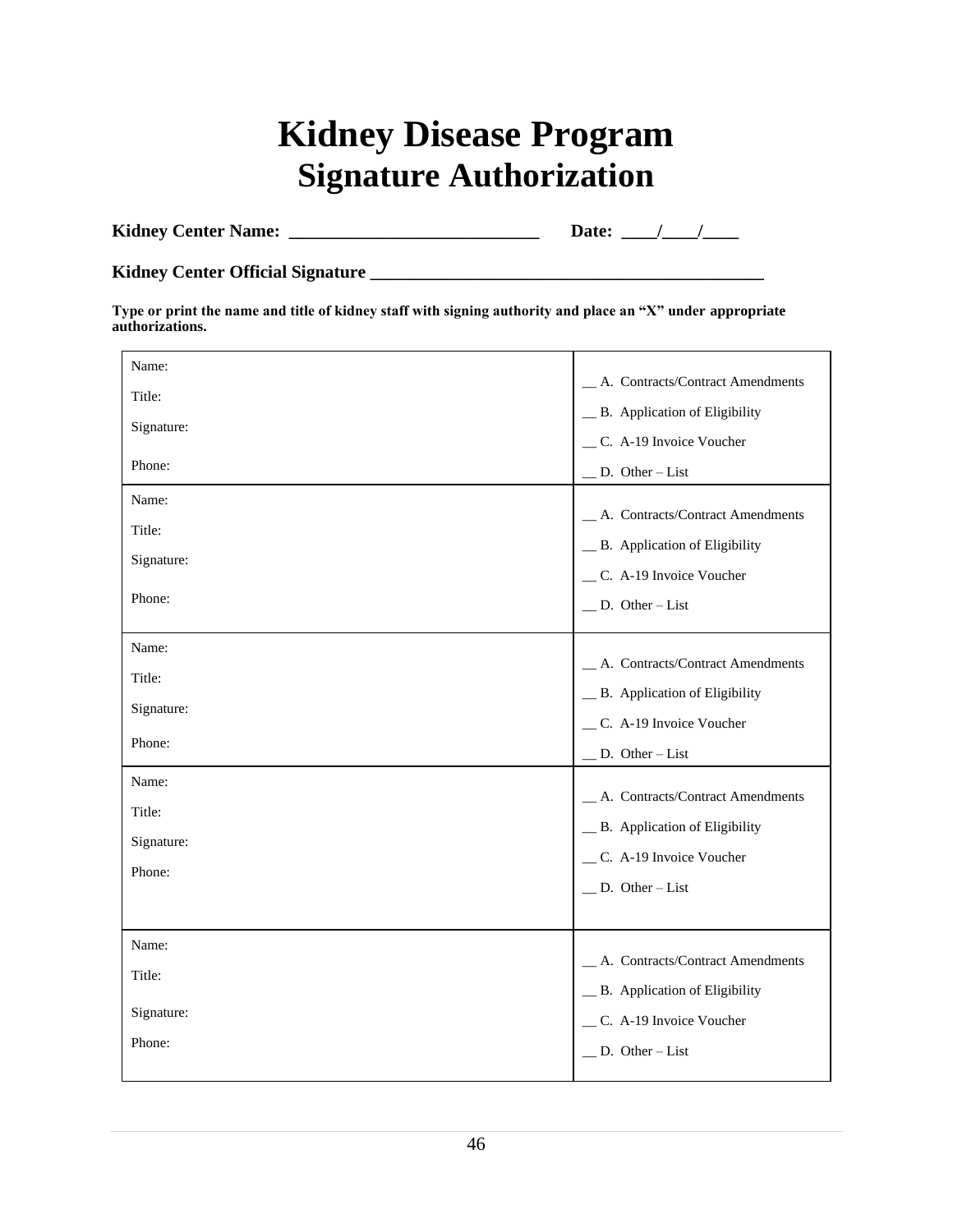### **Kidney Disease Program Limitation Extension Request Fax/Written Request Basic Information**

### <span id="page-50-0"></span>**Provider Information**

| Name $\frac{1}{\sqrt{1-\frac{1}{2}}\sqrt{1-\frac{1}{2}}\left(\frac{1}{2}-\frac{1}{2}\right)}$ | Provider #:                                                                                                                      |
|-----------------------------------------------------------------------------------------------|----------------------------------------------------------------------------------------------------------------------------------|
|                                                                                               |                                                                                                                                  |
| <b>Client Information</b>                                                                     |                                                                                                                                  |
| Name                                                                                          | $P1$ ID:                                                                                                                         |
| <b>Service Request Information</b>                                                            |                                                                                                                                  |
|                                                                                               |                                                                                                                                  |
| <b>Medical Information</b>                                                                    |                                                                                                                                  |
|                                                                                               | Diagnosis name                                                                                                                   |
|                                                                                               |                                                                                                                                  |
| 14 dialysis sessions per month, please give the medical reason)?                              | What is the clinical justification for this request (for clients needing more than                                               |
| Please send in any necessary additional documentation with your request to:                   |                                                                                                                                  |
| Fax: 360.586.1471<br>or                                                                       | Mail to: Medical Request Coordinator<br>Healthcare Benefits and Utilization Management<br>PO Box 45506<br>Olympia, WA 98504-5506 |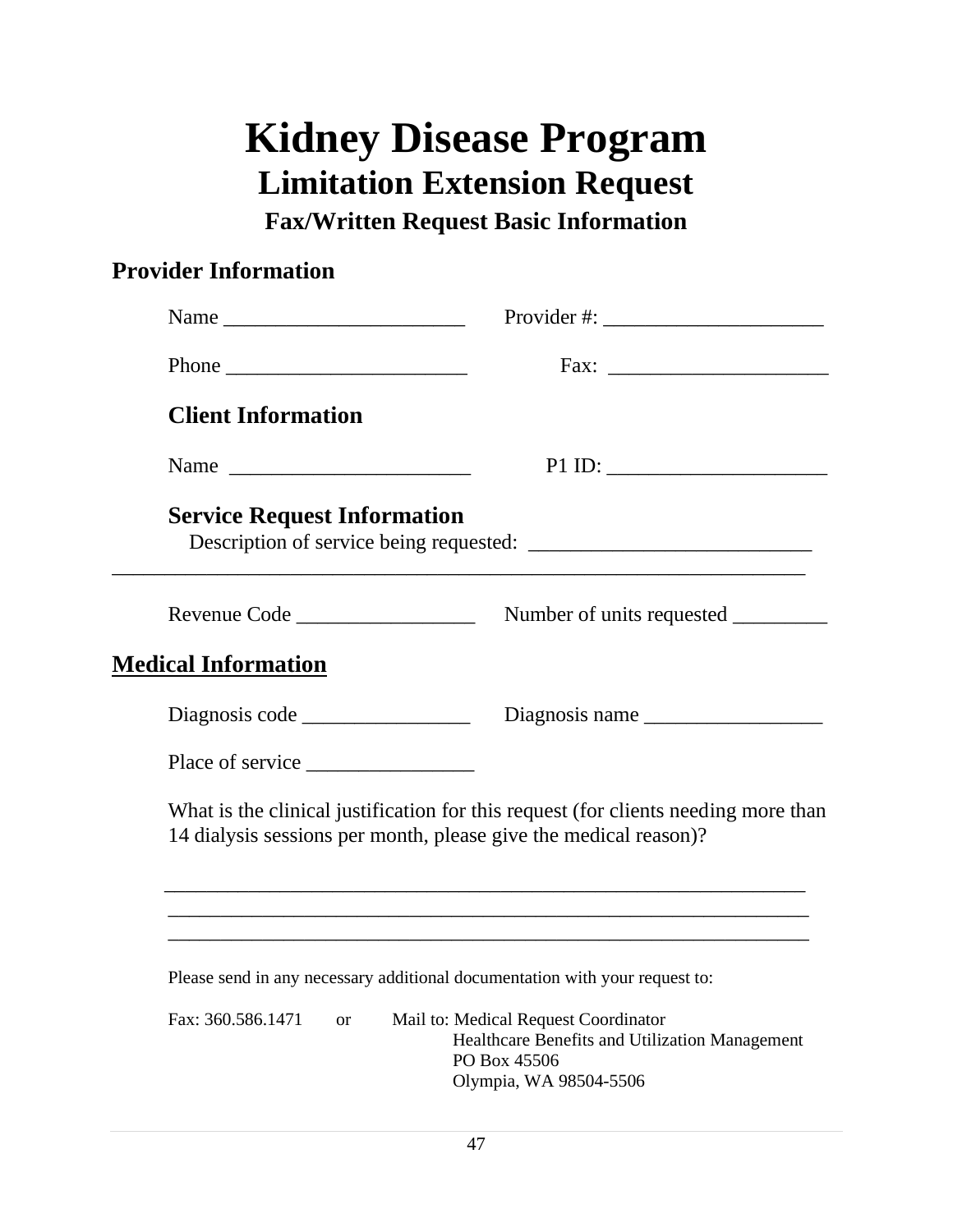### **KDP Reference Guide**

<span id="page-51-0"></span>

| KIDNEY DISEASE PROGRAM (KDP) - REFERENCE GUIDE                                                                                                                                                                                              |                                                                                                                                                                                                                                                                                                                                                                                                                                  |  |  |  |
|---------------------------------------------------------------------------------------------------------------------------------------------------------------------------------------------------------------------------------------------|----------------------------------------------------------------------------------------------------------------------------------------------------------------------------------------------------------------------------------------------------------------------------------------------------------------------------------------------------------------------------------------------------------------------------------|--|--|--|
| <b>General Information</b>                                                                                                                                                                                                                  | FAQ's                                                                                                                                                                                                                                                                                                                                                                                                                            |  |  |  |
| The Washington State Kidney Disease<br>Program (KDP) is a state-funded<br>program that helps low-income<br>residents with their high costs for<br>treatment of end stage renal disease<br>(ESRD), also known as kidney disease              | Who is eligible for KDP?<br>1.<br>You are eligible for KDP if you are a WA state resident, meet the<br>income/resource limit requirements and have a diagnosis of ESRD.<br>What is the income limit for KDP?<br>2.                                                                                                                                                                                                               |  |  |  |
| or kidney failure.                                                                                                                                                                                                                          | Gross household income must be at or below 220% of the Federal<br>Poverty Level.                                                                                                                                                                                                                                                                                                                                                 |  |  |  |
| KDP contracts with Medicare-<br>approved kidney centers state-wide to<br>provide services to eligible clients.                                                                                                                              | What is the resource limit?<br>3.<br>Household assets must be at or below the QMB resources standard.<br>Please visit the KDP website for the most current resource limit. Some<br>assets are not counted including your home, one vehicle and personal<br>possessions.                                                                                                                                                          |  |  |  |
| KDP may pay for the following<br>services:<br>In-center dialysis or                                                                                                                                                                         | How do I apply for KDP?<br>4.<br>Applications for KDP are made through the kidney centers. Ask your<br>kidney center's financial counselor for an application form.                                                                                                                                                                                                                                                              |  |  |  |
| In-home dialysis<br>$\bullet$<br>Medications<br>$\bullet$<br>Anti-rejection medication for<br>$\bullet$<br>transplant patients<br>Home helper costs<br>$\bullet$<br>Equipment and home supplies<br>$\bullet$<br>Transportation<br>$\bullet$ | 5. Why must I apply for Apple Health (Medicaid) and Medicare?<br>KDP is the payer of last resort. The kidney center may only use KDP<br>funds once they have determined you are not eligible for another HCA<br>medical program. Social Security Administration provides a special<br>category of Medicare coverage for individuals meeting ESRD criteria -<br>Medicare pays most of the costs for dialysis if you are eligible. |  |  |  |
| Insurance premiums (when cost<br>effective)<br>Medicare cost sharing expenses                                                                                                                                                               | Do I have to be a US citizen to be eligible for KDP?<br>6.<br>No, KDP is available to individuals who are legal residents and have a<br>green card. Undocumented individuals are not eligible for KDP.                                                                                                                                                                                                                           |  |  |  |
| Pre-transplant dental work (with<br>$\bullet$<br>prior authorization)<br>KDP authorizes payment for<br>services on a case by case basis.                                                                                                    | How are KDP services provided?<br>7.<br>The kidney center provides your ESRD services. If you need additional<br>services that the center cannot provide, they will refer you to another<br>facility. For example, if you need lab tests, pharmacy or hospitalization.                                                                                                                                                           |  |  |  |
| Discuss your treatment options with<br>your case manager.                                                                                                                                                                                   | 8. How long am I eligible for KDP?<br>You remain eligible as long as you have an ESRD diagnosis. If you<br>regain kidney function and no longer need dialysis, you remain eligible<br>for 12 months from when you stop dialysis. Transplant patients may<br>remain eligible indefinitely depending on meeting income/resource<br>eligibility.                                                                                    |  |  |  |
| For more information, please contact<br>the KDP Manager at<br>kidneydiseaseprg@hca.wa.gov.                                                                                                                                                  | What if I am a spenddown client?<br>9.<br>You may be eligible for KDP while pending or active on a spenddown.<br>Please check with your kidney center to see what expenses can be<br>reimbursed using KDP funds while on a spenddown.                                                                                                                                                                                            |  |  |  |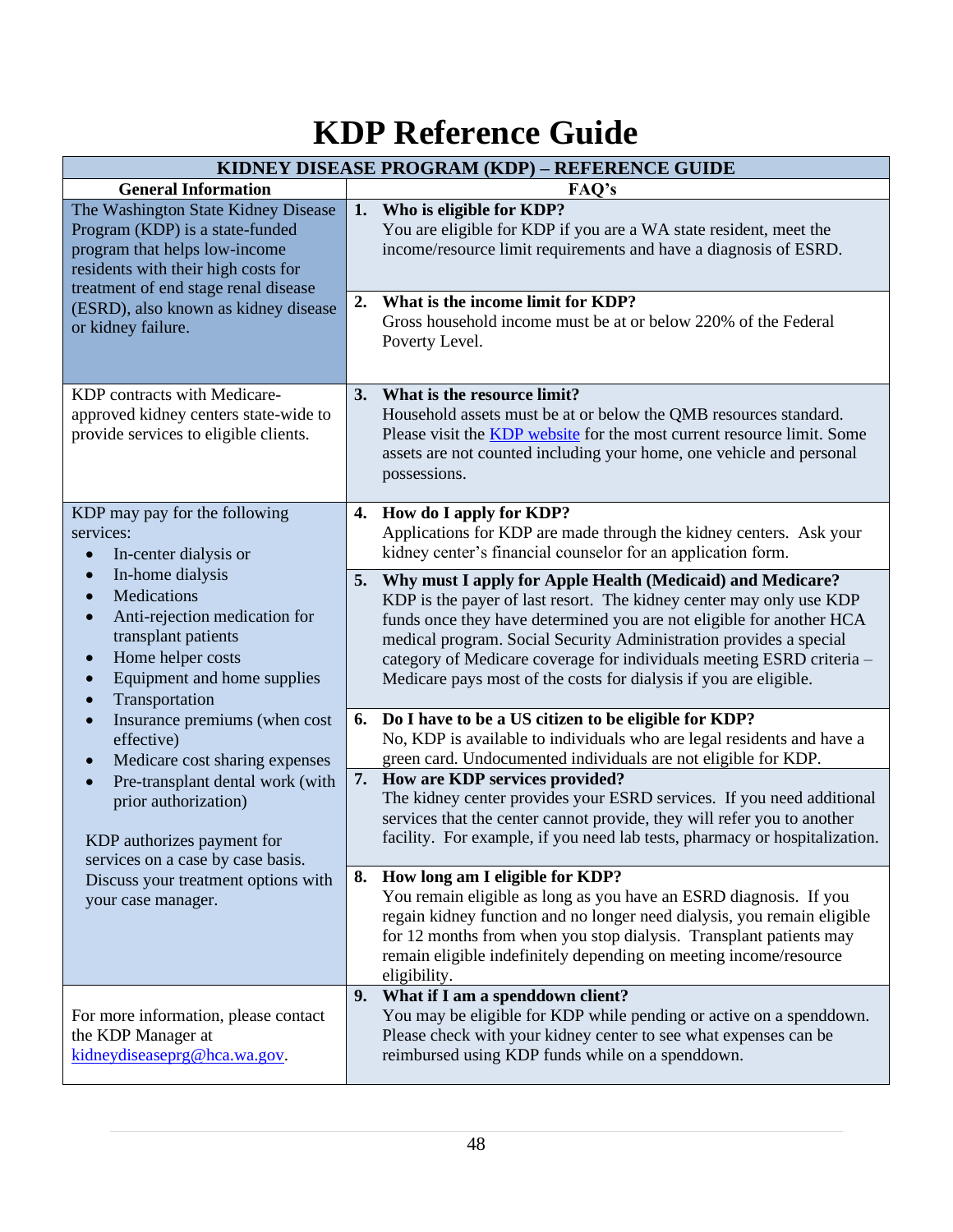

#### **STATE OF WASHINGTON HEALTH CARE AUTHORITY**

626 8th Avenue, SE • P.O. Box 45502 • Olympia, Washington 98504-5502

#### **Kidney Disease Program Client's Rights and Responsibility**

<span id="page-52-0"></span>

| I am responsible to:                                                                                                                                                                                                                                                                                                                                                                                                                                                                                                                                                                                                                                                                                                                                                                                                                |                                                                                                                                                                                                                                                                                                                                                                                                                                                                                                                                                                                                                                                                                                                                        |
|-------------------------------------------------------------------------------------------------------------------------------------------------------------------------------------------------------------------------------------------------------------------------------------------------------------------------------------------------------------------------------------------------------------------------------------------------------------------------------------------------------------------------------------------------------------------------------------------------------------------------------------------------------------------------------------------------------------------------------------------------------------------------------------------------------------------------------------|----------------------------------------------------------------------------------------------------------------------------------------------------------------------------------------------------------------------------------------------------------------------------------------------------------------------------------------------------------------------------------------------------------------------------------------------------------------------------------------------------------------------------------------------------------------------------------------------------------------------------------------------------------------------------------------------------------------------------------------|
| File an application for Apple Health<br>(Medicaid) and provide verification of the<br>approval or denial of medical eligibility to<br>the Kidney Center.<br>Give the kidney center the information<br>they need to determine if I am eligible for<br>assistance. The information that I give is<br>subject to verification by kidney center<br>staff and/or state officials.<br>Notify the Kidney Center immediately of<br>any change in my health status.<br>Follow through with my approved<br>treatment plan.                                                                                                                                                                                                                                                                                                                    | File an application for End Stage Renal<br>$\bullet$<br>Disease coverage through Medicare when<br>required to do so.<br>Change in circumstances - report changes<br>in my income or resources and changes in<br>household size. Changes must be reported<br>to my kidney center within thirty days of<br>the date of change.<br>Complete any required reports and reviews<br>when asked. KDP is certified for 12<br>months and I will be required to reapply for<br>both KDP and Apple Health (Medicaid)<br>coverage at the end of the certification<br>period.                                                                                                                                                                        |
| I understand that:                                                                                                                                                                                                                                                                                                                                                                                                                                                                                                                                                                                                                                                                                                                                                                                                                  |                                                                                                                                                                                                                                                                                                                                                                                                                                                                                                                                                                                                                                                                                                                                        |
| KDP is the payer of last resort and funds<br>are limited. The kidney center determines<br>who is eligible for services and the amount<br>and scope of the services that are available<br>based upon an individual assessment and<br>care plan.<br>I have the right to ask the Kidney Center to<br>review my case if I disagree with a<br>decision regarding my eligibility. If this<br>does not resolve my issue, I have the right<br>to request a case review by the KDP<br>manager at the Health Care Authority.<br>If I choose to receive services that are not<br>approved or pre-approved by the Kidney<br>Center, KDP will not reimburse for the<br>services, unless the services constituted a<br>medical emergency and failure to receive<br>the services would result in loss of life or<br>serious jeopardy to my health. | Funding may not be available for all<br>٠<br>services I need and may be exhausted prior<br>to the end of the certification period.<br>Dental services are for pre and post-<br>$\bullet$<br>transplant clients only, and may only be<br>available at certain contracted facilities and<br>locations. All dental treatment requires<br>prior authorization by the KDP manager.<br>My social security number may be used by<br>State Officials to verify identity of<br>household members, to verify eligibility for<br>federal medicaid programs, to monitor<br>compliance with program regulations and<br>for program management.<br>The KDP contractor is not required to<br>provide reimbursement for all the services I<br>request. |
| The Kidney Center is responsible to:                                                                                                                                                                                                                                                                                                                                                                                                                                                                                                                                                                                                                                                                                                                                                                                                |                                                                                                                                                                                                                                                                                                                                                                                                                                                                                                                                                                                                                                                                                                                                        |
| Accept my application for KDP and help<br>me complete any forms or paperwork<br>necessary to see if I qualify for help.                                                                                                                                                                                                                                                                                                                                                                                                                                                                                                                                                                                                                                                                                                             | Keep my information private. Information<br>is shared with State Officials responsible                                                                                                                                                                                                                                                                                                                                                                                                                                                                                                                                                                                                                                                 |